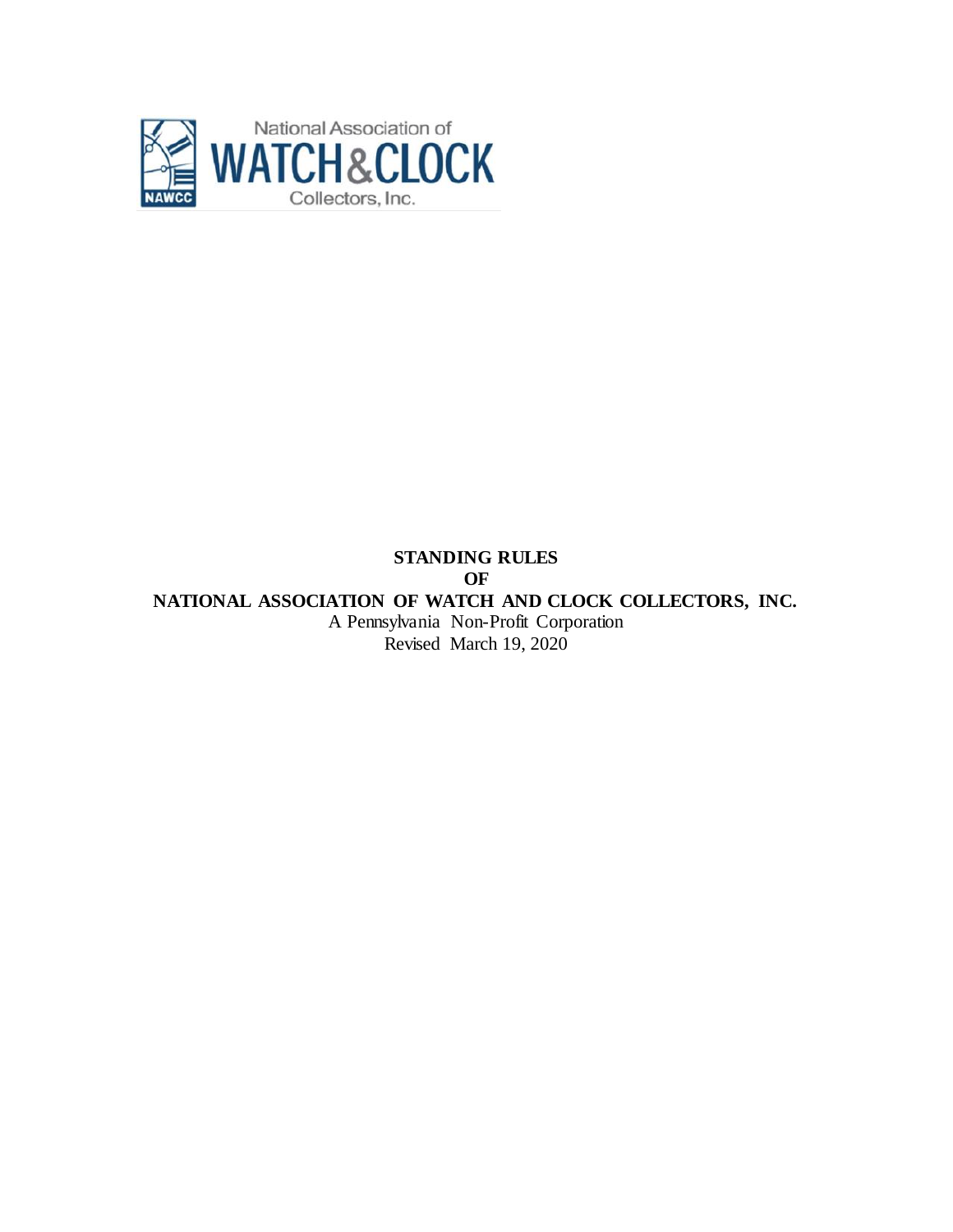| (a)<br>(b)<br>(c)<br>(d)                                |                                                                                                                                                  |  |
|---------------------------------------------------------|--------------------------------------------------------------------------------------------------------------------------------------------------|--|
| (a)<br>(b)                                              |                                                                                                                                                  |  |
|                                                         |                                                                                                                                                  |  |
| (a)<br>(b)<br>(c)<br>(d)<br>(e)                         | Watch and Clock Traveling Workshops Certificate (Amended 10-2016)3<br>Watch and Clock Traveling Workshop Coordinator Certificate of Appreciation |  |
|                                                         |                                                                                                                                                  |  |
| (f)<br>(g)<br>(h)                                       |                                                                                                                                                  |  |
|                                                         |                                                                                                                                                  |  |
| (a)<br>(b)<br>(c)<br>(d)<br>(e)<br>(f)<br>(g)           |                                                                                                                                                  |  |
| (h)                                                     |                                                                                                                                                  |  |
| (i)<br>(i)<br>(k)<br>$\left( \mathbf{I} \right)$<br>(m) |                                                                                                                                                  |  |
|                                                         |                                                                                                                                                  |  |
| (a)                                                     |                                                                                                                                                  |  |
| (b)<br>(c)                                              |                                                                                                                                                  |  |
| (d)                                                     |                                                                                                                                                  |  |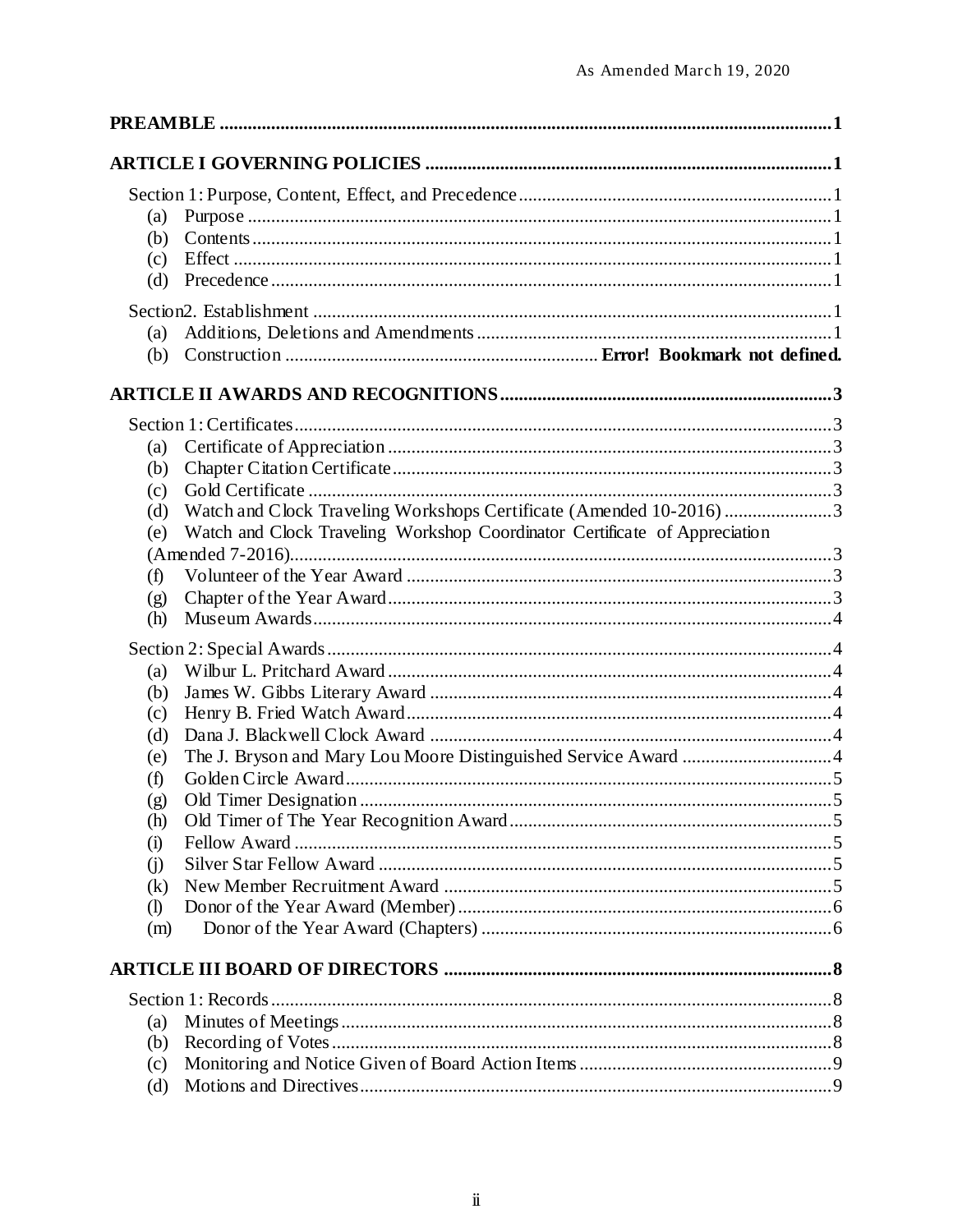| (a)<br>(b) |                                                                                 |  |
|------------|---------------------------------------------------------------------------------|--|
| (c)        |                                                                                 |  |
| (d)        |                                                                                 |  |
|            |                                                                                 |  |
|            |                                                                                 |  |
|            |                                                                                 |  |
|            |                                                                                 |  |
|            |                                                                                 |  |
| (a)        |                                                                                 |  |
| (b)        |                                                                                 |  |
|            |                                                                                 |  |
|            |                                                                                 |  |
|            |                                                                                 |  |
|            |                                                                                 |  |
| (a)        |                                                                                 |  |
| (b)        | Reporting, Administrative Coordination, Communications, and Composition  14     |  |
| (c)        |                                                                                 |  |
| (d)        |                                                                                 |  |
| (e)        |                                                                                 |  |
| (f)        |                                                                                 |  |
|            |                                                                                 |  |
| (a)        |                                                                                 |  |
| (b)        |                                                                                 |  |
| (c)        |                                                                                 |  |
| (d)        |                                                                                 |  |
| (e)        |                                                                                 |  |
| (f)        |                                                                                 |  |
| (g)        |                                                                                 |  |
|            |                                                                                 |  |
| (a)        |                                                                                 |  |
| (b)        |                                                                                 |  |
| (c)        | Education Program (added 7/1/2016) See M&D 2016.07.44 for better formatting) 17 |  |
| (d)        |                                                                                 |  |
| (e)        |                                                                                 |  |
| (f)        |                                                                                 |  |
|            |                                                                                 |  |
| (a)        |                                                                                 |  |
| (b)        |                                                                                 |  |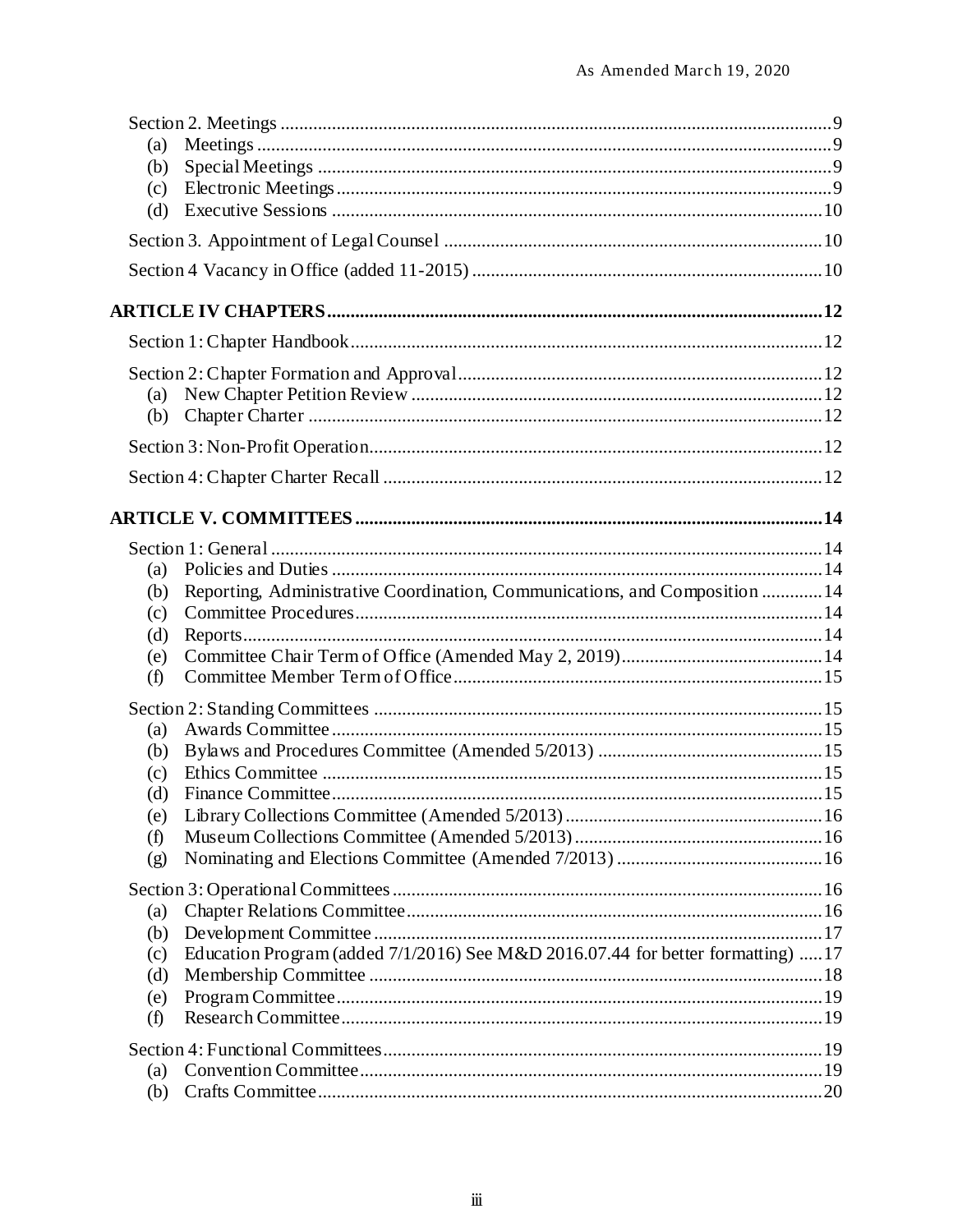| (c) |                                                                          |  |
|-----|--------------------------------------------------------------------------|--|
|     |                                                                          |  |
|     |                                                                          |  |
|     |                                                                          |  |
|     |                                                                          |  |
| (a) |                                                                          |  |
| (b) |                                                                          |  |
| (c) |                                                                          |  |
| (d) |                                                                          |  |
|     |                                                                          |  |
|     |                                                                          |  |
|     |                                                                          |  |
|     |                                                                          |  |
| (a) |                                                                          |  |
|     |                                                                          |  |
|     | Section 1: Watch and Clock Traveling Workshop Program (Amended 7-2016)24 |  |
| (a) |                                                                          |  |
| (b) |                                                                          |  |
|     |                                                                          |  |
| (a) |                                                                          |  |
|     |                                                                          |  |
| (a) |                                                                          |  |
| (b) |                                                                          |  |
|     |                                                                          |  |
|     |                                                                          |  |
|     | <b>ARTICLE VIII ELECTIONS, APPOINTMENTS, AND REFERENDUMS 27</b>          |  |
|     |                                                                          |  |
|     |                                                                          |  |
| (a) |                                                                          |  |
| (b) |                                                                          |  |
| (c) |                                                                          |  |
|     |                                                                          |  |
|     |                                                                          |  |
|     |                                                                          |  |
| (a) |                                                                          |  |
| (b) |                                                                          |  |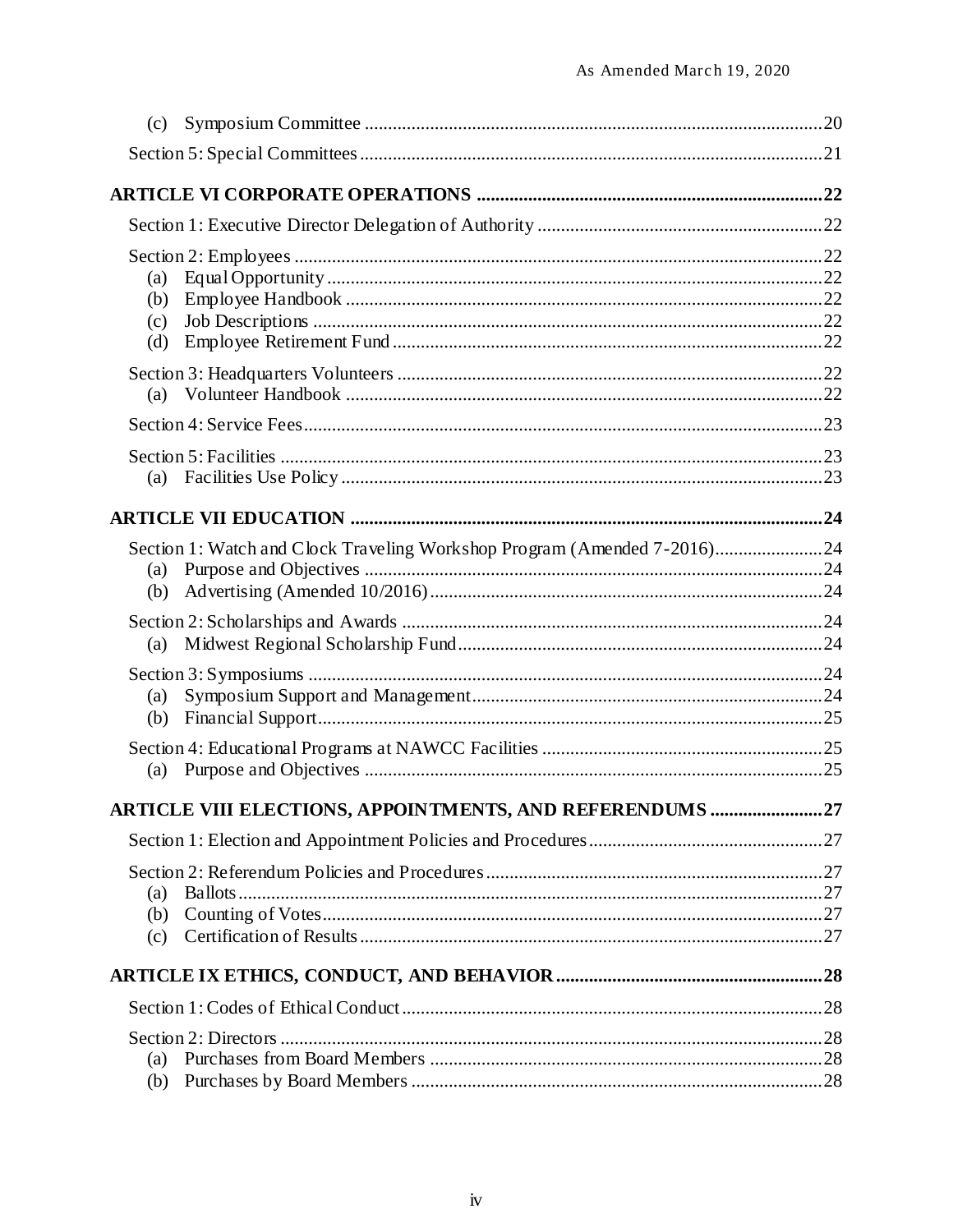| (a)<br>(b)<br>(c)<br>(d)<br>(a)<br>(b)<br>(c)<br>(d)<br>(e)<br>(f)<br>(g) |                                                                   |  |
|---------------------------------------------------------------------------|-------------------------------------------------------------------|--|
| (h)<br>(i)<br>(i)<br>(k)<br>$\left( \mathbf{I} \right)$<br>(m)            | The Symposium Fund (amended 2/2016)  Error! Bookmark not defined. |  |
| (a)                                                                       |                                                                   |  |
|                                                                           |                                                                   |  |
|                                                                           |                                                                   |  |
|                                                                           |                                                                   |  |
| (a)<br>(b)<br>(c)<br>(d)<br>(e)<br>(f)<br>(g)<br>(h)                      |                                                                   |  |
|                                                                           |                                                                   |  |
|                                                                           |                                                                   |  |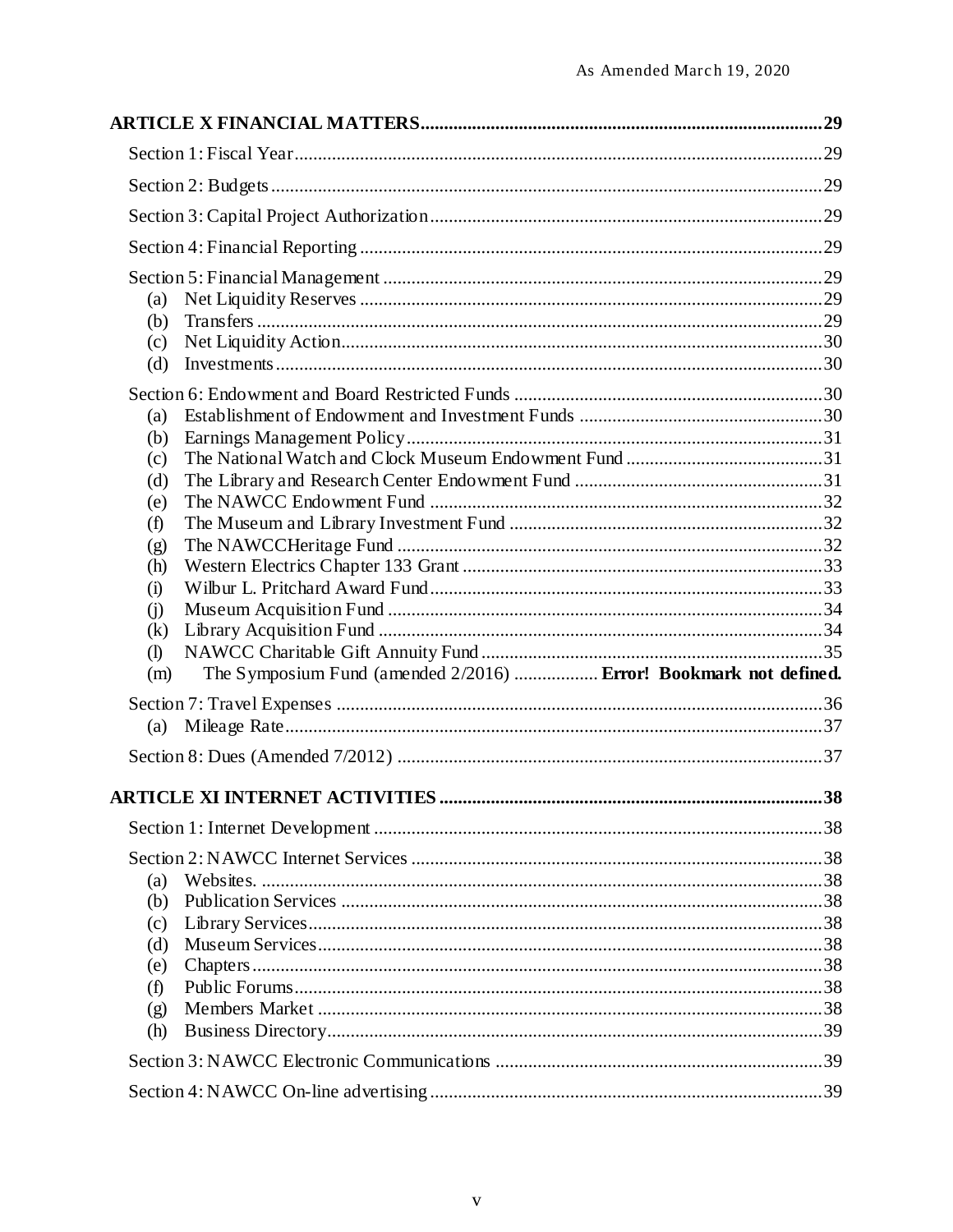| (a)                                                  |  |
|------------------------------------------------------|--|
| (a)<br>(b)                                           |  |
|                                                      |  |
|                                                      |  |
|                                                      |  |
| (a)<br>(b)<br>(c)<br>(d)<br>(e)<br>(f)<br>(g)<br>(h) |  |
| (a)<br>(b)                                           |  |
| (a)<br>(b)                                           |  |
| (a)<br>(b)                                           |  |
| (a)<br>(b)<br>(c)<br>(d)                             |  |
|                                                      |  |
|                                                      |  |
|                                                      |  |
|                                                      |  |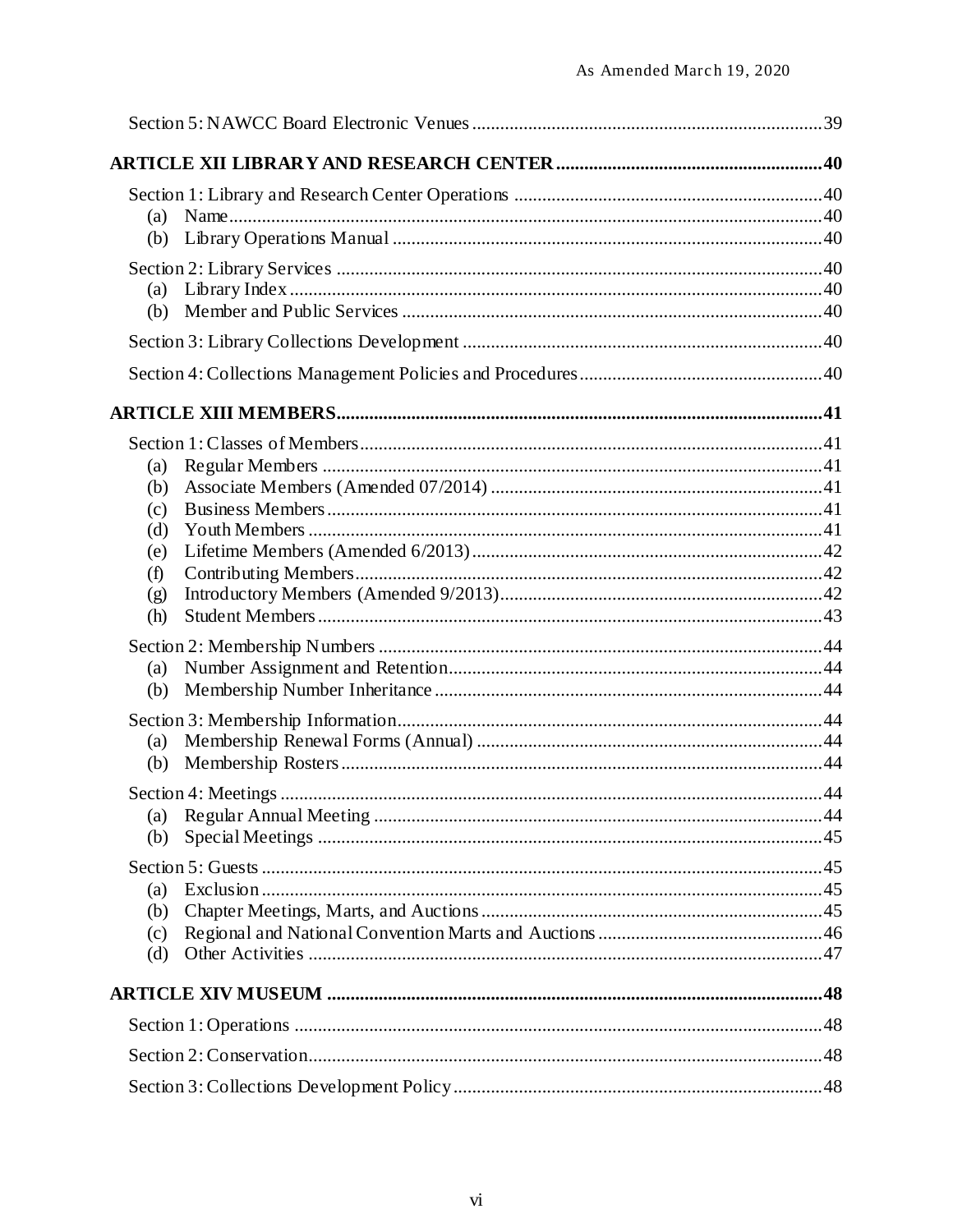|                          | <b>ARTICLE XV NATIONAL CONVENTIONS AND REGIONAL MEETINGS  49</b>                 |  |
|--------------------------|----------------------------------------------------------------------------------|--|
|                          |                                                                                  |  |
| (a)<br>(b)<br>(c)        |                                                                                  |  |
| (a)<br>(b)               |                                                                                  |  |
| (a)<br>(b)<br>(c)<br>(d) |                                                                                  |  |
| (a)<br>(b)               | Financial Reporting and Distribution of Net Proceeds for National Conventions 51 |  |
| (a)<br>(b)               |                                                                                  |  |
| (a)<br>(b)<br>(c)        |                                                                                  |  |
|                          |                                                                                  |  |
|                          |                                                                                  |  |
|                          |                                                                                  |  |
| (a)                      |                                                                                  |  |
|                          |                                                                                  |  |
|                          |                                                                                  |  |
|                          |                                                                                  |  |
|                          |                                                                                  |  |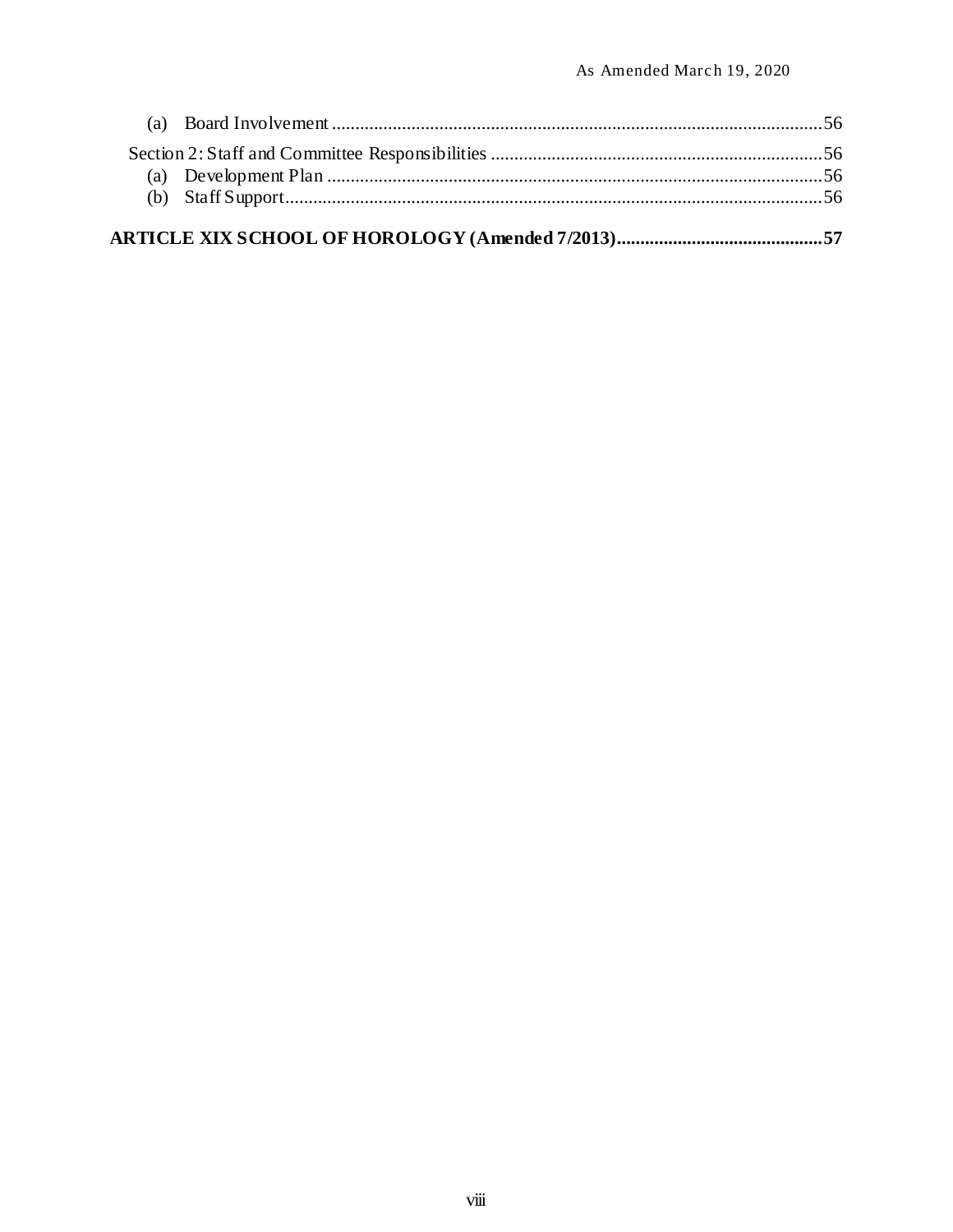# <span id="page-8-0"></span>**PREAMBLE**

The National Association of Watch and Clock Collectors, Incorporated, hereinafter referred to as the NAWCC, hereby adopts these Standing Rules as of September 10, 2004, as amended.

# <span id="page-8-1"></span>**ARTICLE I GOVERNING POLICIES**

# <span id="page-8-2"></span>**Section 1: Purpose, Content, Effect, and Precedence**

## <span id="page-8-3"></span>**(a) Purpose**

The Board of Directors, hereinafter referred to as the Board, is authorized by the Articles of Incorporation to establish policies and procedures in support of the Articles of Incorporation and the Bylaws. These policies and procedures, known as the Standing Rules, have the purpose of providing guidance and direction for conducting the business and affairs of the NAWCC within the limits of the Articles of Incorporation and Bylaws, and of all legal and statutory requirements for not-for-profit corporations.

### <span id="page-8-4"></span>**(b) Contents**

The Standing Rules will contain policies, directives, and general procedures, but not detailed or lengthy documents. Such governance and operating policies, directives, and procedures will be incorporated in the Operations Manual, as defined in Standing Rules Article XVI.

### <span id="page-8-5"></span>**(c) Effect**

The Standing Rules have the same effect as any duly constituted motion or directive of the Board, to the extent limited by the Articles of Incorporation and Bylaws, or laws of the Commonwealth of Pennsylvania.

### <span id="page-8-6"></span>**(d) Precedence**

No policy or provision contained in the Standing Rules may take precedence over any policy or provision of the Articles of Incorporation or Bylaws, or laws of the Commonwealth of Pennsylvania.

# <span id="page-8-7"></span>**Section2. Establishment**

Whenever referenced hereinafter, the full Board is defined as all twelve voting members.

### <span id="page-8-8"></span>**(a) Additions, Deletions and Amendments**

Only the Board may make additions to the Standing Rules. Additions, deletions, changes, or amendments to any of the Standing Rules must be policies not already included herein or in the Articles of Incorporation or Bylaws and require a 2/3 (two-thirds) majority vote of the Board members present and voting.

# **Section 3. Construction**

The Articles incorporated in the Standing Rules subsequent to this Article I are organized in alphabetical order by general topic. This method of organization, titles used, and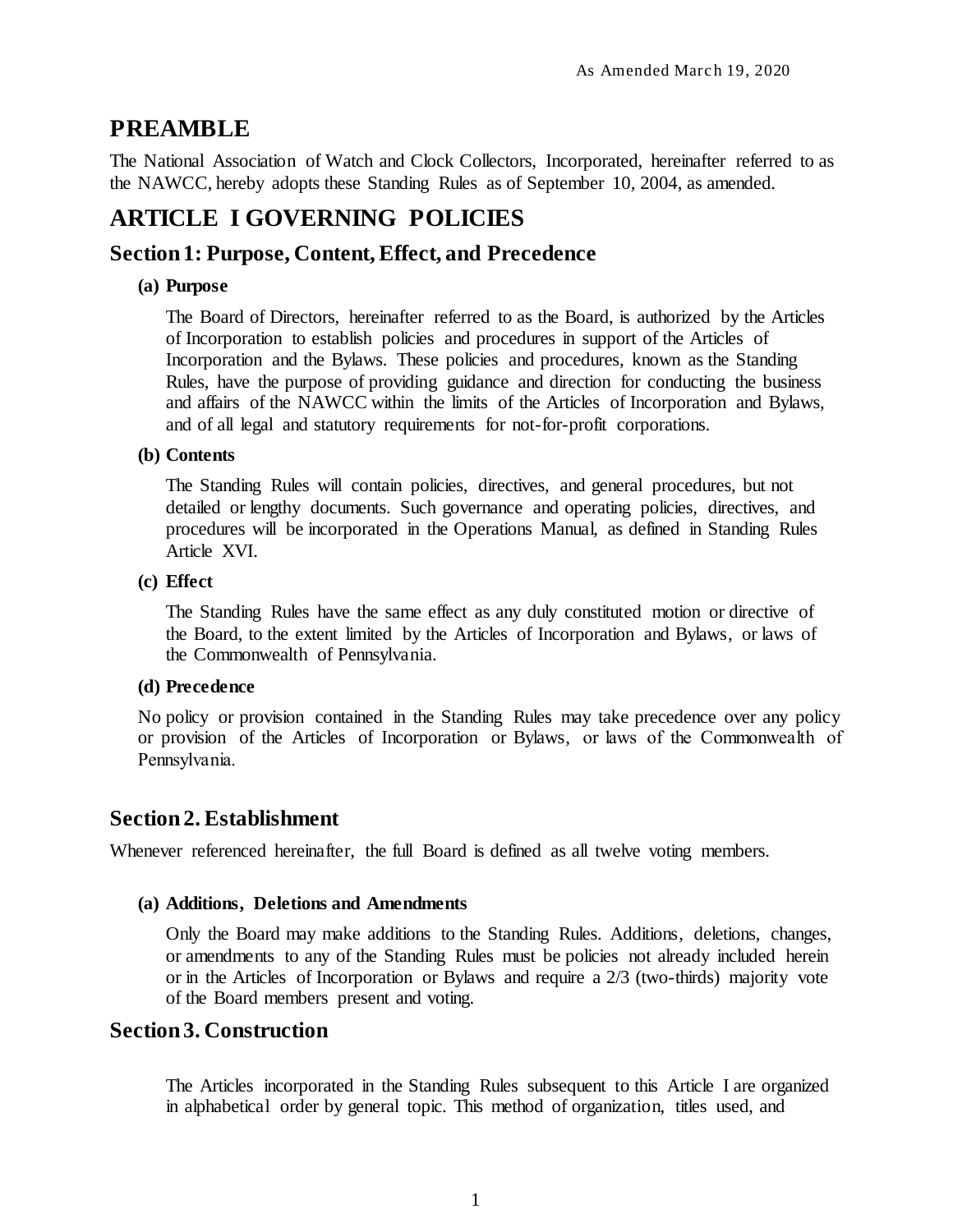sequence is intended solely for convenience of reference and does not establish any order of importance or precedence. As used in these Standing Rules, NAWCC corporate office or corporate facilities refers to all physical facilities and business activities conducted at 514 Poplar Street, Columbia, PA 17512. Further, reference to either gender shall be deemed to include masculine and feminine wherever necessary or appropriate, and the singular shall include the plural, and vice versa.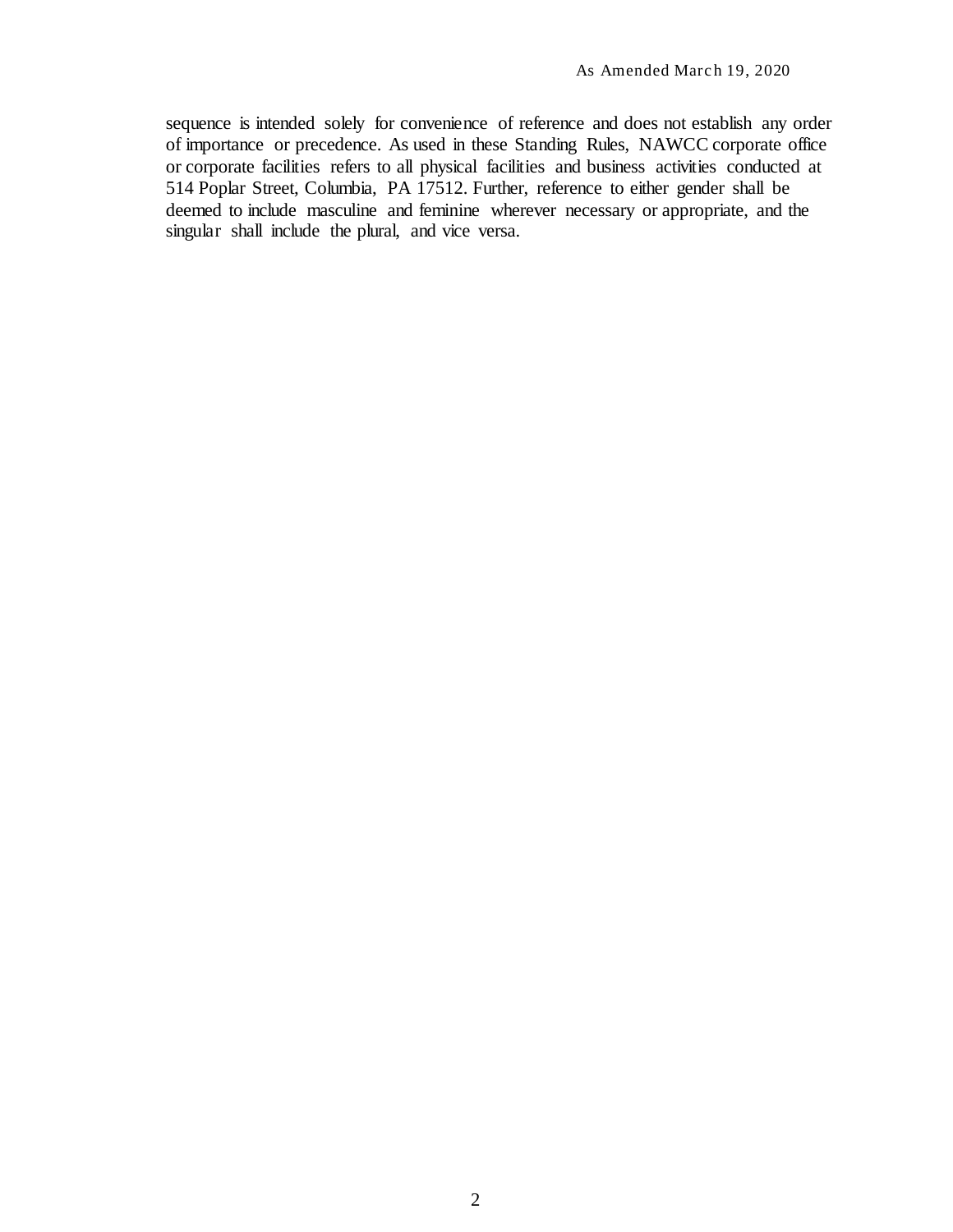# <span id="page-10-0"></span>**ARTICLE II AWARDS AND RECOGNITIONS**

The Board may establish awards for the purpose of recognizing achievements and contributions of individuals and organizations, both within and outside the NAWCC, who have worked to further the purposes stated in the Articles of Incorporation. Following their presentation, all awards and recognitions will be published annually in an appropriate issue of the official NAWCC publication.

# <span id="page-10-1"></span>**Section 1: Certificates**

The Board has authorized the following Certificates of Appreciation and/or Achievement. Procedures for nomination, issuance, and presentation of these certificates will be the responsibility of the Awards Committee. The Board Chair will sign all certificates unless otherwise stated.

### <span id="page-10-2"></span>**(a) Certificate of Appreciation**

A Certificate of Appreciation will be presented to individuals serving in leadership and speaker capacities for a national convention or regional meeting, symposium, or other event or activity.

### <span id="page-10-3"></span>**(b) Chapter Citation Certificate**

A Chapter Citation Certificate will be presented to each chapter hosting a national convention or regional meeting, symposium, or other event or activity organized under the auspices of the Convention Committee.

### <span id="page-10-4"></span>**(c) Gold Certificate**

A Gold Certificate will be presented to individuals who have provided exceptional services to a national convention or regional meeting, symposium, or other event or activity.

### <span id="page-10-5"></span>**(d) Watch and Clock Traveling Workshops Certificate** *(Amended 10-2016)*

A Watch and Traveling Workshop Course Completion Certificate signed by the Board Chair and the Course Instructor will be presented to each participant of a Field Suitcase Workshop course following his full attendance of that program.

## <span id="page-10-6"></span>**(e) Watch and Clock Traveling Workshop Coordinator Certificate of Appreciation**  *(Amended 7-2016)*

Each Watch and Traveling Workshop Coordinator will receive one certificate of appreciation annually for organizing one of more classes. The Education Committee Chair and the Board Chair sign this certificate.

### <span id="page-10-7"></span>**(f) Volunteer of the Year Award**

A certificate will be given once each fiscal year to a volunteer who has provided outstanding services to the NAWCC in support of NAWCC operations, on recommendation of the Volunteer Coordinator and the Executive Director.

### <span id="page-10-8"></span>**(g) Chapter of the Year Award**

A certificate for Chapter of the Year may be given each year at the National Award Banquet based on a submittal by a chapter to the Awards Committee for their evaluation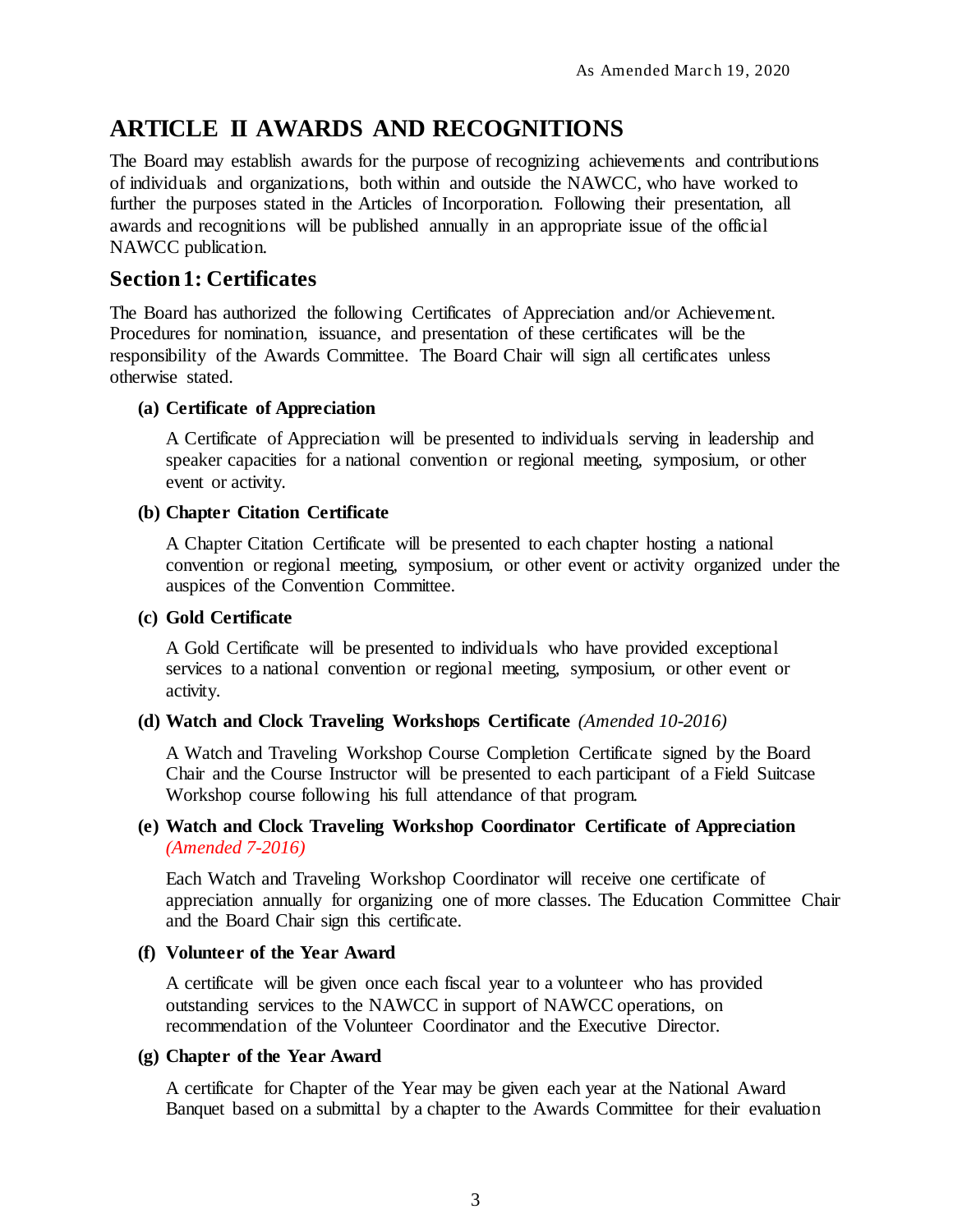and recommendation to the Board for action. The submittal shall be in the form of a letter to the Awards Committee Chair detailing the chapter contributions over the year previous to such award.

#### <span id="page-11-0"></span>**(h) Museum Awards**

The Board may authorize awards for service to and support of the Museum, with presentation of an appropriate certificate to the individual or organization.

## <span id="page-11-1"></span>**Section 2: Special Awards**

Special awards to recognize outstanding individual service and achievement may be presented as follows. Unless otherwise specified, procedures for nomination, confirmation, issuance, and presentation of these awards will be the responsibility of the Awards Committee.

#### <span id="page-11-2"></span>**(a) Wilbur L. Pritchard Award**

The Board recognizes and supports the Wilbur L. Pritchard Award for excellence in the field of watch repair and restoration, to be awarded annually or as may be determined to a person selected from applicants who qualify under the conditions stipulated by the selection committee. Application is open to the public as well as to NAWCC members. The Executive Director of the NAWCC will appoint a chair of a committee of three or more members chosen from among persons qualified in the art, which will be responsible for selection of the winner. This selection committee shall prepare and maintain the procedures and selection criteria for this award, to be approved by the Board. (Amended 1/2013)

#### <span id="page-11-3"></span>**(b) James W. Gibbs Literary Award**

An award for horological literary excellence may be awarded annually if there is a candidate recommended by the membership to the Awards Committee Chair for evaluation, with final selection by the Awards Committee. A plaque will be presented to the recipient at the national convention and the recipient's name inscribed on a master plaque located in NAWCC's corporate facilities.

### <span id="page-11-4"></span>**(c) Henry B. Fried Watch Award**

An award for excellence in the field of watchmaking may be awarded annually if there is a candidate recommended by the membership to the Awards Committee Chair for evaluation, with final selection by the Awards Committee. A plaque will be presented to the recipient at the national convention and the recipient's name inscribed on a master plaque located in NAWCC's corporate facilities.

#### <span id="page-11-5"></span>**(d) Dana J. Blackwell Clock Award**

An award for excellence in the field of clock making may be awarded annually if there is a candidate recommended by the membership to the Awards Committee Chair for evaluation, with final selection by the Awards Committee. A plaque will be presented to the recipient at the national convention and the recipient's name inscribed on a master plaque located in NAWCC's corporate facilities.

#### <span id="page-11-6"></span>**(e) The J. Bryson and Mary Lou Moore Distinguished Service Award**

An award to recognize distinguished and outstanding service to the Museum. Selection of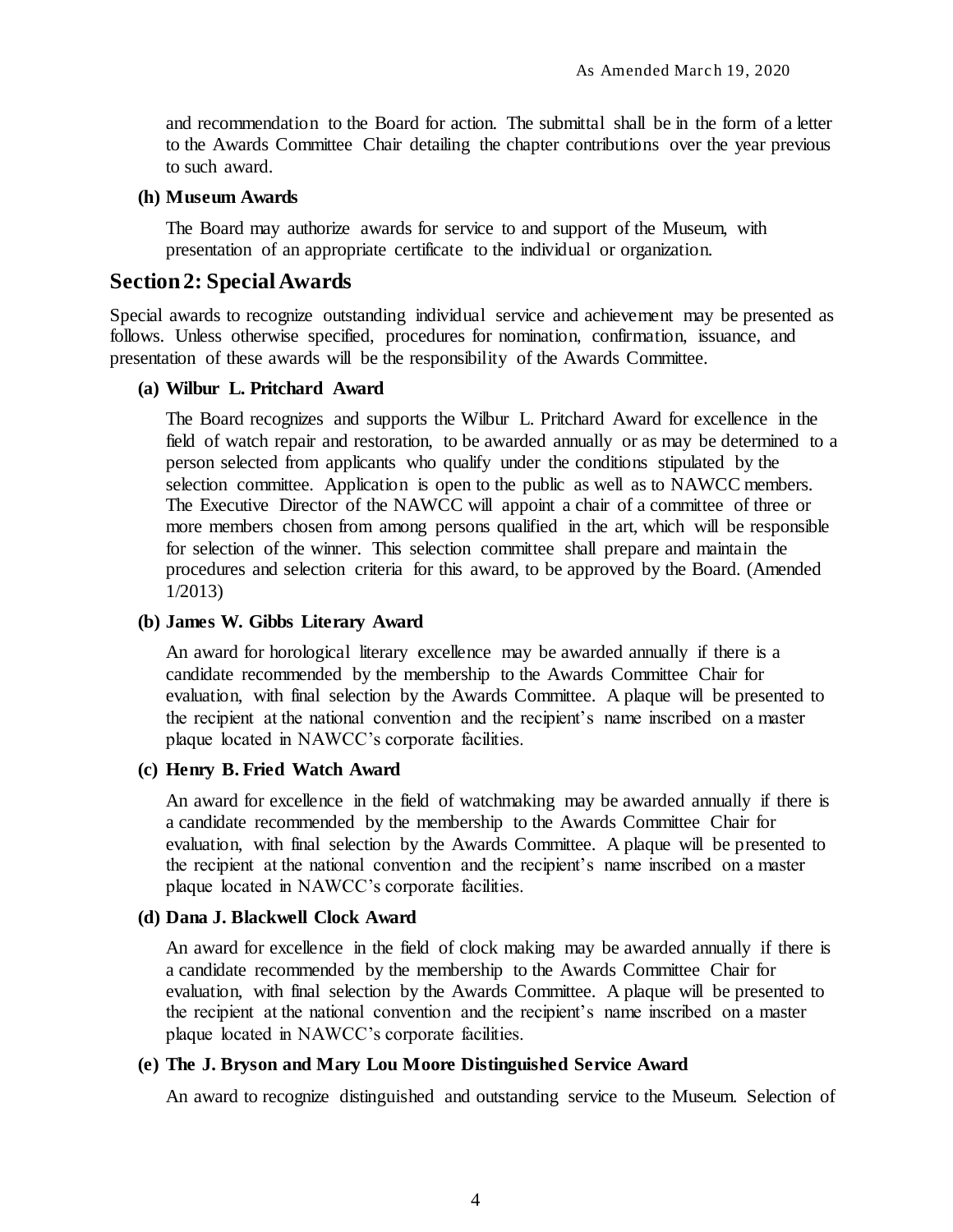candidates may be by the Museum Collections Committee, with approval by the Board. A plaque will be presented to the recipient at the national convention.

#### <span id="page-12-0"></span>**(f) Golden Circle Award**

An award to recognize the achievement of 50 years of NAWCC membership. It is granted automatically to those members achieving 50 years continuous membership, and will also be granted, upon request, to those members achieving 50 years total but non-continuous membership, to be confirmed from NAWCC membership records. It is recognized by a certificate and a Golden Circle pin. In addition, a list will be maintained in a public area on the NAWCC website with the name, accession number, and year of achievement of all members attaining 50 years of service. Membership Services staff will provide data to the Awards Committee at the end of each fiscal year.

The award will be presented to qualifying members at each year's national convention awards banquet. The certificate and pin may be sent by mail at a later date if the member cannot be present. Officers and committee members of chapters and regional's will be encouraged to provide free or discounted entry to events to members achieving the Golden Circle Award. (Amended 1/2013).

#### <span id="page-12-1"></span>**(g) Old Timer Designation**

The designation of Old Timer shall be automatically given to the two hundred (200) active Members having the lowest membership numbers. This designation will not apply to membership numbers that have been inherited as provided in Standing Rules Article XIII Section 2(b). Such member will only qualify on the basis of their membership number at the time of actually joining the NAWCC. Breaks in service may be taken into account in determination of eligibility.

### <span id="page-12-2"></span>**(h) Old Timer of The Year Recognition Award**

An award to recognize one Old Timer each year for continuing leadership and personal dedication to the purposes of the NAWCC. Selection will be by a committee composed of the past Chairs (or past Presidents as applicable) of the NAWCC, with approval by the Board. A plaque will be presented to the recipient at the national convention when possible or delivered by mail at a later date if the member cannot be present.

#### <span id="page-12-3"></span>**(i) Fellow Award**

An award to recognize outstanding and meritorious achievement and service in support of the NAWCC and its purposes. This award will be administered by the Awards Committee and presented to the recipient at an appropriate regional meeting or national convention when possible.

### <span id="page-12-4"></span>**(j) Silver Star Fellow Award**

An award to recognize exceptional and meritorious achievement and service in support of the NAWCC and its purposes. It may be awarded only to Members who have already achieved Fellow Award status. This award will be presented to the recipient at the national convention when possible.

### <span id="page-12-5"></span>**(k) New Member Recruitment Award**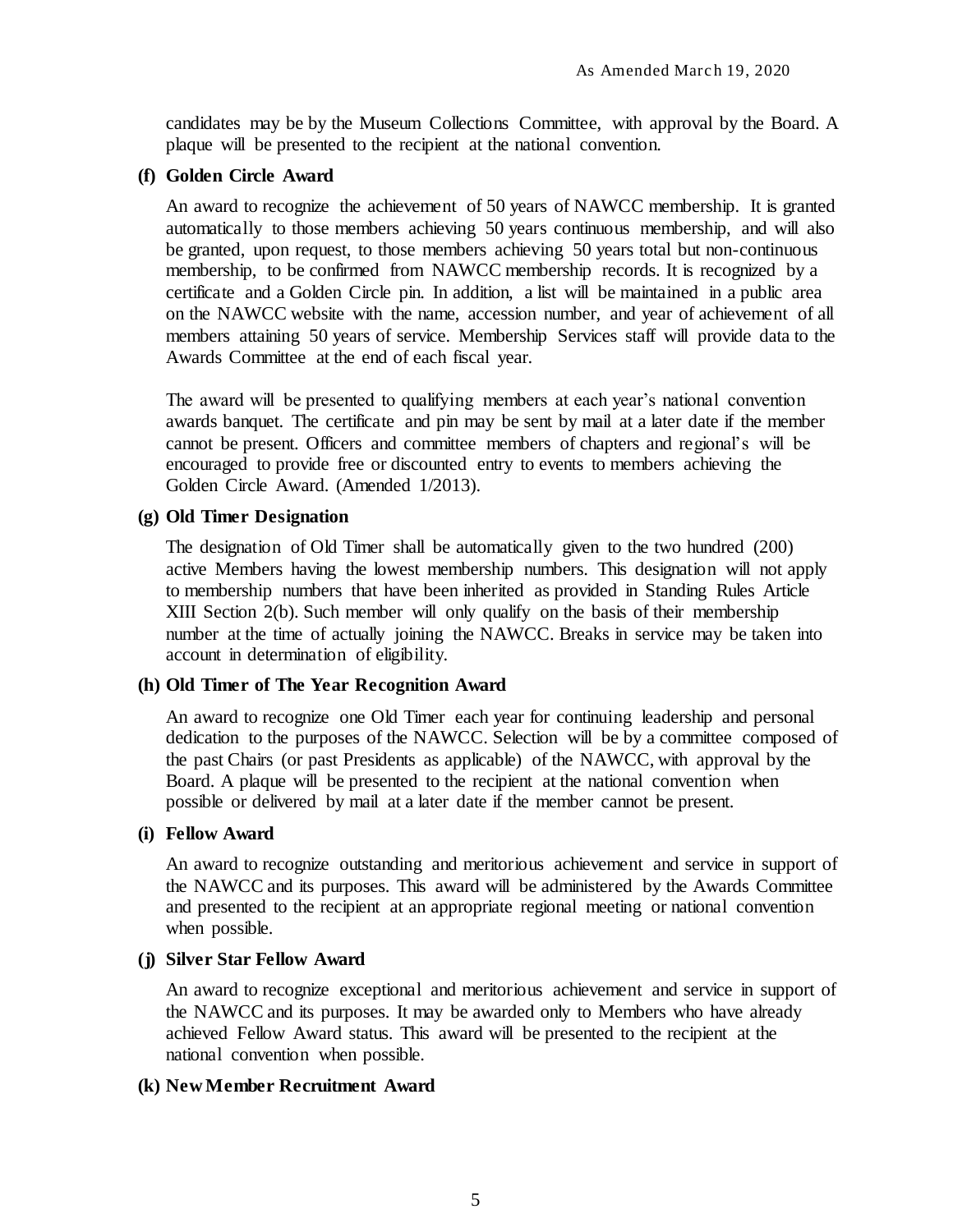An award that recognizes cumulative individual or chapter achievement in the recruitment of new members for NAWCC. It is given in progressive steps based upon the number of new members referred, sponsored, or otherwise recruited, as taken from the NAWCC corporate office membership records.

Membership Services staff shall maintain the list and provide to the Awards Committee at the end of each fiscal year the names of those members and chapters who have met the cumulative criteria. The awards, to include a certificate and a recognition pin for individuals, and a certificate-only for chapters, follow:

- Bronze Award: Given to all members and chapters who have recruited at least 25 new members.
- Silver Award: Given to all members and chapters who have recruited at least 50 new members.
- Gold Award: Given to all members and chapters who have recruited at least 100 new members.
- Diamond Award: Given to all members and chapters who have recruited at least 200 new members.

Recipients will be recognized at the national convention.

#### <span id="page-13-0"></span>**(l) Donor of the Year Award (Member)**

An award to recognize an individual member for the most significant donation (gift) given to the NAWCC during the previous fiscal year. The award will be presented to the member after the close of the FY and will consist of a suitable award. The member's donation will be highlighted in the Donor Recognition List, to be published annually. With the donor's permission an article with photo highlighting the gift will also be included. In addition, a master plaque will be displayed in NAWCC's corporate facilities; tags showing each recipient's name will be added to that plaque annually. The Executive Director will be responsible for selecting the Donor of the Year, with Board consensus.

In rare cases, two or more awards may be presented. Awards need not be given every year. Awards will be based upon funds or gifts in kind. Personal labor shall not be factored into the award.

#### <span id="page-13-1"></span>**(m) Donor of the Year Award (Chapters)**

An award to recognize an individual chapter for the most significant donation (gift) given to the NAWCC during the previous fiscal year. The award will be presented to the chapter after the close of the FY and will consist of a suitable plaque. The chapter's donation will be highlighted in the Donor Recognition List to be published annually. With the donor's permission an article with the chapter president's photo highlighting the gift will also be included.

A master plaque will be displayed in NAWCC's corporate facilities; tags showing each recipient's chapter name will be added annually. The Executive Director will be responsible for selecting the Donors of the Year, with board consensus.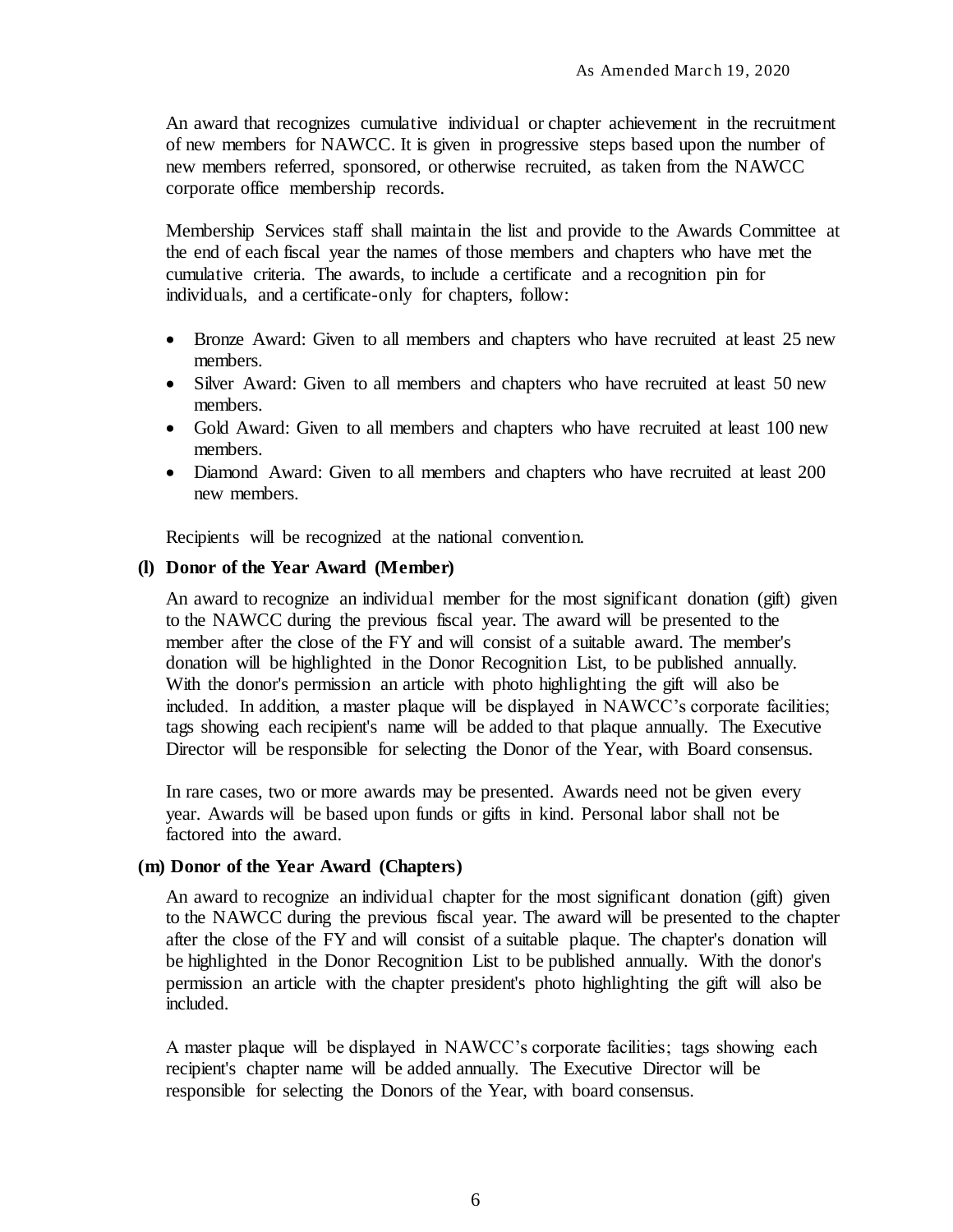Awards need not be given every year. Awards will be based upon funds or gifts in kind. Personal labor shall not be factored into the award, nor will cash from the surplus of national conventions.

## (n) **Kenneth D Roberts - Snowden Taylor Horological Research Award (Amended May 2, 2019)**

An award for original horological research and publication may be awarded subject to the following conditions: 1) Candidate must have performed original research (with period sources) on one or more horological topics. When appropriate, research should include one or more physical visits as part of primary sources investigation; 2) Candidate's research must be published in a book or journal (such as the Watch & Clock Bulletin), or on-line equivalent; 3) Candidate must be a member in good standing. In years when awarded, a plaque will be presented to the recipient, preferably at the national convention. The award will be administered by the Awards Committee. Nominations for this award shall be submitted by members. Self-nominations are permitted.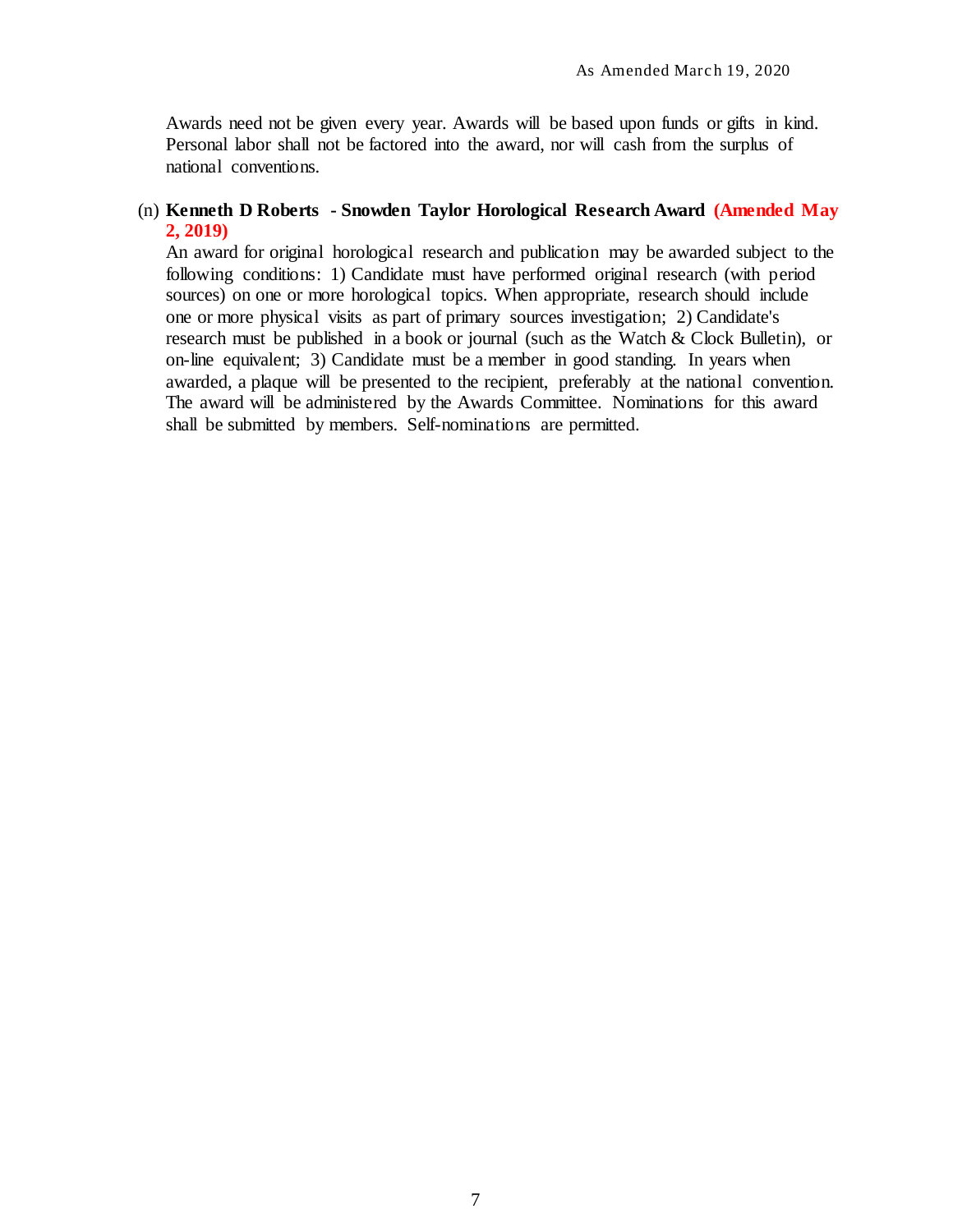# <span id="page-15-0"></span>**ARTICLE III BOARD OF DIRECTORS**

Policies in this Article are established to ensure the smooth functioning of the Board in carrying out its statutory and fiduciary duties.

# <span id="page-15-1"></span>**Section 1: Records**

### <span id="page-15-2"></span>**(a) Minutes of Meetings**

The Secretary shall keep minutes of all Board meetings according to Robert's Rules or as otherwise directed in these Standing Rules.

1) Meetings.

The Secretary will submit a draft of thc minutes of all physical meetings of the Board within 15 days of the date of the meeting, for subsequent approval by the Board.

2) Publication of Minutes

Once approved, a Notice of Publication of Approved Minutes will be published in the next available issue of the official NAWCC publication stating the meeting dates for which the full text of the Approved Minutes will be found in the same month or subsequent issue of the MART Highlights, posted on the NAWCC website under Board of Directors documents, and posted to NAWCC\_NEWS or other electronic venues.

All Board meeting minutes shall be posted on the NAWCC website and maintained and archived by the Bylaws & Procedures Committee as the permanent record of Board actions, the Board approved text being provided by the Secretary.

3) Archiving of Minutes

An archival COPY Of all Board meeting minutes Shall be maintained at NAWCC's corporate office as the permanent record of Board actions, the approved COPY text being provided by the Secretary following Board approval. All Board meeting minutes shall also be permanently posted in electronic format on the NAWCC website for Member and Board viewing and reference, and a secure electronic copy maintained in NAWCC archives.

### <span id="page-15-3"></span>**(b) Recording of Votes**

Votes of the Board on all motions presented in meetings will follow generally accepted parliamentary procedure appropriate for the meeting format. Votes of the Board on all motions except those taken by General Consent will be recorded by yeas and nays. Roll call votes will be recorded by names in the minutes of those meetings.

Votes of the Board on all motions for appointment of or Board Officers shall be by secret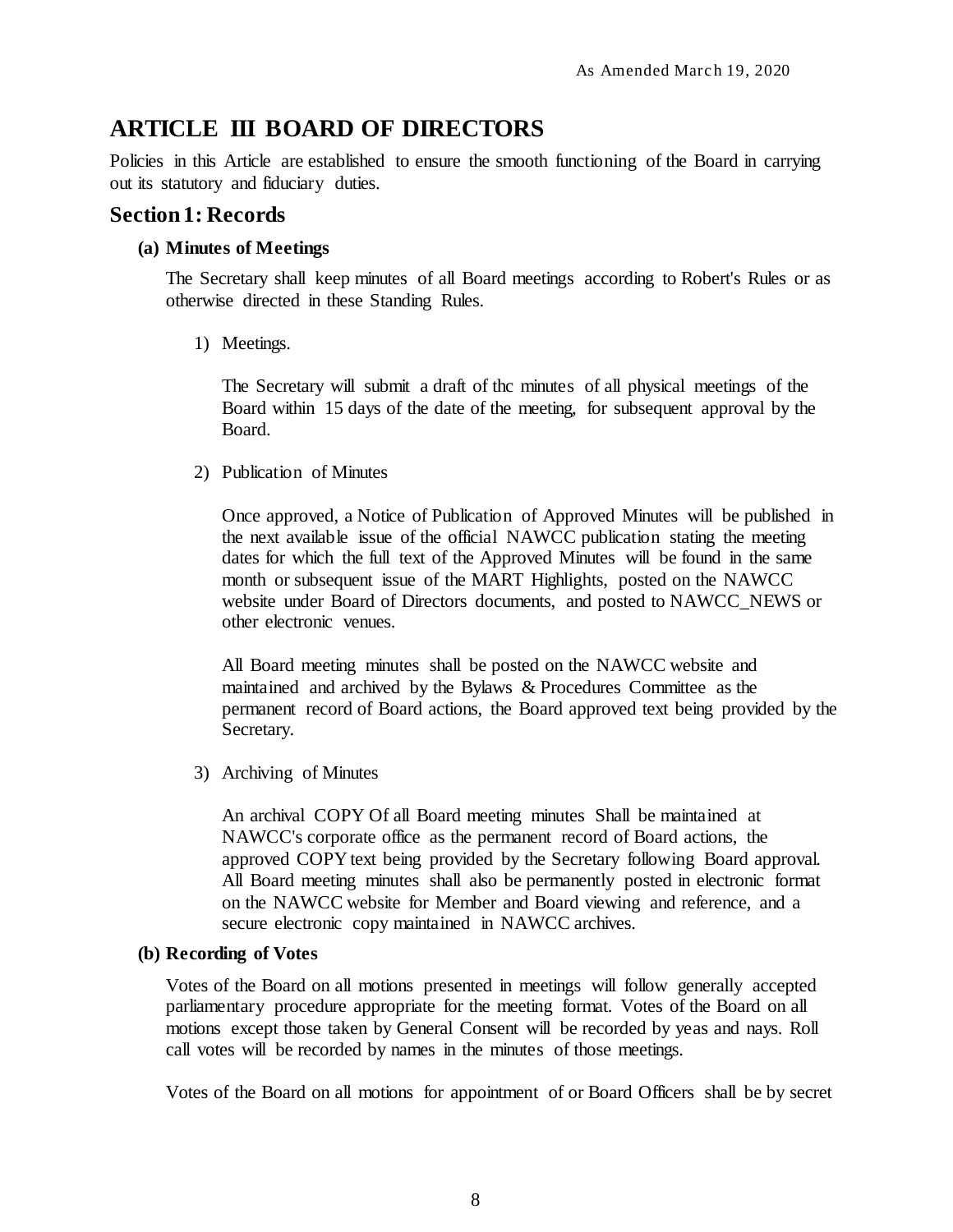ballot, with the results to be recorded as approved by the-majority of the Board voting.

### <span id="page-16-0"></span>**(c) Monitoring and Notice Given of Board Action Items**

- 1) The Secretary will be responsible for maintaining a record of all outstanding action items approved or directed by the Board, monitor the status of those items, and report the Board less quarterly on the progress toward completion,
- 2) Unless otherwise stated in a Board motion or directive, the Secretary will be responsible for giving prompt notice of Board actions directly to parties affected by such actions.

#### <span id="page-16-1"></span>**(d) Motions and Directives**

The Bylaws and Procedures Committee will maintain a permanent record of all Motions and Directives of the Board. Motions that establish new Standing Rules or amend existing Standing Rules will be incorporated in these Standing Rules, with notation of date of approval and renumbering of existing items if required. Within 30 days of the Board approval of amendments the Amended Standing Rules will be submitted by the Bylaws and Procedures Committee to the Secretary for dissemination to each of the Board members, to the Executive Director for posting on the website, and to the archives for preservation.

# <span id="page-16-2"></span>**Section 2. Meetings**

### <span id="page-16-3"></span>**(a) Meetings**

Meetings of the Board will be held according to the Bylaws. Immediately following adjournment of meetings, members present will be invited to provide their comments to the Board Meetings of the Board of Directors shall be open to all members in good standing. except for Executive Sessions, which shall be restricted to members of the Board and invited guests and/or speakers only. in good standing, and invited guests. .Members in good standing may attend but are not permitted to participate unless specifically called upon or invited to speak by the Board Chair.

### <span id="page-16-4"></span>**(b) Special Meetings**

Special meetings for which the 15-day notice has been waived may be held in person or conducted by electronic means.

### <span id="page-16-5"></span>**(c) Electronic Meetings**

Electronic meetings may be held in those months when there is no physical meeting of the Board.

Electronic meetings may be called by the Board Chair, or upon the vote of a majority of the Directors. An electronic meeting must provide, at a minimum, conditions of opportunity for simultaneous aural communication among participating members equivalent to those of meetings held in one room or area. Under such conditions, an electronic meeting does not lose its character as a deliberative assembly. All Committees are authorized to conduct electronic meetings under the same provisions as the Board.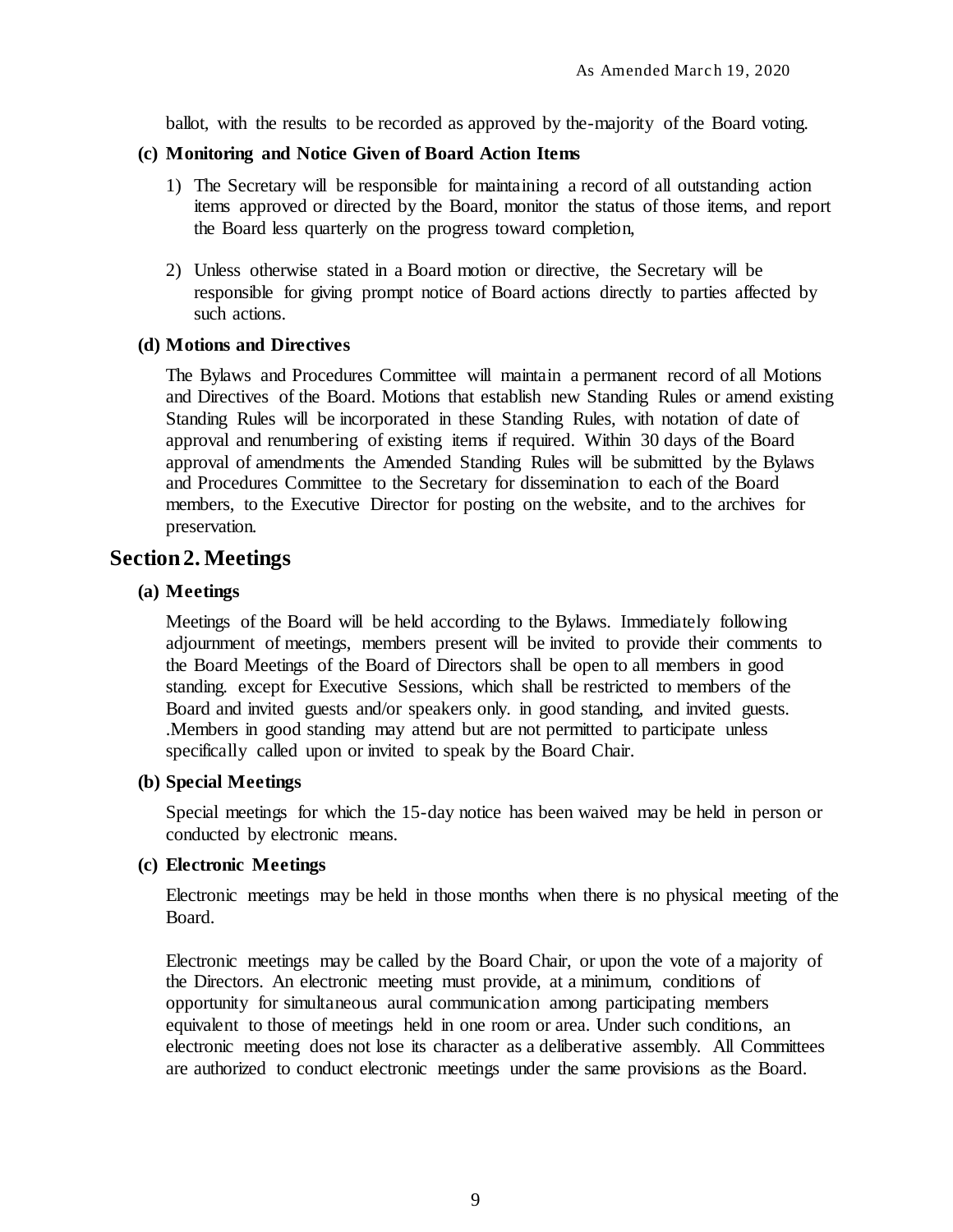## <span id="page-17-0"></span>**(d) Executive Sessions**

An executive session may be called by any member of the Board during the course of any session. A motion to go into Executive Session is a question of privilege and is not debatable. Approval is my majority of those present.

Executive Sessions may include but is not limited to the following:

- Personnel matters including but not limited to nominations to appointed positions
- Ethical matters
- Disciplinary matters
- Contract issues
- Legal issues
- To seek or receive legal advice.

The purpose of each Executive Session must be stated prior to its approval.

Discussions in Executive Session are to be limited to the specific subject at hand. All minutes taken in Executive Session will be held in the same strict confidentiality as the discussions themselves. These minutes will be securely archived with access limited to then current Members of the Board. (Amended January 2020)

Any person permitted to be present during an Executive Session is honor bound not to divulge anything that occurred. (Amended January 2020)

Section (e): No topic discussed in executive session may be discussed outside of executive session without a motion to transfer it to open session being approved by a 2/3 majority vote of those Directors present and voting. The Board shall take into consideration the opinion of Legal Counsel in determining the transfer from executive session to open session.

# <span id="page-17-1"></span>**Section 3. Appointment of Legal Counsel**

The Board shall select and appoint qualified legal counsel for the NAWCC at the commencement of the term of each new Board, to serve for the term of the appointing Board. Such counsel will be an ex officio nonvoting member of the Board as provided in the Articles of Incorporation and Bylaws.

# <span id="page-17-2"></span>**Section 4 Vacancy in Office (added 11-2015)**

Whenever there shall be a vacancy in the office of Chair, Vice-Chair, Secretary, Treasurer or any other officer of the NAWCC, the Board Shall fill such office or officers in accordance with article I, Section 2 of the By-Laws.

A vacancy of an office shall occur whenever an officer shall die, resign while in office or whenever for any reason upon 3/4 or greater majority vote of the Board shall determine that the office is vacant. Upon such a vacancy, the Nominations and Elections Committee shall submit within 35 calendar days a candidate for each Board vacancy. The Board shall appoint, by a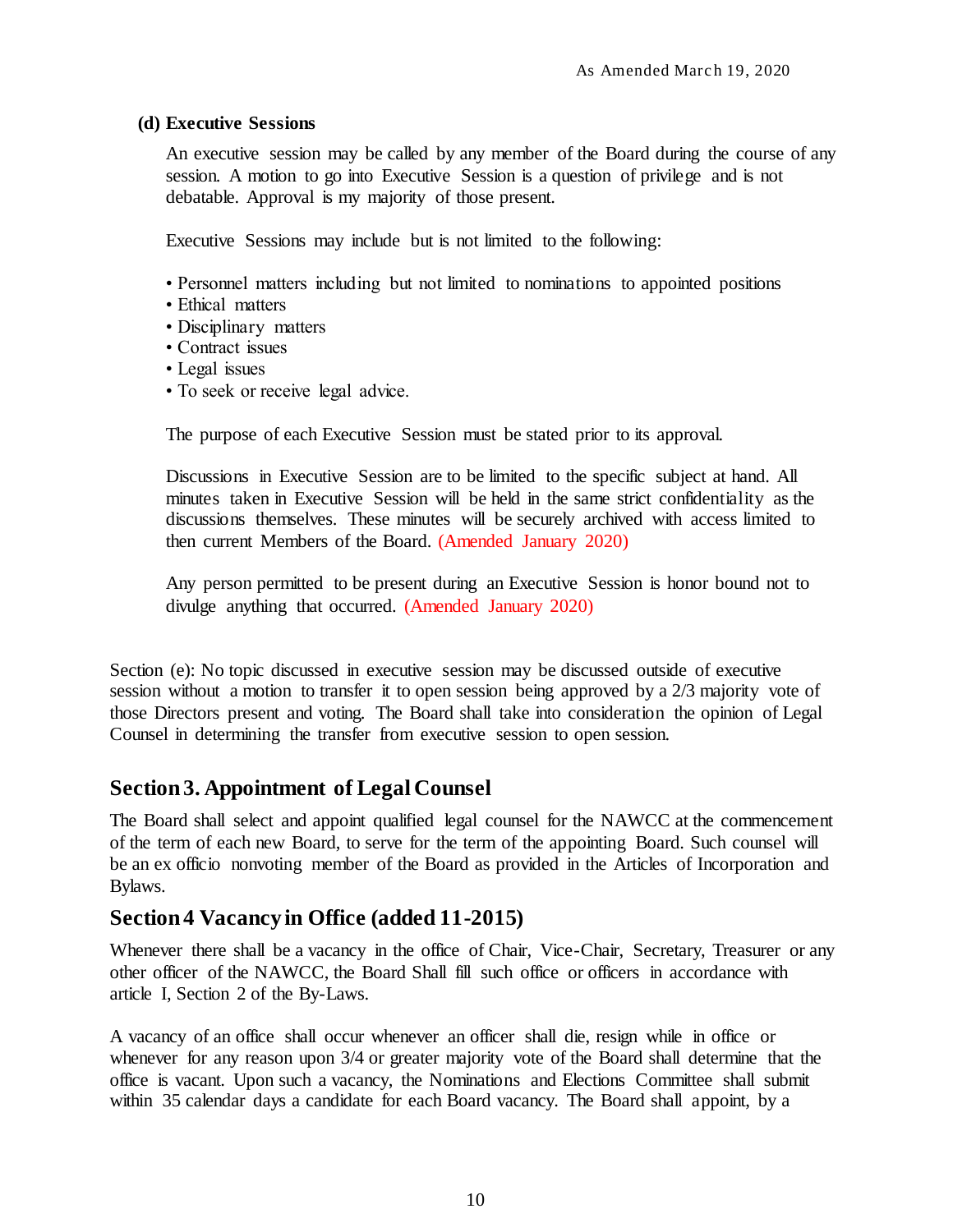simple majority vote of the present and voting Board members, one member for each vacancy from those candidates submitted by the NEC. Within 15 calendar days of receipt of said candidates' names from the NEC, the Board of Directors shall call an Executive Session to appoint a candidate to fill the vacancy.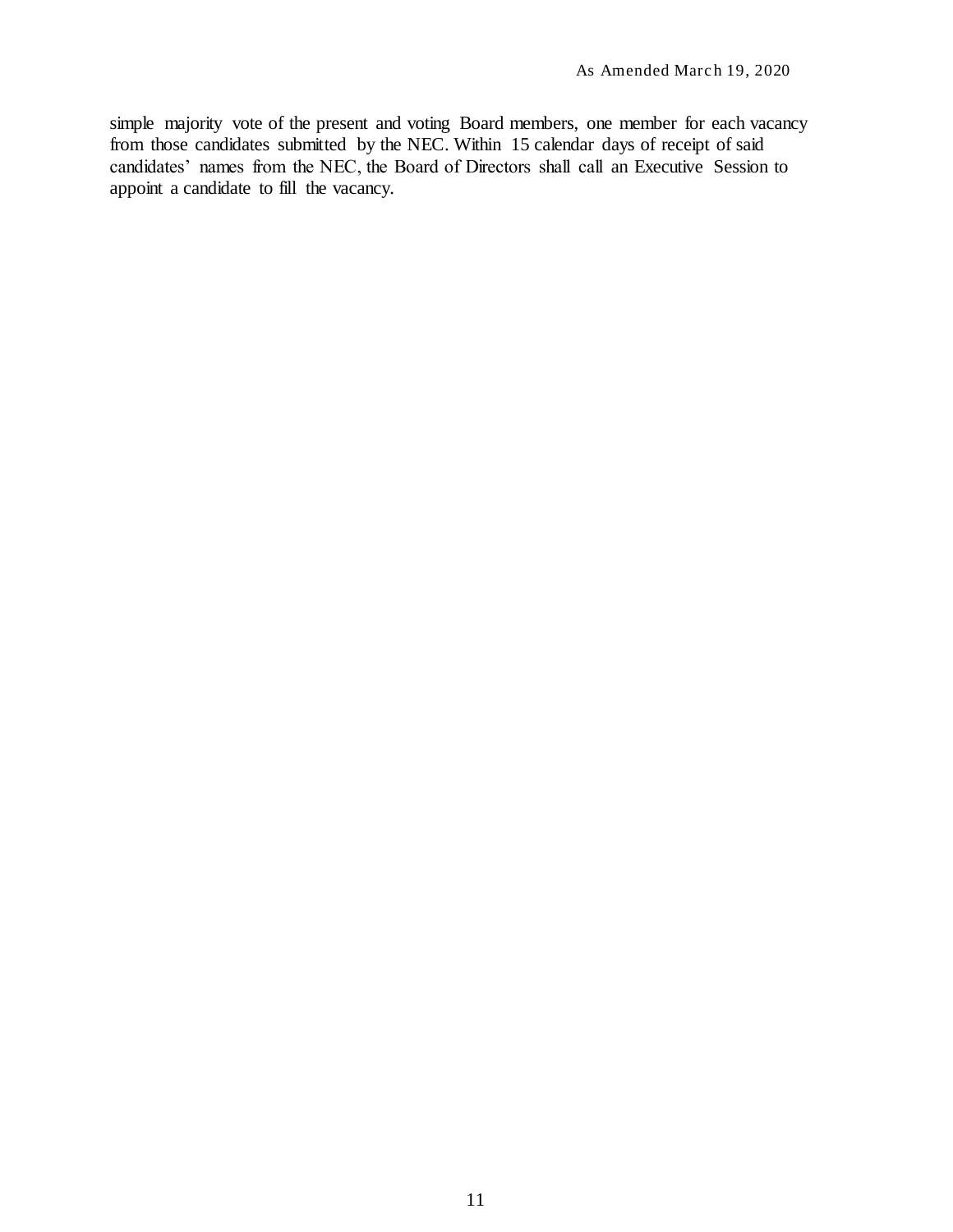# <span id="page-19-0"></span>**ARTICLE IV CHAPTERS**

# <span id="page-19-1"></span>**Section 1: Chapter Handbook**

The Chapter Relations Committee shall develop and maintain a Chapter Handbook to be approved by the Board, which will address all policy and procedure requirements stated in Bylaws Article VIII and in this Article IV. Information related to the formation, governance, operation, finance, and other aspects of being a NAWCC chapter shall be included. The Chapter Handbook will be reviewed at least annually and updated as needed to meet any changed requirements.

# <span id="page-19-2"></span>**Section 2: Chapter Formation and Approval**

The Chapter Relations Committee will review all applications and requests for establishment of a new chapter and make a recommendation to the Board for approval or rejection of a charter.

## <span id="page-19-3"></span>**(a) New Chapter Petition Review**

The minimum requirements for consideration of chapter formation shall include:

- a. Submission of a petition or other request for formation to be recognized as a NAWCC chapter.
- b. Submission of a proposed memorandum of association and/or bylaws with the petition or request that are not in conflict with NAWCC governance documents and showing the chapter will operate as a non-profit entity.
- c. Statement of recognition of NAWCC membership requirements for chapter membership.
- d. Statement of recognition of NAWCC membership requirements for chapter officers.

These and other policy requirements and procedures for this process shall be incorporated in a Chapter Formation and Approval section of the Chapter Handbook, to be approved by the Board and incorporated herewith by reference.

### <span id="page-19-4"></span>**(b) Chapter Charter**

On approval by the Board of each new chapter, a Chapter Charter will be granted that authorizes the chapter to represent itself as a NAWCC affiliate and defines the obligations of the chapter and the NAWCC to each other. An original copy of the Chapter Charter will be provided to the new chapter and a copy will be maintained at the NAWCC corporate office.

# <span id="page-19-5"></span>**Section 3: Non-Profit Operation**

NAWCC Chapters are required to affirm their commitment to operate as a non-profit entity, whether incorporated or not, or whether holding an appropriate tax-exempt determination status or not in their country of residence. United States based chapters may apply for independent 501(c)3 tax-exempt determination or for inclusion in the NAWCC group determination; or may hold other suitable tax-exempt determinations.

# <span id="page-19-6"></span>**Section 4: Chapter Charter Recall**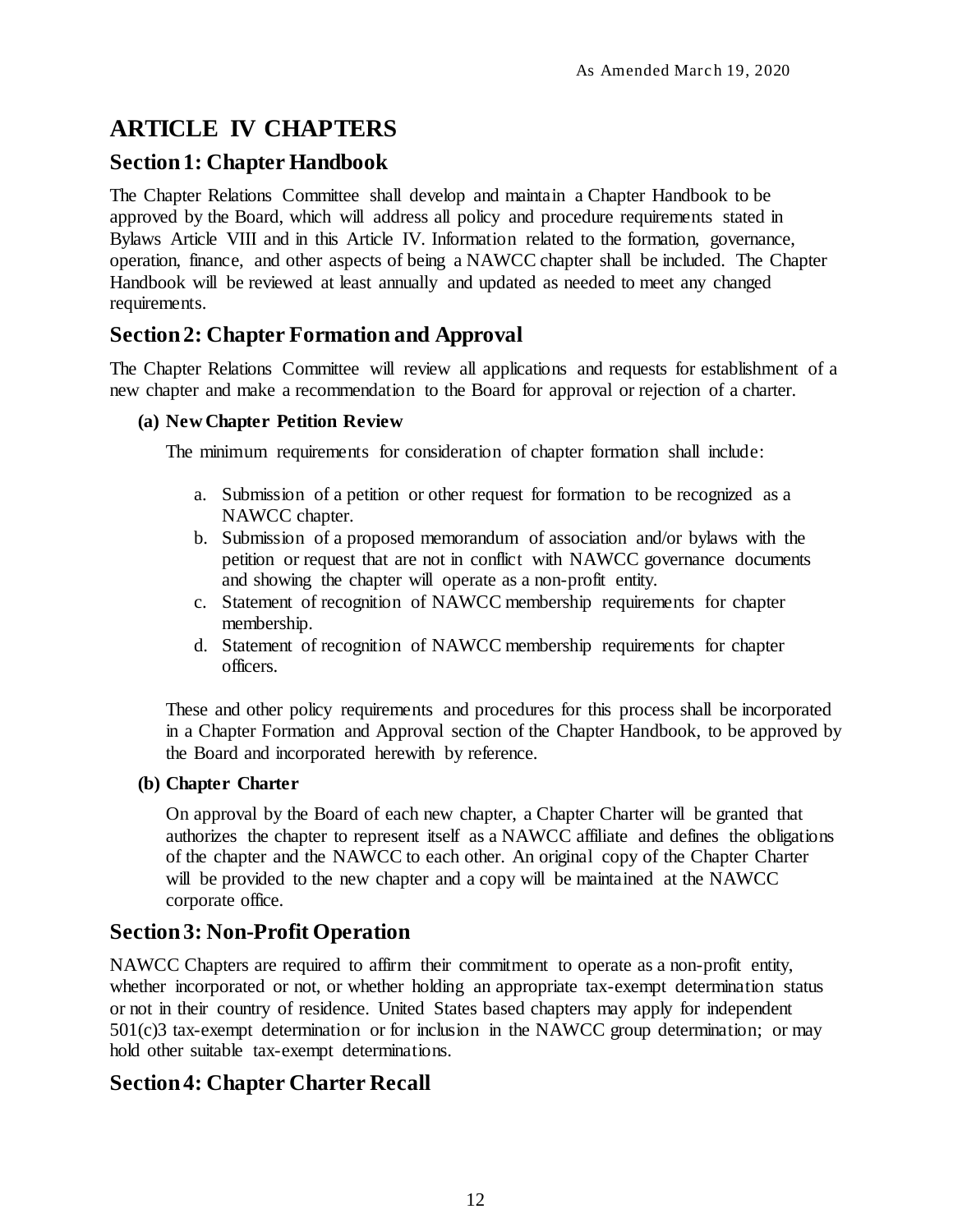Bylaws Article VII Section 5 governs the recall of a chapter charter.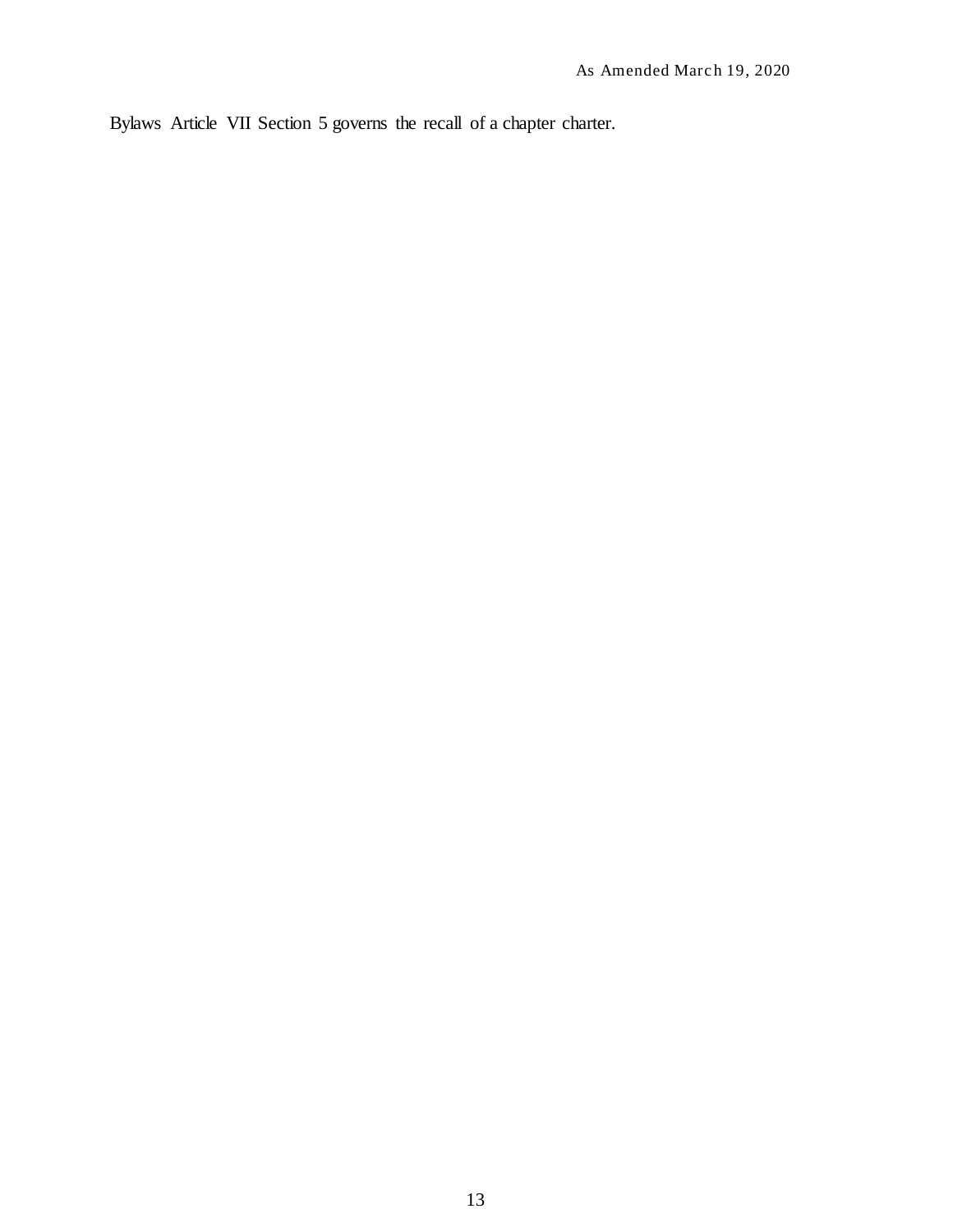# <span id="page-21-0"></span>**ARTICLE V. COMMITTEES**

## <span id="page-21-1"></span>**Section 1: General**

#### <span id="page-21-2"></span>**(a) Policies and Duties**

As provided in the Bylaws, the Board has authority to establish policies, goals, and duties for all committees.

#### <span id="page-21-3"></span>**(b) Reporting, Administrative Coordination, Communications, and Composition**

- 1) Standing Committees and all Functional Committees as defined herein shall report to the Board. The Board Chair will be responsible for providing administrative coordination of these committees, including advising them of all actions of the Board that may affect their area of responsibility. The committee chairs will direct their reports, questions with regard to policy, and recommendations for improvement in their area of responsibility to the Board Chair with copies to the Board for their information and action as needed.
- 2) Operational Committees shall report to the Executive Director, who will be responsible for providing administrative coordination of these committees. The Executive Director will be responsible for communication of Board actions to the Operational Committees. These committees will communicate directly with the Executive Director on all matters.
- 3) NAWCC members may chair only one committee at a time and may not serve as a member of another committee at the same time, unless special circumstances exist. Members may be appointed as committee members to a maximum of two committees at a time unless special circumstances exist. Special circumstances must be cleared by the Board Chair or the Executive Director, as appropriate, and does not require approval by the Board. (Amended 12/2012) (Effective 7/1/13)

Copies of committee reports and questions regarding policy or requiring a Board response will be forwarded to the Board for their information and action as needed.

### <span id="page-21-4"></span>**(c) Committee Procedures**

Each committee defined herein is required to develop current procedures for its operation with acknowledgement stating they are current, or revised procedures submitted to the Board for approval at least annually.

#### <span id="page-21-5"></span>**(d) Reports**

1) Annual Reports

All committees defined herein are to prepare an annual report at the end of each fiscal year, for presentation to the Board by May 15 of the current year. These reports will be published in NAWCC official publications.

2) Other Reports

The Board may require other reports to be prepared from time to time as needed. Special committees shall prepare a final report at the time their term is completed.

### <span id="page-21-6"></span>**(e) Committee Chair Term of Office** (Amended May 2, 2019)

As provided in the Bylaws, Article III, Section 5, The Board appoints all committee chairs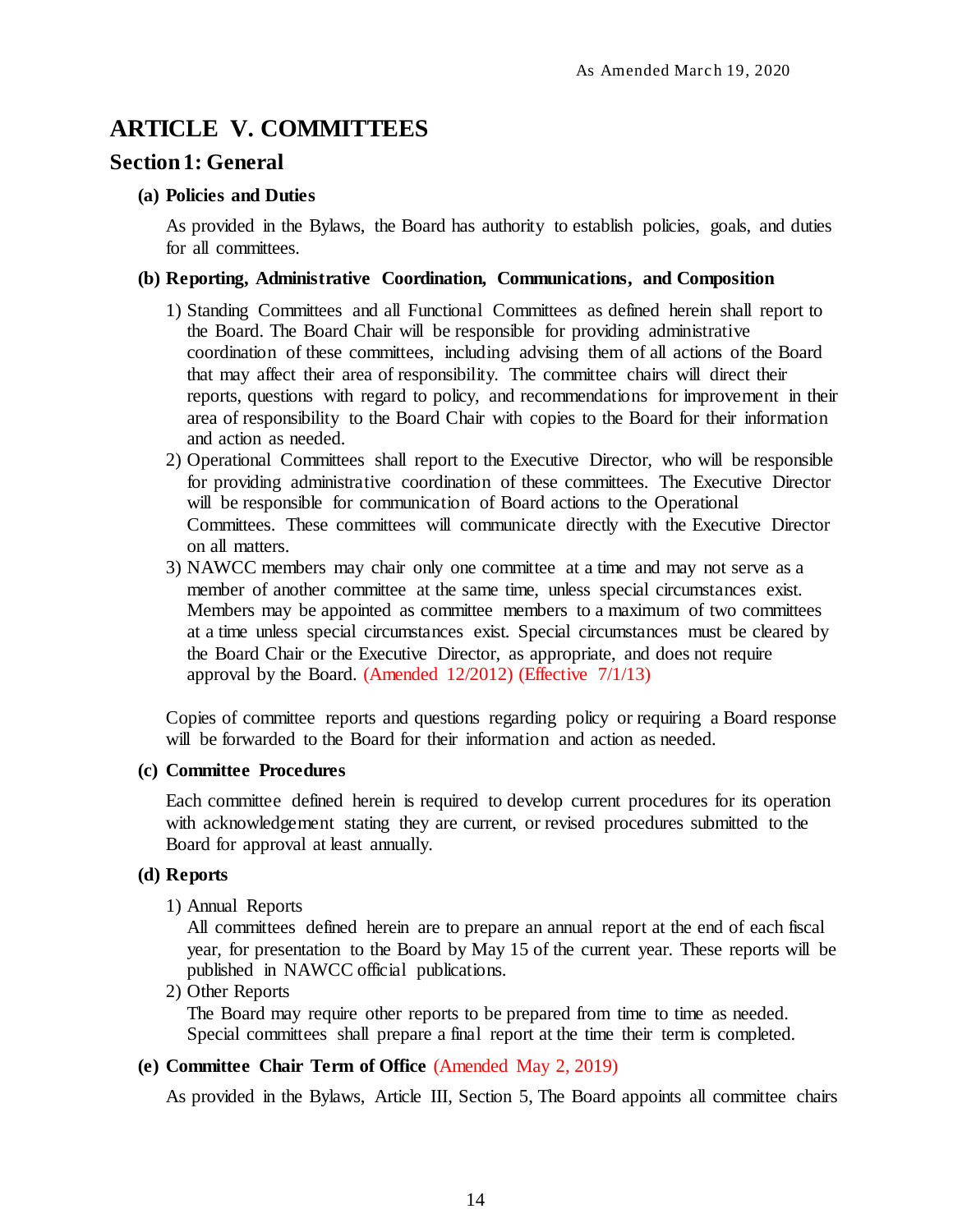not otherwise specified in the Bylaws or these Standing Rules. The Board Chair shall nominate Committee Chairs with the approval of the Board. The Board Chair may call the question by general consent. A majority vote is required if an objection to the question is raised. All appointments shall include an effective starting date. The Board shall communicate starting dates to incoming and outgoing committee chairs.

Committee chairs serve at the pleasure of the Board. Unless removed or as otherwise provided for in the Bylaws or these Standing Rules, committee chairs shall serve from the effective starting date until notified of their end of term or reappointment by the next Board.

#### <span id="page-22-0"></span>**(f) Committee Member Term of Office**

Committee Chairs appoint all committee members not otherwise specified in the Bylaws or these Standing Rules. All appointments shall include a starting date. Committee chairs shall communicate to the Board Chair and/or Executive Director the members of his or her committee. Committee members serve at the pleasure of the committee chairs unless removed by the committee chair or as otherwise provided for in the Bylaws or the Standing Rules, committee members shall serve from their appointment date until the end of the appointing chair's term unless reappointed by the next committee chair. (Amended 1/2013)

### <span id="page-22-1"></span>**Section 2: Standing Committees**

The Standing Committees are established in the Bylaws and may not be changed without an amendment to the Bylaws.

#### <span id="page-22-2"></span>**(a) Awards Committee**

The Awards Committee will have no less than ten (10) members. Consideration will be given to a well-balanced geographic representation for committee members.

#### <span id="page-22-3"></span>**(b) Bylaws and Procedures Committee** (Amended 5/2013)

The Bylaws and Procedures Committee, in addition to the duties specified in the Bylaws or elsewhere in these Standing Rules, shall also be responsible for oversight of all referendums of the members with respect to amendments of the Articles of Incorporation and the Bylaws. A minimum of one member of the Board of Directors shall be a member of this committee.

#### <span id="page-22-4"></span>**(c) Ethics Committee**

The Ethics Committee, in addition to the duties specified in the Bylaws, shall also be responsible for developing and maintaining ethics guidelines to use in carrying out its duties. These guidelines are to be approved by the Board and incorporated herewith by reference. Board members may not serve on this committee.

#### <span id="page-22-5"></span>**(d) Finance Committee**

In addition to the duties specified in the Bylaws, the Finance Committee shall also be responsible for reviewing the annual audited accounts and preparing a statement to the Board regarding its observations and recommendations.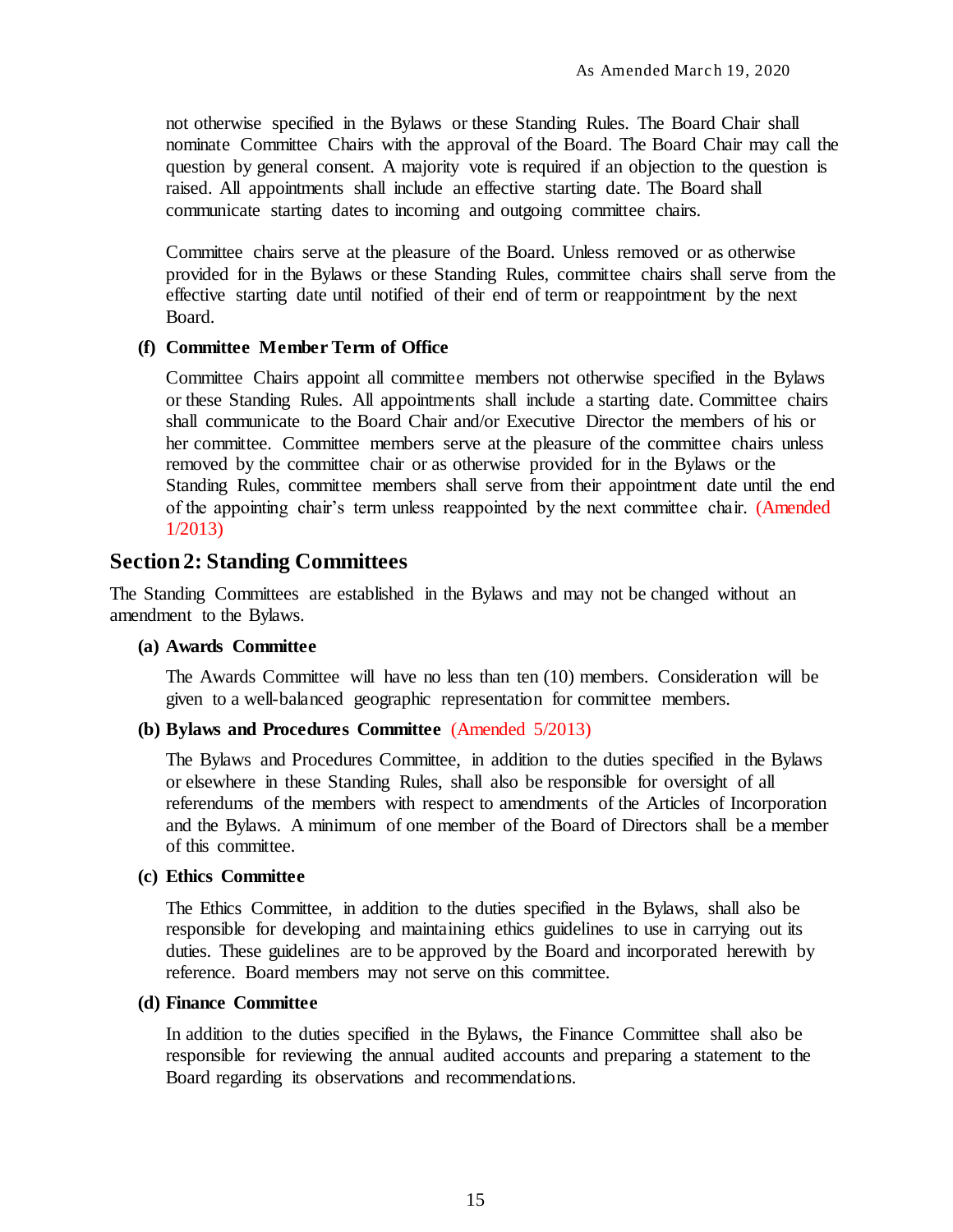To carry out its responsibilities under Bylaws Article III Section 2 (d) 3, the Finance Committee shall work with the approved professional investment manager and Executive Director to develop investment and fund management policies and procedures for approval by the Board.

## <span id="page-23-0"></span>**(e) Library Collections Committee** (Amended 5/2013)

Duties and responsibilities of the committee are as described in Bylaws Article III Section 2(e) and in Standing Rules Article XII.

## <span id="page-23-1"></span>**(f) Museum Collections Committee** (Amended 5/2013)

Duties and responsibilities of the committee are as described in Bylaws Article III Section 2(f) and in Standing Rules Article XIV. (Amended 7/2013 to remove Publications Advisory Committee)

### <span id="page-23-2"></span>**(g) Nominating and Elections Committee** (Amended 7/2013)

The Nominating and Elections Committee hereinafter referred to as the NEC, will be responsible for conducting the business of and managing the election and appointment processes for members of the Board and elected members of the NEC. The process and procedures are detailed in the NEC Operations Manual to be approved by the Board and are incorporated herewith by reference.

- Each election year, the Official Ballot shall be distributed to each Member not earlier than 120 nor later than 75 days prior to the ballot due date. The method of distribution shall be determined by the Nominations and Elections Committee.
- The NEC will issue a call for nominations for appointed Directors in the issue of the official NAWCC publication not later than 75 days prior to each election year due date. Nominations may be received until one week following the close of elections.
- Amendment proposals passed by the Board or received by Petition shall be included with the Official Ballot.
- The Board may authorize electronic or other means of distribution and/or collection of the Official Ballot within the time frames as established above.

# <span id="page-23-3"></span>**Section 3: Operational Committees**

The Board shall establish Operational Committees that will report to the Executive Director. The Board may change the reporting relationship of these committees to become Functional Committees if deemed appropriate. Board members who serve on these committees do so as individual members and not as representatives of the Board.

### <span id="page-23-4"></span>**(a) Chapter Relations Committee**

The Chapter Relations Committee has the following responsibilities, to be updated as needed by the Executive Director:

Review and recommend new chapter charter applications to the Board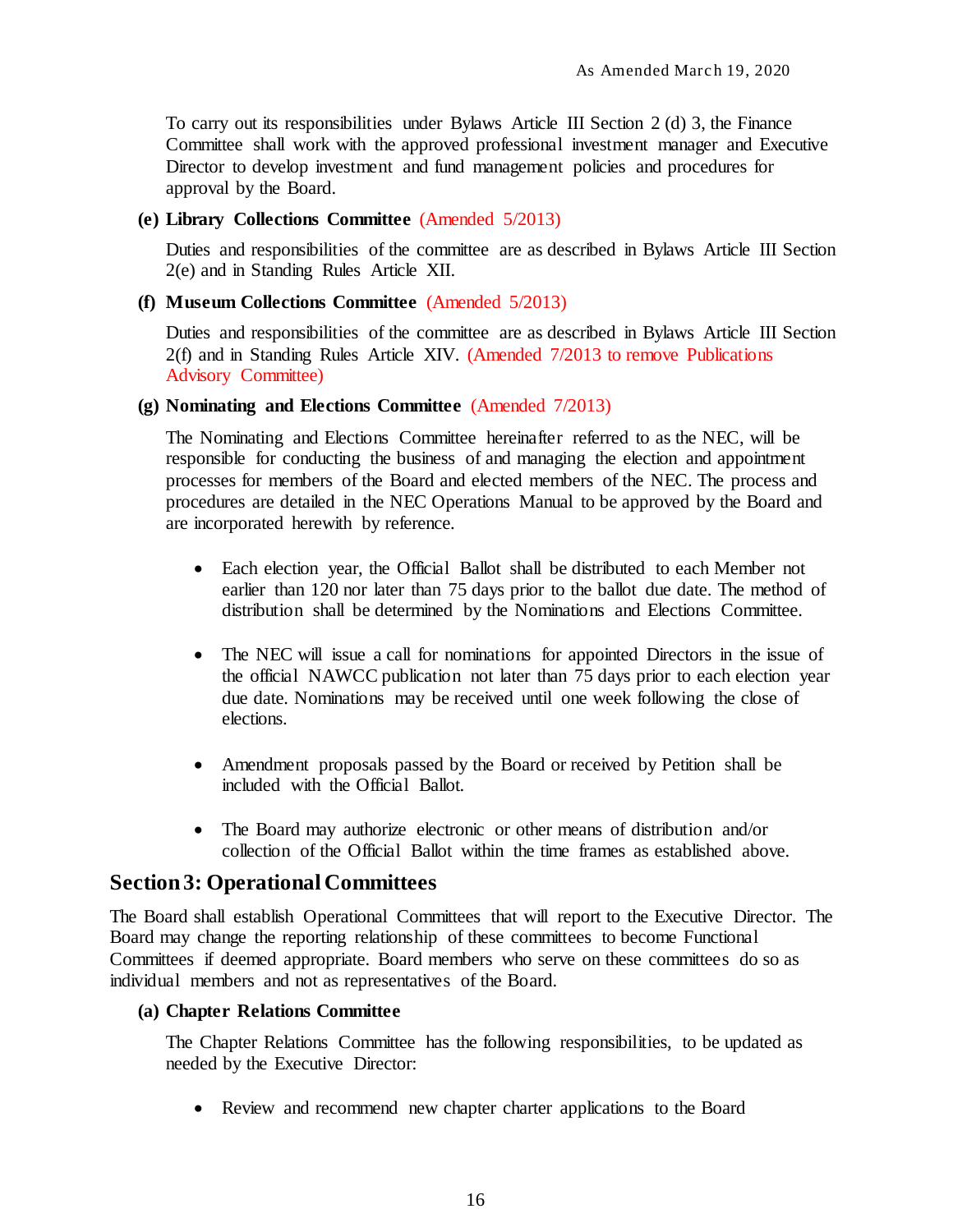- Chapter surveys
- Chapter program proposals
- Chapter services provided by NAWCC Chapter officer training
- Study potential for new Special Interest Chapters Assist struggling chapters
- Recommend chapter recalls
- Annual Chapter Representatives meeting Chapter leader newsletter
- Chapter relations publicity

The Chapter Relations Committee is also responsible to develop and maintain the Chapter Handbook, to be approved by the Board. A policy and procedure section is defined in Standing Rules Article IV Section 2(a) that will be approved separately by the Board and incorporated herewith by reference.

#### <span id="page-24-0"></span>**(b) Development Committee**

The Development Committee is responsible to work with the Executive Director for development and implementation of the Development Plan as directed in Standing Rules Article XVIII Section 2(a).

#### <span id="page-24-1"></span>**(c) Education Program (added 7/1/2016) See M&D 2016.07.44 for better formatting)**

A Coordinator who will have the following committees with chairs shall administer the Education Program: Curriculum, On-line learning, Watch and Clock Traveling Workshops, and Programs. Each Committee will be composed with a chair that will select the committee members.

Curriculum is responsible to develop the various paths of learning the NAWCC offers.

- Review all NAWCC sponsored technical educational courses to provide for excellence in horological training programs offered by the NAWCC.
- Identify needs for additional offerings and develop curricula for new courses in conjunction with potential course instructors and based upon attendee feedback from evaluations.
- Study means of integrating the various forms of technical education offered through the NAWCC so participants in various offerings are offered similar paths of learning between one form and another (i.e. a Watch and Clock Traveling workshop vs. an onsite course at educational facility in Columbia vs. an online course)
- Works with the NAWCC education staff to evaluate instructor's methods of teaching and ensure all technical educational courses are meeting the course objectives and standards of excellence set by the group. Review participant evaluations and feedback.

The On-line-learning Committee is responsible to develop quality online courses.

 Develop a series of online technical education courses that meet the standards of excellence set by the curriculum and best practices task force in the area of clock and watch repair and are based upon member demand and survey/evaluation results.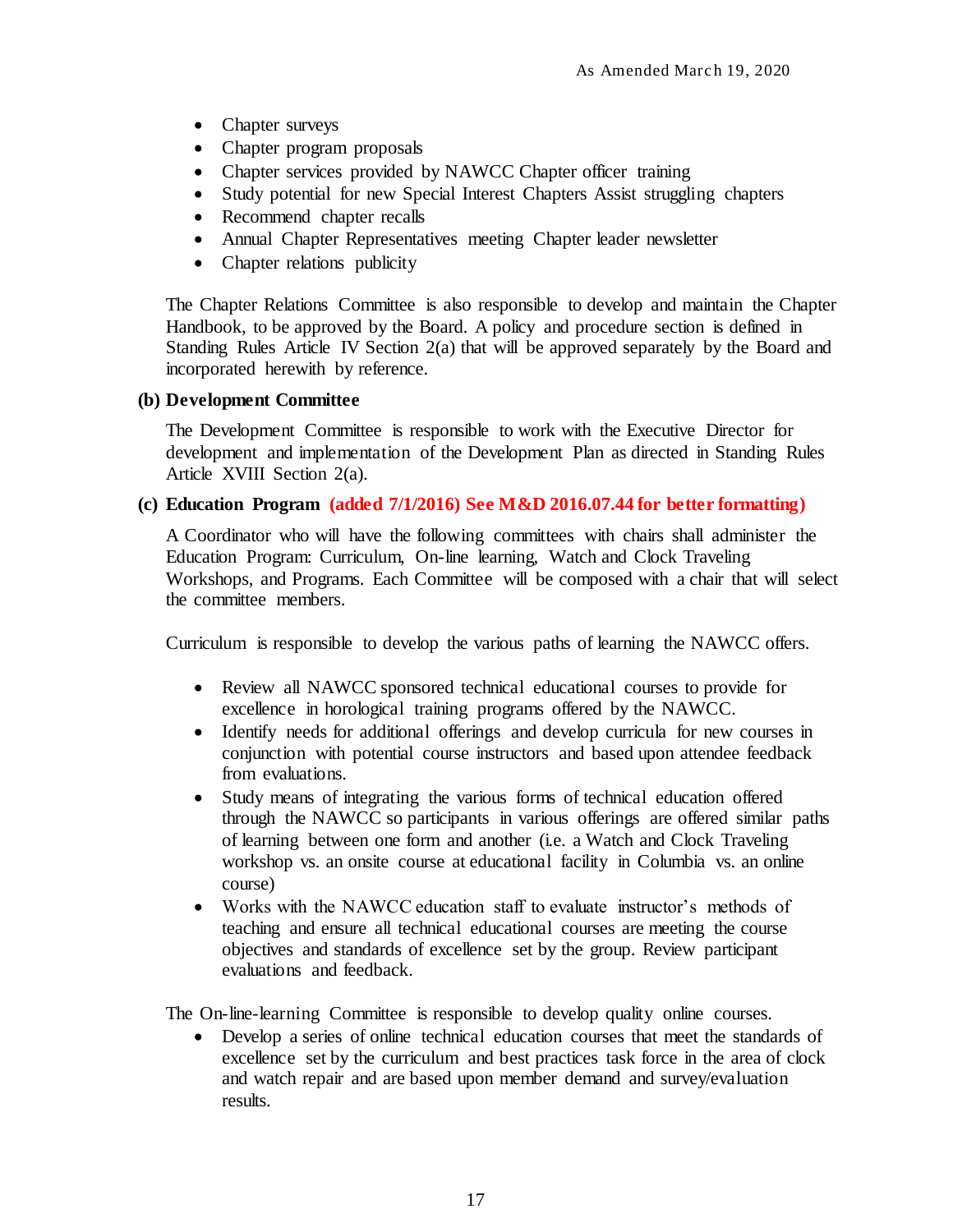- Prepare and/or review the script for each individual course
- Develop the storyboard for each individual course
- Secure the talent/instructor for each individual course
- Prepare any props needed for each individual course
- Coordinate with NAWCC education staff the above activities and the filming/editing of each course

Watch and Clock Traveling Workshops Committee is to provide technical repair and restoration training to those who do not have access to the educational center in Columbia, PA., by training courses developed by the standards and curriculum committee and sponsored/hosted by NAWCC chapters at local locations.

- Responsible for the day to day operation of the Watch and Clock Traveling Workshop Program
- Appoints a Watch and Clock Traveling Workshop administrator to coordinate workshop dates, assign an instructor and send each student the course requirements. The Administrator also emails each student a course outline, the required student tool list, a list of vendors where tools can be purchased, information on the movement needed in class, and a reading reference list. The administrator also gathers evaluations from attendees for future course planning and instructor evaluations.
- Appoints a lead instructor/evaluator to train and evaluate instructors of the program
- Recruit, train, and evaluate instructors for the program
- Maintain records of tool kits/update kits as necessary
- Make recommendations to the curriculum and best practices task force for revisions/additions to the program
- Work with the NAWCC education staff and marketing staff to promote courses both internally to members/chapters and externally to potential members where workshops are scheduled

Program Committee is to cultivate non-technical Horological programs for usage by the NAWCC for educational purposes.

- Maintain and recruit members for the Speaker's Bureau
- Develop yearly schedule of online speakers on topics related to non-technical horological education.
- Assist the local convention committee and symposium committee in the recruitment of horological speakers for these events.
- Obtain signed releases from all recorded program content owners, to enable archiving, publication, and usage by NAWCC for educational purposes. Specific policies, procedures, and responsibilities will be incorporated in the committee's operating procedures.
- Assist chapters in program development if requested Audio Visual Committee (Amended to be deleted)

### <span id="page-25-0"></span>**(d) Membership Committee**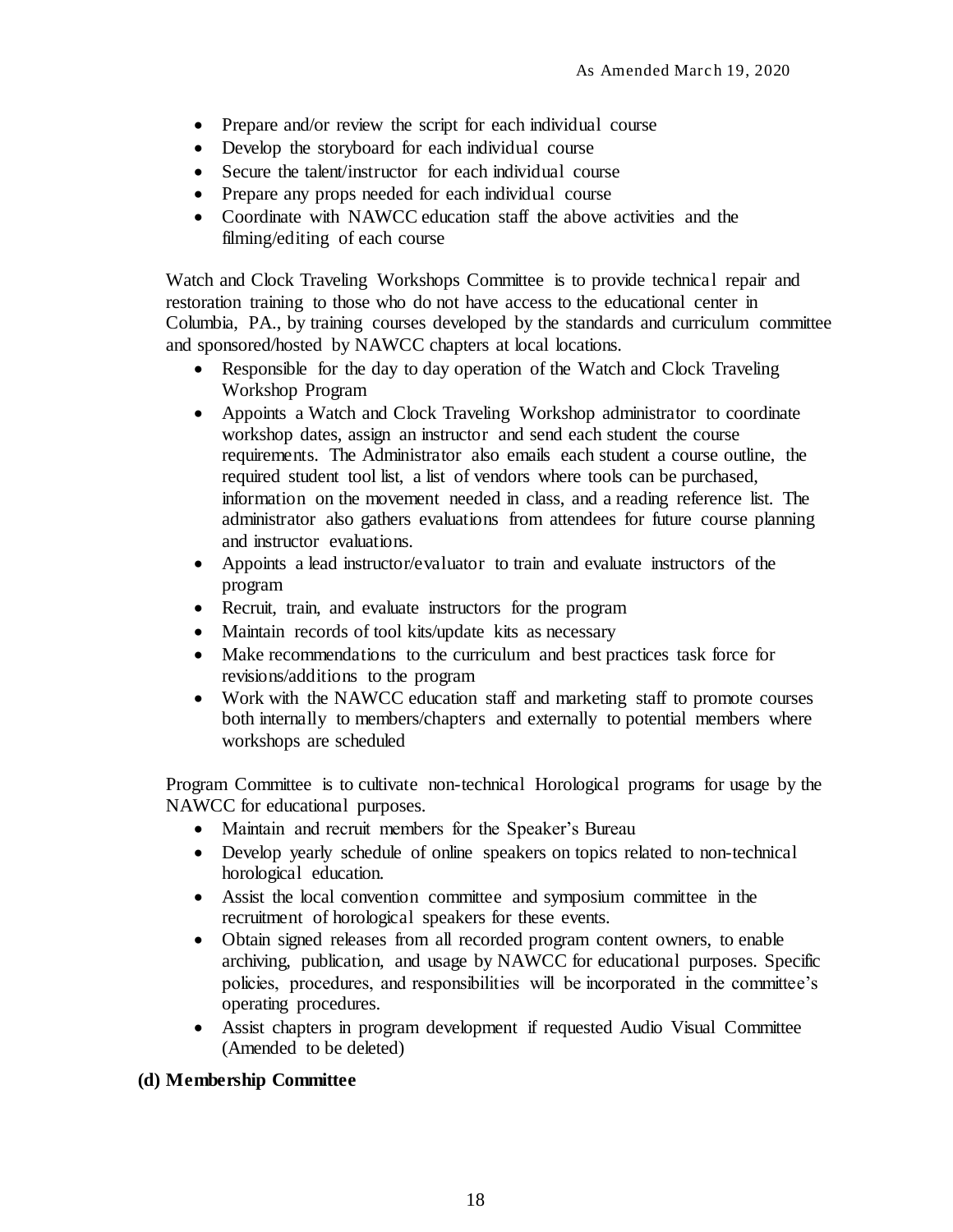The Membership Committee has the following responsibilities, to be updated as needed by the Executive Director:

- Member surveys and demographics
- Recruitment awards and incentives
- Member benefits and services
- Membership retention initiatives, New member packets, Membership publicity
- Member recruitment initiatives, Membership categories

#### <span id="page-26-0"></span>**(e) Program Committee**

The Program Committee is responsible for the capturing, editing and creation of horological programs in support of the NAWCC's educational and Library lending needs. The committee's responsibilities include but are not limited to:

- Capture of programs presented at national conventions and the symposiums.
- Capture of suitable programs presented at regional meetings, when committee members and equipment are available.
- All programs are to be recorded digitally and a master recording archived. See that copies in DVD and VHS formats are made available for lending purposes from the library. Where program and owners have authorized, some programs will be converted to a format suitable for online streaming from the NAWCC website.
- Obtain signed releases from all program content owners, to enable archiving, publication, and usage by NAWCC for educational purposes.
- Specific policies, procedures, and responsibilities will be incorporated in the committee's operating procedures, to be approved by the Board.

### <span id="page-26-1"></span>**(f) Research Committee**

The Research Committee role is to encourage, facilitate, and monitor historical research, by members and others, into the art, science, and technology of timekeeping, and the people and manufacturers involved.

The committee shall promote the systematic recording and publication of findings and conclusions in the official NAWCC publication and other publications, both by direct submission of information, and by encouragement of individuals to submit material, to the Publications staff.

The process and procedures used will be incorporated in the committee's operating procedures, to be approved by the Board.

# <span id="page-26-2"></span>**Section 4: Functional Committees**

The Board shall establish Functional Committees that will report to the Board. The Board may change the reporting relationship of these committees to become Operational Committees if deemed appropriate.

### <span id="page-26-3"></span>**(a) Convention Committee**

The Convention Committee is responsible for the following:

 Reviewing proposals on arrangements for national conventions and making recommendations to the Board. This includes but is not limited to review of site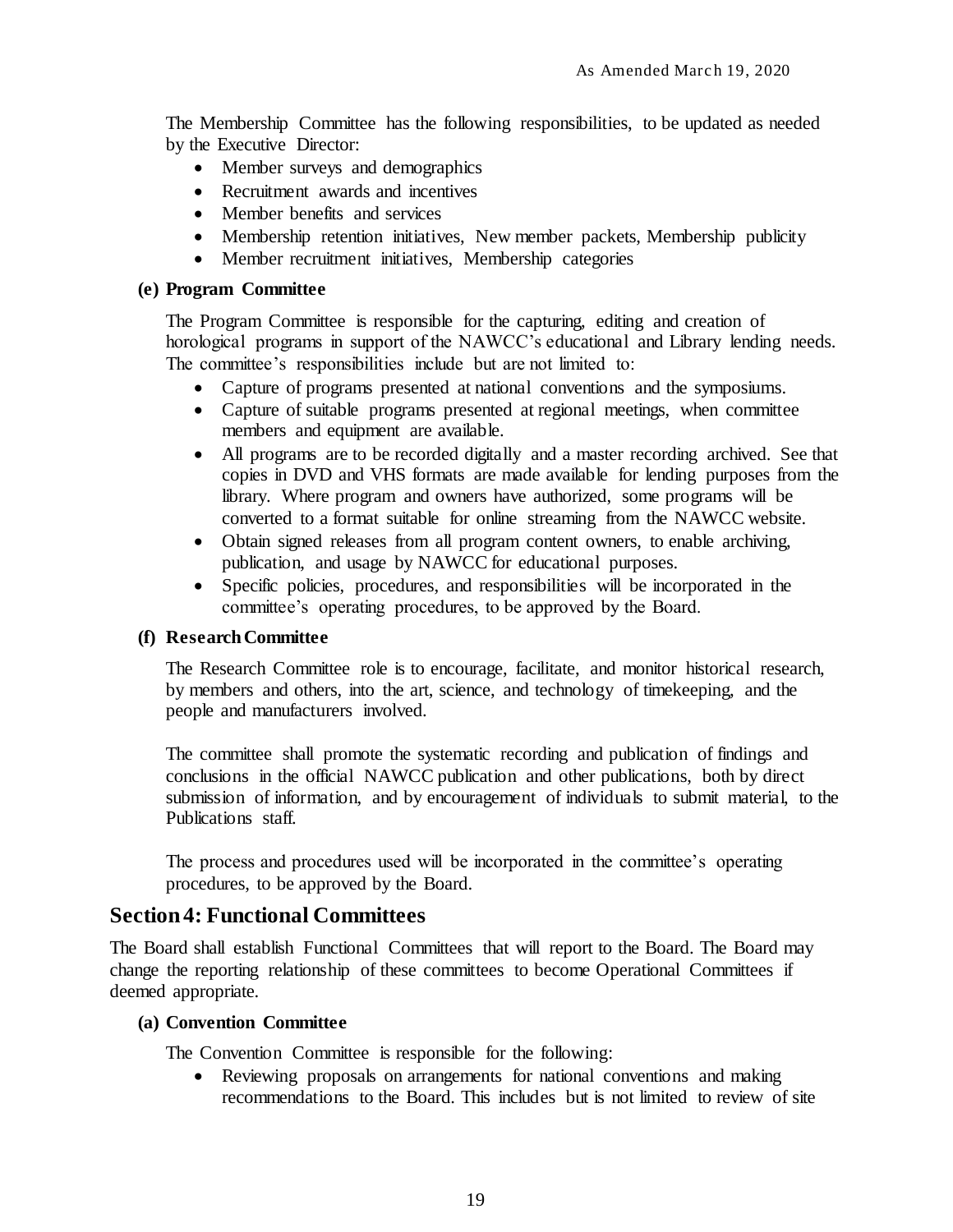selection, contracts, and budgets.

- Submitting recommended national convention site selections and budgets to the Board for approval.
- Ensure that national conventions are scheduled at least 3 years out. If proposals are not received, solicit venues for the conventions and ensure volunteers are in place for the organizing committee.
- Reviewing and approving requests for dates for regional meetings. Reviewing and approving requests for public days for regional meetings. Reviewing public day requests for national conventions for Board approval
- Maintaining a calendar of national conventions, regional meetings and symposia. Developing and maintaining the Convention Handbook, to be approved by the Board.
- Ensuring that reports of regional meetings from the Regional Chair and the National Representatives are completed and submitted in a timely manner. Instigate resolution of issues identified in the reports.
- To provide a statement to be placed in the packet of all table holders and to be displayed prominently on all table sales registrations and sales forms that allowing non-members to attend the National and/or Regionals in no way affects the requirement that all table holders pay sales tax as may be required in the jurisdiction where the show is being held. No state permits the escaping of the requirement to pay sales tax even if the event is for "Members only". NAWCC legal counsel has approved the following statement which shall be used verbatim:

"Sale taxes are levied by some state and local governments. This legislation applies to all sales conducted at NAWCC events in compliance with these state and local laws. The obligation to collect sales tax has no relation to whether the Mart is open to the public or only to NAWCC members. Unless specifically exempt the fact that the sponsoring entity is a not-for-profit entity, including 501(c) 3 or any other designated tax-free entity, does not negate the requirement to collect sales tax and render it to the appropriate government agency. It is the responsibility of each individual conducting retail sales, including Mart table owners, to provide the required licensing, documentation, and taxes collected to the applicable tax agency. The NAWCC cannot and will not be held responsible for action taken by any government agency against those not complying with government regulations." (Added 8/2018)

#### <span id="page-27-0"></span>**(b) Crafts Committee**

The Crafts Committee will be responsible for locating and encouraging members to submit horological items for the Craft Contest at the national conventions and for other needs of the NAWCC. The committee will also identify and appoint qualified persons to judge the various entries in the Craft Contest.

#### <span id="page-27-1"></span>**(c) Symposium Committee**

The Symposium Committee is responsible for managing the organization and presentation of the Ward Francillon Time Symposiums and other symposiums as may be sponsored by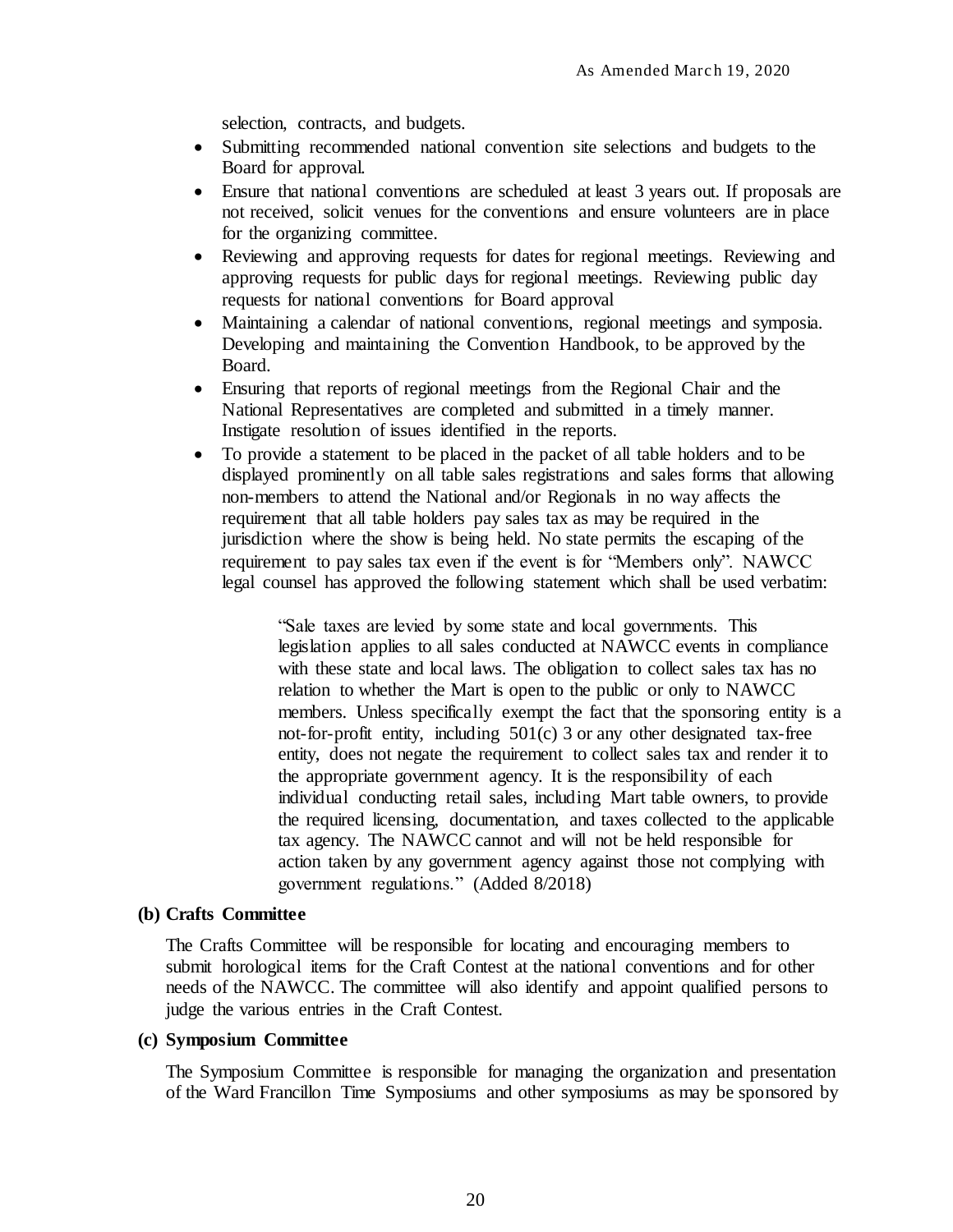the NAWCC, as defined in the Symposium Handbook. The committee is responsible for developing and maintaining the Symposium Handbook; revisions or changes that affect established policy being subject to approval by the Board.

# <span id="page-28-0"></span>**Section 5: Special Committees**

As provided in Bylaws Article III Section 5, the Board may appoint Special Committees to address specific tasks, initiatives, and needs as appropriate, and determine to whom each such committee will report. Also, that the committee term is limited to the remaining term of the appointing Board unless terminated earlier. In addition to these conditions, it is required that a Special Committee will include no less than three members.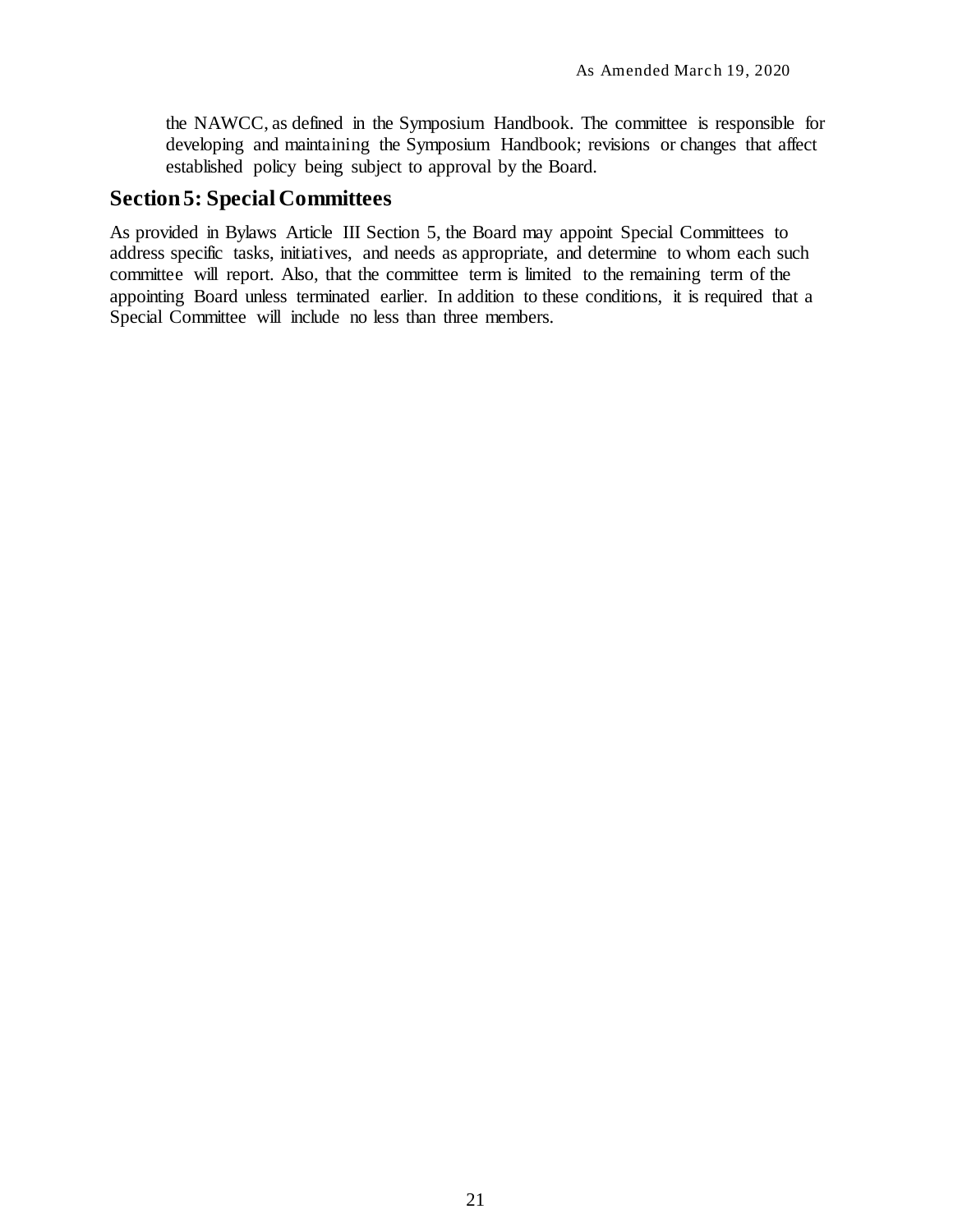# <span id="page-29-0"></span>**ARTICLE VI CORPORATE OPERATIONS**

# <span id="page-29-1"></span>**Section 1: Executive Director Delegation of Authority**

The Executive Director shall be the Chief Executive Officer of the NAWCC and has full responsibility for day-to-day operations, within the limits of his Delegation of Authority as approved by the Board. The Executive Director Delegation of Authority is incorporated by reference in these Standing Rules.

# <span id="page-29-2"></span>**Section2: Employees**

## <span id="page-29-3"></span>**(a) Equal Opportunity**

The following policy statement regarding NAWCC practice as an equal opportunity employer will be posted on the staff notice board, in each issue of the official NAWCC publication, the NAWCC web site, and other locations as appropriate:

The NAWCC does not discriminate in hiring or employment because of race, color, religion, age, sex, disability, national origin, genetics, retaliation, or other classes detailed in current or future Federal or Commonwealth of Pennsylvania statutes. This policy includes but is not limited to all decisions made on promotions, transfers, demotions, reductions in force, discipline, recruiting, compensation, benefits, training, education, or any other terms or conditions of employment.

### <span id="page-29-4"></span>**(b) Employee Handbook**

The Executive Director will be responsible for maintaining an Employee Handbook, a current copy of which will be provided to all employees. The Employee Handbook will incorporate conditions of employment and descriptions of all employment policies and benefits, together with other information necessary for each employee to understand their employment conditions.

# <span id="page-29-5"></span>**(c) Job Descriptions**

The Executive Director will be responsible for maintaining current job descriptions for all NAWCC employees. The Board will approve the job description of the Executive Director.

### <span id="page-29-6"></span>**(d) Employee Retirement Fund**

- 1) The NAWCC Employee Retirement Fund Plan, and all amendments or modifications thereto, shall require approval by the Board.
- 2) At the time of review and approval of the operating budget for each new fiscal year, the Board shall review the NAWCC contribution to the Employee Retirement Fund and separately approve an amount or percentage to apply to the plan year. (Amended 7/2018)

# <span id="page-29-7"></span>**Section 3: Headquarters Volunteers**

## <span id="page-29-8"></span>**(a) Volunteer Handbook**

The Executive Director will be responsible for maintaining a Volunteer Handbook, a current copy of which will be made available to all volunteers who may provide volunteer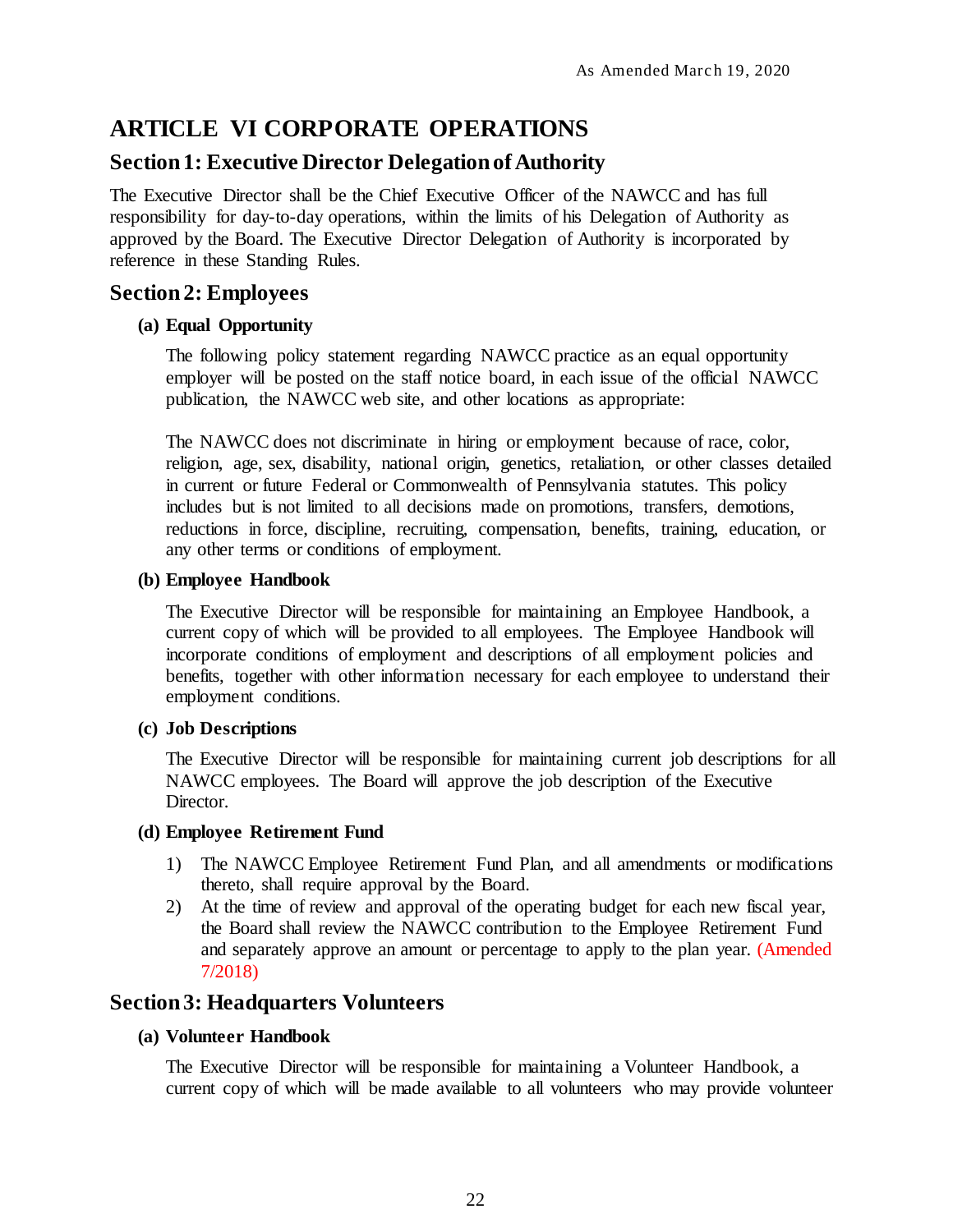services in the NAWCC corporate facilities.

# <span id="page-30-0"></span>**Section 4: Service Fees**

The Executive Director shall establish appropriate fees for services provided to Members, students, the general public and any other person or organization not entitled to receive these services gratis as part of their job function or in service to the NAWCC. A schedule of all such fees will be maintained and provided to the Board for information purposes at least annually.

# <span id="page-30-1"></span>**Section5: Facilities**

# <span id="page-30-2"></span>**(a) Facilities Use Policy**

The Executive Director will be responsible to maintain a Facilities Use Policy, which upon approval by the Board is incorporated by reference in these Standing Rules. This policy will specify permissible uses of the facilities, appropriate fees or donations, and other regulations as required.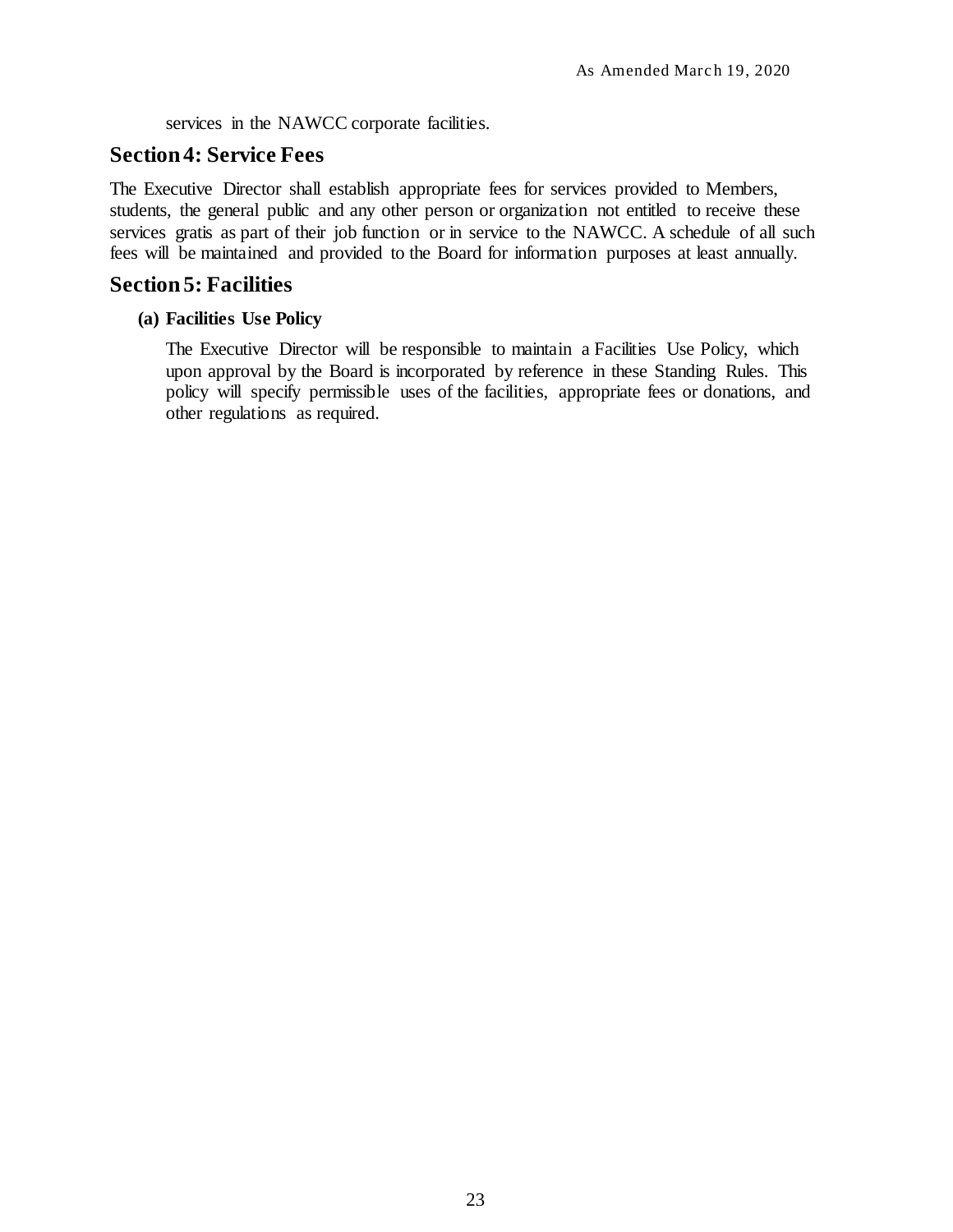# <span id="page-31-0"></span>**ARTICLE VII EDUCATION**

# <span id="page-31-1"></span>**Section 1: Watch and Clock Traveling Workshop Program (Amended 7-2016)**

## <span id="page-31-2"></span>**(a) Purpose and Objectives**

The Watch and Clock Traveling Workshop Program is established to offer affordable horological repair instruction and education to members and the general public. There are three basic objectives of the program:

- 1) To provide technical repair and restoration instruction to collectors.
- 2) To encourage members' and the public's efforts to maintain and upgrade their collections by offering repair and restoration instruction at an affordable cost within a reasonable distance from their homes.
- 3) To find authors to write the Practical Repair and Restoration articles for each issue of the official NAWCC publication.

## <span id="page-31-3"></span>**(b) Advertising** (Amended 10/2016)

The Watch and Clock Traveling Workshop Program is authorized to place one full page of advertising in each issue of the MART & Highlights, for the purpose of informing members of scheduled classes and other information pertaining to the program. The schedules and information are also to be posted on the NAWCC website.

# <span id="page-31-4"></span>**Section 2: Scholarships and Awards**

## <span id="page-31-5"></span>**(a) Midwest Regional Scholarship Fund**

The Board recognizes and supports the Midwest Regional Scholarship Fund, established to award scholarships annually to persons selected by the Midwest Regional Scholarship Committee, for the purpose of paying tuition for classes at the NAWCC School of Horology, the NAWCC Field Suitcase Workshop program, and other purposes as may be decided by the committee.

# <span id="page-31-6"></span>**Section 3: Symposiums**

As provided in the Bylaws, the NAWCC may sponsor one or more Symposiums annually, including the Ward Francillon Time Symposium, to provide an opportunity for members and the public to experience in-depth educational lectures workshops on all aspects of the art and science of horology.

### <span id="page-31-7"></span>**(a) Symposium Support and Management**

1) Support Policy

In support of its educational purposes, the NAWCC through its Symposium Committee shall undertake to establish the Ward Francillon Time Symposium as the premier horological educational event worldwide, to include defined financial and other support. The Board recognizes that the Symposium requires a long-term commitment; a successful event needing up to five years for planning and presentation. A Board review will be held every four years starting at the 2013 National Convention Board meeting to determine its continuation, enhancement, or changes needed.

2) Hosting and Sponsorship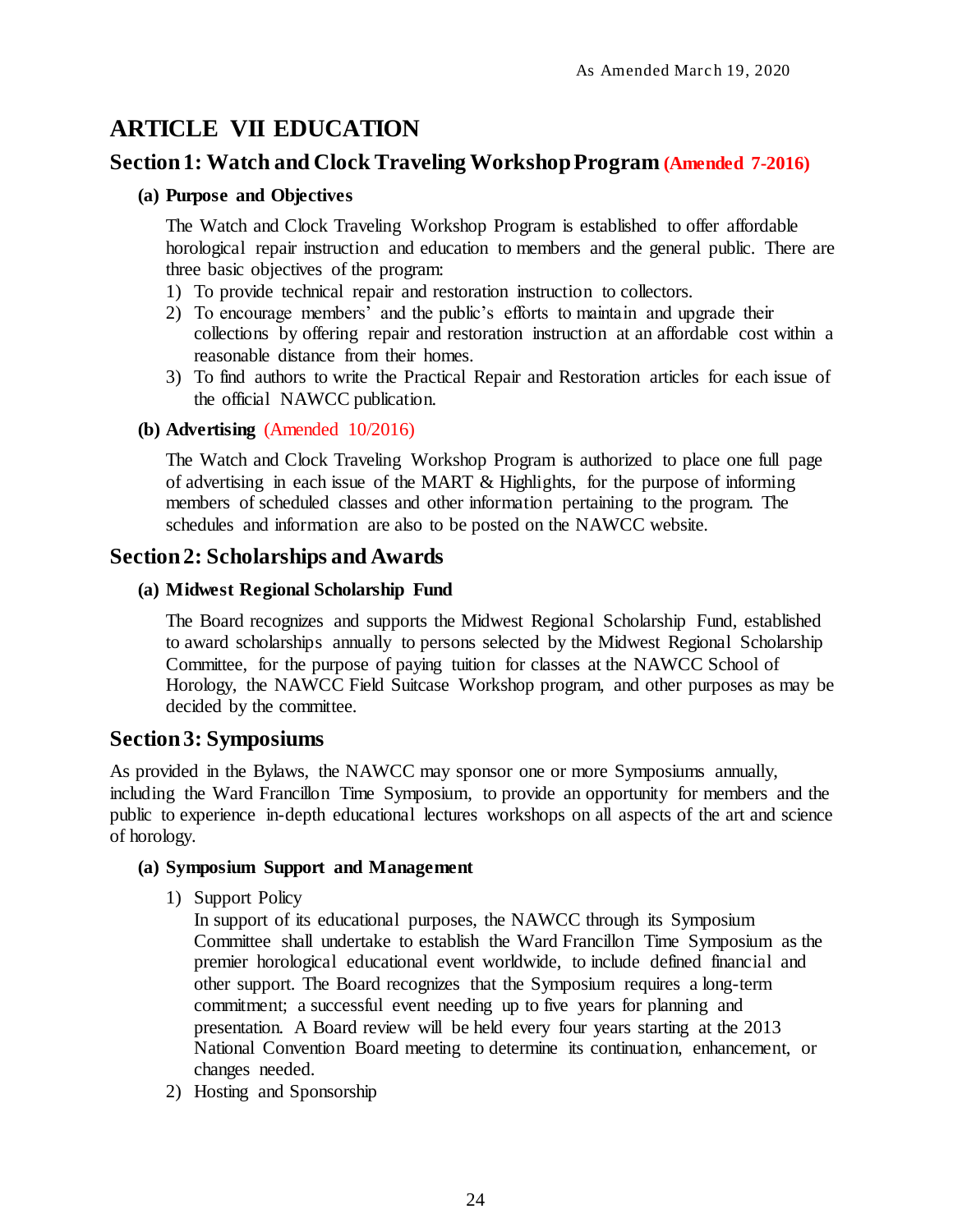The Symposium Committee will actively encourage the involvement and cooperation of NAWCC chapters as well as other organizations such as horological entities, scientific groups, museums, and universities for the development of programs, speakers, sponsorships, and other relevant matters to ensure the success of each event.

3) Advertising and Publicity

The advertising and publicity plan for each event is the Symposium Committee's responsibility. External costs will be budgeted and paid by the event. Advertising and publicity in official NAWCC publications and Internet venues will be at no cost to the event. One full-page ad or equivalent will be available in each issue of the MART  $\&$ Highlights. A website on NAWCC.org and a presence in the Community site will be provided, with content by the Symposium Committee. NAWCC communications staff will assist in preparation and posting of news releases and notices to local and national media.

4) Venue and Hotel Contracts

All contracts with convention facilities and hotels shall be in the name of the National Association of Watch and Clock Collectors, Inc. After review and release by NAWCC Counsel, the Board Chair or his designate, the Symposium Committee Chair, and the Symposium Event Chair shall sign these contracts. Further that execution of subsidiary contracts is delegated to the Symposium Event Chair or his delegate(s).

5) Speaker Expense Reimbursement Speaker expense reimbursement policy will be incorporated in the Symposium Handbook, to be approved by the Board.

### <span id="page-32-0"></span>**(b) Financial Support**

1) Symposium Fund

NAWCC shall establish the Symposium Fund, a restricted fund to be maintained for the purpose of providing financial support to the Ward Francillon Time Symposiums and to other symposiums as may be approved by the Board. The governing document stating the purposes, objectives, and uses of funds is found in Standing Rules Article X Section 6(l).

2) Income and Expense Management

Surplus or deficits from each event will accrue entirely to the NAWCC and be accounted to the Symposium Fund. The total cumulative commitment for NAWCC funding over a period of ten (10) years shall not exceed \$30,000. Further, beginning with the final accounting of the 2013 Symposium, should the Symposium Fund require replenishment exceeding \$5,000 annually on a three-year moving average a special strategic review will be made by the Board to determine the future of the Symposiums.

# <span id="page-32-1"></span>**Section 4: Educational Programs at NAWCC Facilities**

### <span id="page-32-2"></span>**(a) Purpose and Objectives**

The educational programs at NAWCC Facilities are designed to offer horological instruction and education to members and the general public. The basic objectives of the program are

- 1) To provide technical repair and restoration instruction to collectors.
- 2) To provide introductory courses in horological topics to encourage interest by new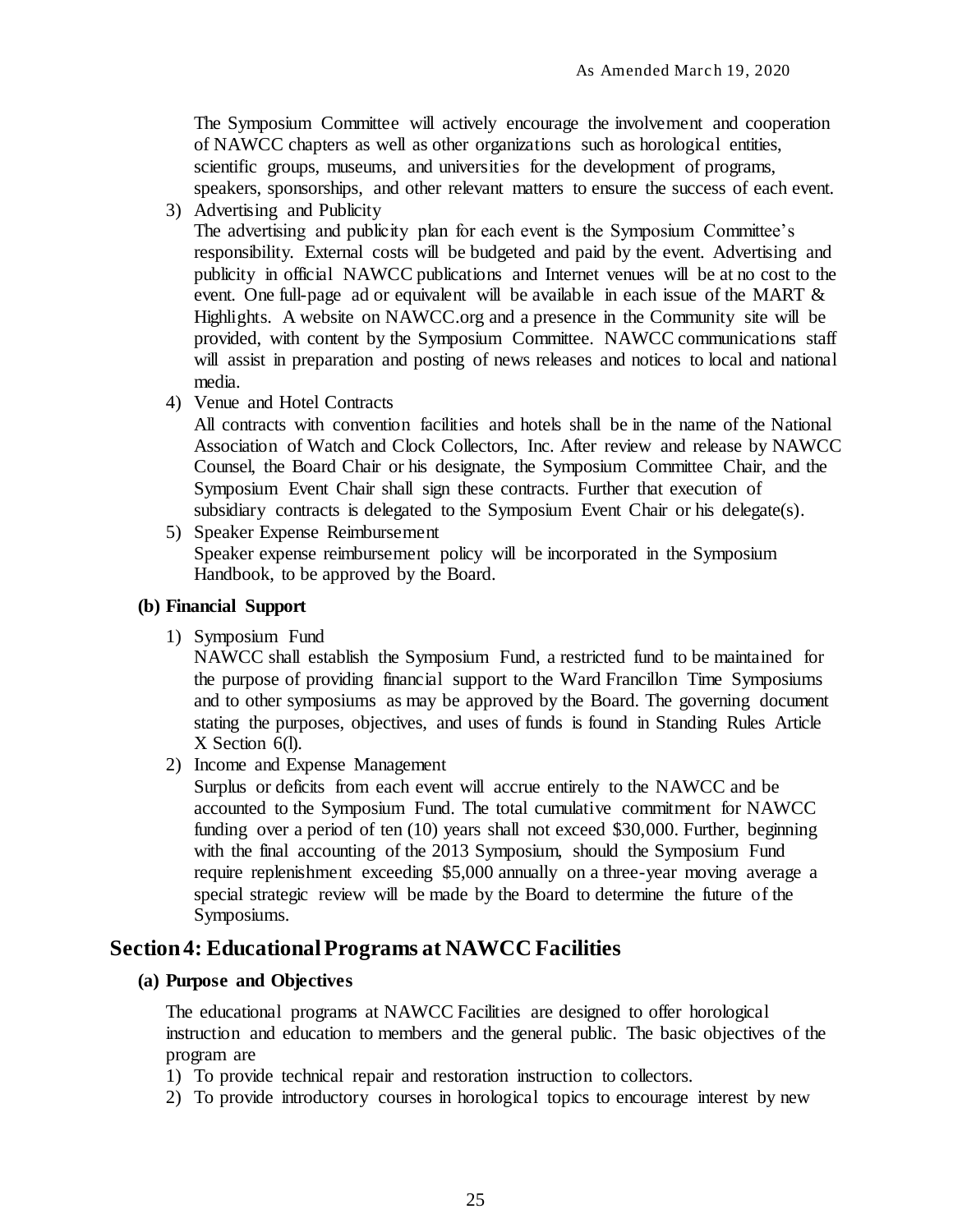members and non-members.

- 3) To provide education to benefit persons in other fields such as appraisal, research and the sciences.
- 4) To provide educational programs for schools, homeschoolers, youth groups and families.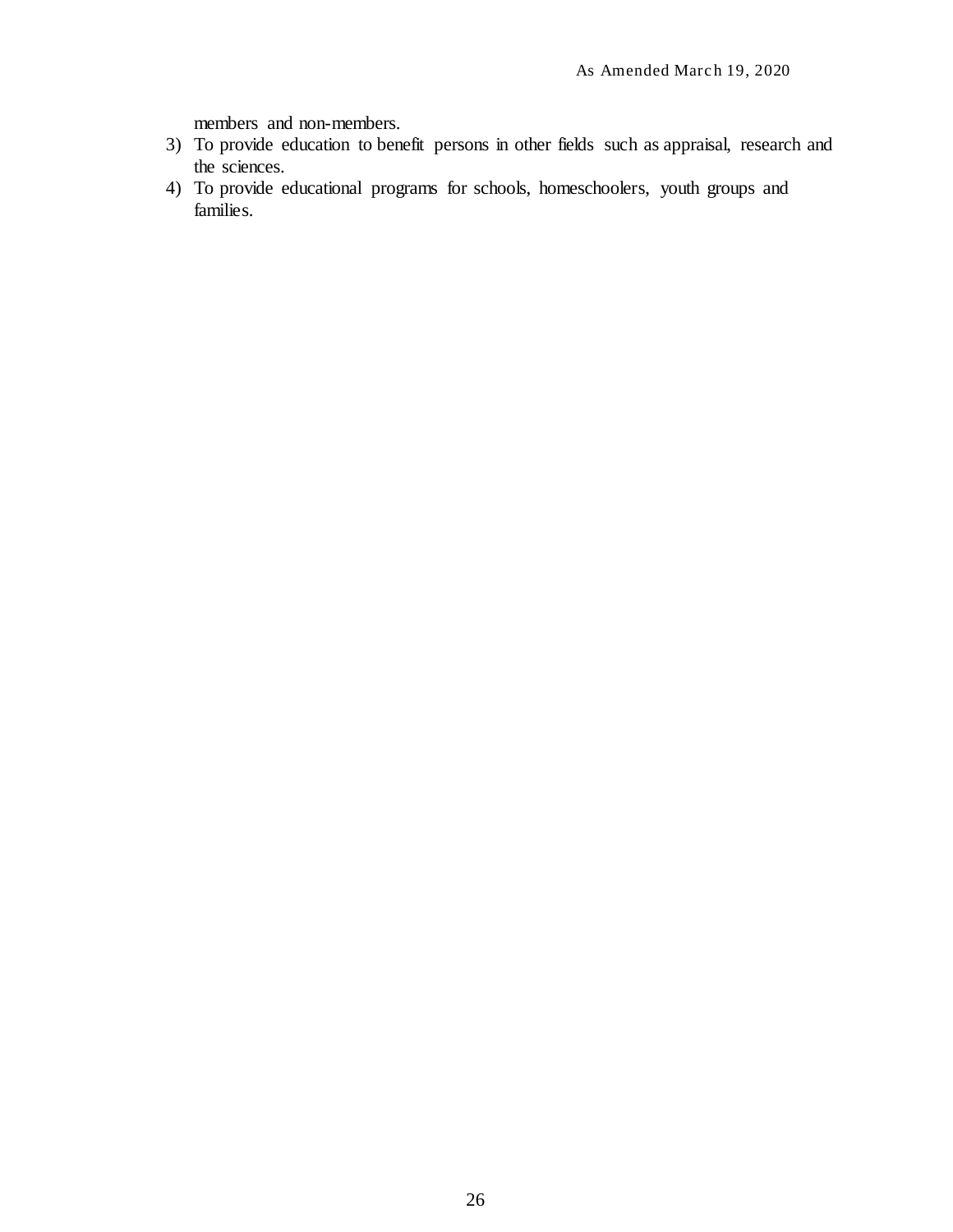# <span id="page-34-0"></span>**ARTICLE VIII ELECTIONS, APPOINTMENTS, AND REFERENDUMS**

# <span id="page-34-1"></span>**Section 1: Election and Appointment Policies and Procedures**

The NEC will be responsible for developing and maintaining procedures for the conduct of elections and appointments of Directors and NEC members in accordance with the Bylaws and these Standing Rules. The procedures are to be incorporated in the NEC Operations Manual and approved by the Board.

# <span id="page-34-2"></span>**Section 2: Referendum Policies and Procedures**

The Bylaws and Procedures Committee will be responsible for developing and maintaining procedures for the conduct of referendums for all matters requiring a vote of the Members, in accordance with the Articles of Incorporation, Bylaws, and these Standing Rules. The procedures are to be incorporated in the NEC Operations Manual and approved by the Board. Section 3: Ballots, Counting of Votes, and Certification of Results

## <span id="page-34-3"></span>**(a) Ballots**

Only official ballots (including proxy ballots) as furnished by the NAWCC, either by mail or by other means as approved by the Board, will be accepted in elections or membership referendums.

### <span id="page-34-4"></span>**(b) Counting of Votes**

Each year, an independent outside agency (Auditor) will be selected by the NEC and approved by the Board, and contracted to tabulate and verify the voting on any ballot proposal including all elections and referendums. Following such counting, the Auditor will immediately report the results of each vote to the NEC for election results and to the Secretary for referendum results.

### <span id="page-34-5"></span>**(c) Certification of Results**

On receipt of the voting results from the Auditor for an election, the NEC will certify the successful candidates to the Board at its next meeting. On receipt of voting results from the Auditor for referendums of the Members, the Secretary shall certify the results to the Board at its next meeting and to the Members at the next Regular Annual Meeting or Special Meeting of the Members.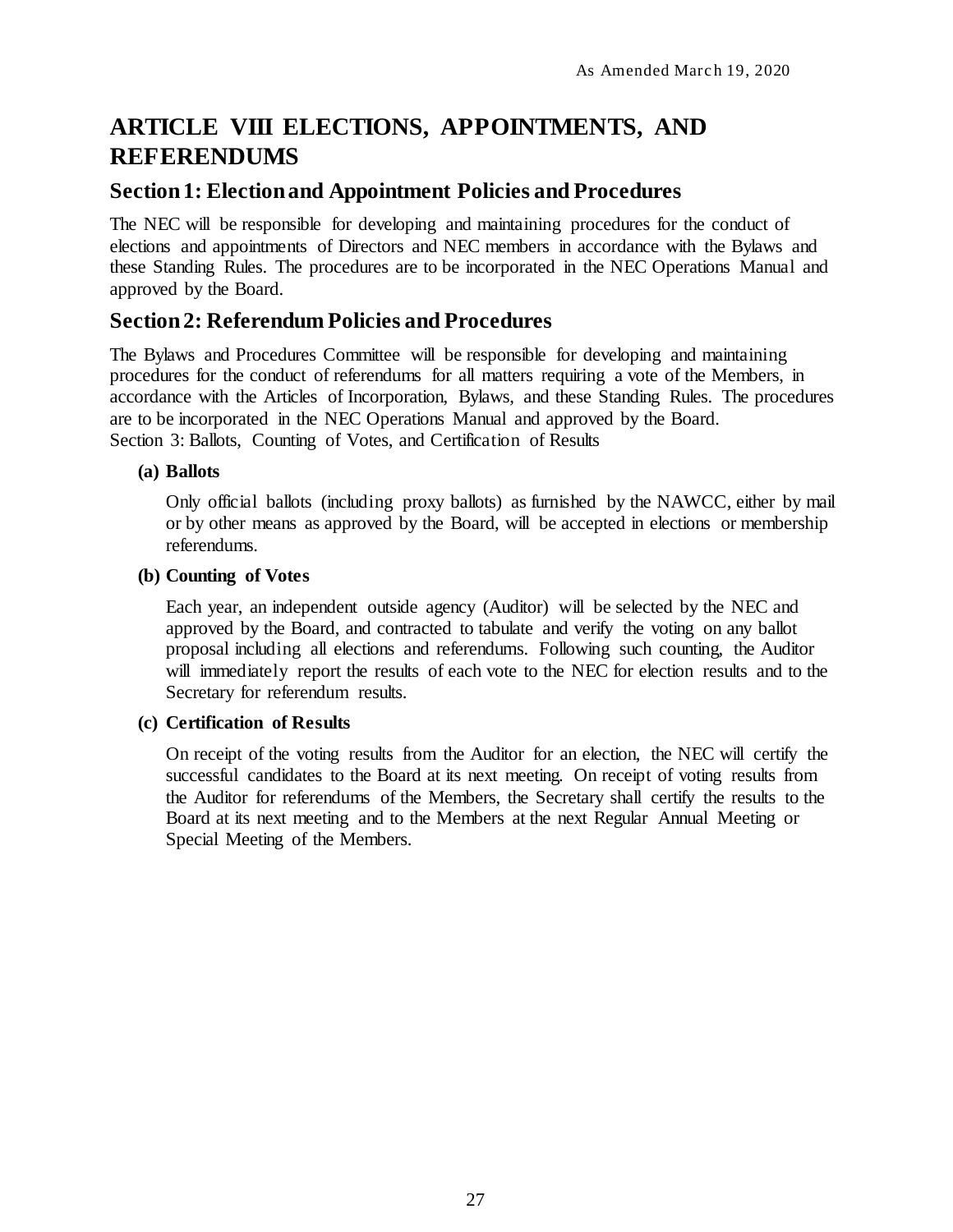# <span id="page-35-0"></span>**ARTICLE IX ETHICS, CONDUCT, AND BEHAVIOR**

# <span id="page-35-1"></span>**Section 1: Codes of Ethical Conduct**

Codes of Ethical Conduct have been developed and are incorporated by reference in these Standing Rules, covering the ethics, conduct, and behavior expected of the institution, its governing body, employees, Members, and volunteers. Current Codes are available in the Member Central section of [www.nawcc.org](http://www.nawcc.org/) under Member Documents and Board Documents.

# <span id="page-35-2"></span>**Section 2: Directors**

### <span id="page-35-3"></span>**(a) Purchases from Board Members**

Purchases by the NAWCC from Board members for any purpose are prohibited.

### <span id="page-35-4"></span>**(b) Purchases by Board Members**

Purchases by Board members from the NAWCC shall be limited to those items normally available to the public for retail sale. Board Members are prohibited from participation in any auction or sale of any item being deaccessioned from NAWCC collections or disposed of from any NAWCC corporate activity.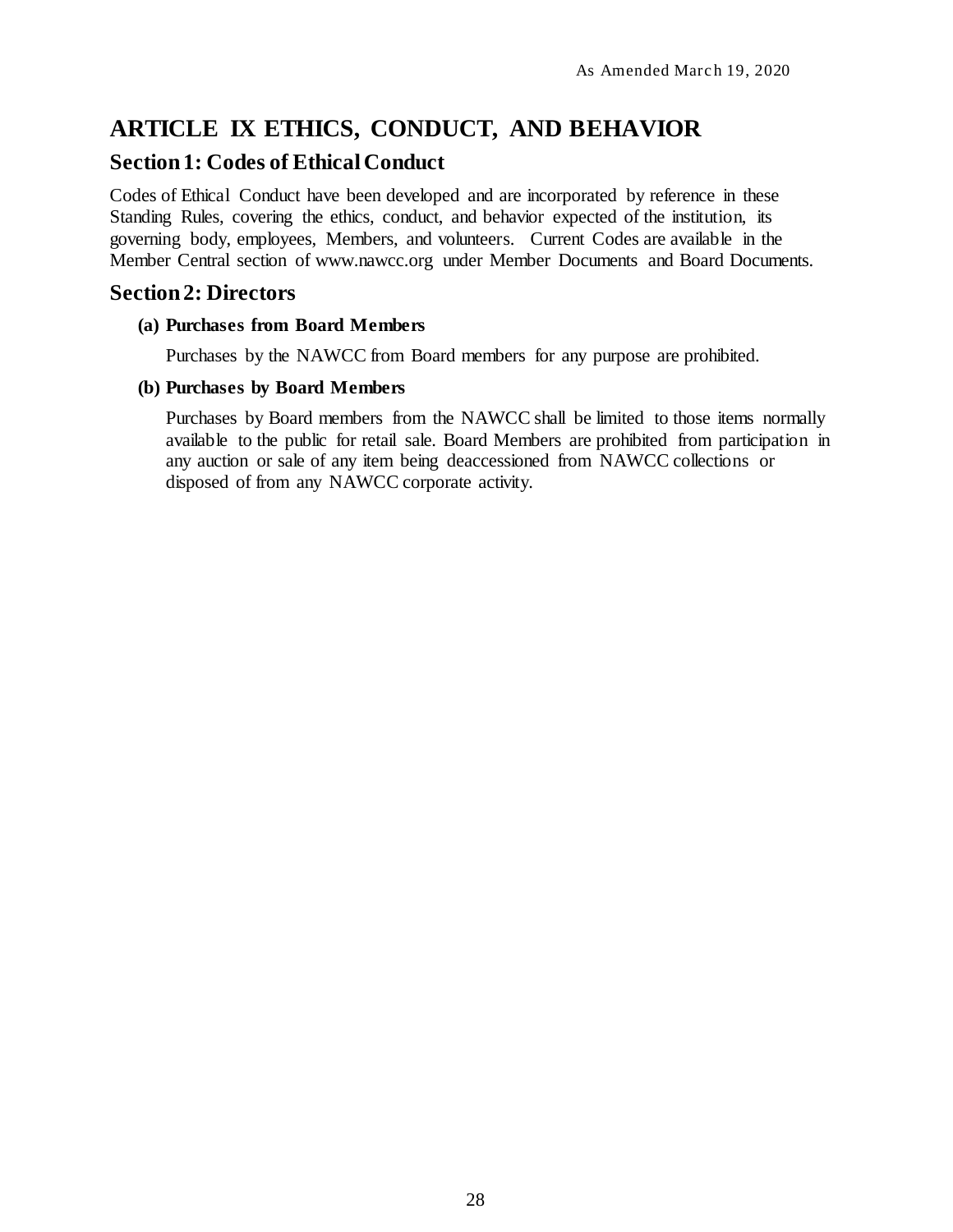# <span id="page-36-0"></span>**ARTICLE X FINANCIAL MATTERS**

# <span id="page-36-1"></span>**Section 1: Fiscal Year**

The Fiscal Year shall commence on April1 of the current calendar year and end on March 31 of the following calendar year.

# <span id="page-36-2"></span>**Section 2: Budgets**

Each fiscal year operating and capital budgets will be prepared by the Executive Director with assistance from the Treasurer for review and approval of the Board. On approval, the budgets will be published in the next available issue of the NAWCC official publications and posted electronically for access by the Members.

# <span id="page-36-3"></span>**Section 3: Capital Project Authorization**

All proposed construction, renovation, and other projects requiring capital expenditures in excess of \$50,000 will require a cost/benefit statement and review of available alternatives to be presented to the Board prior to Board approval.

# <span id="page-36-4"></span>**Section 4: Financial Reporting**

The Executive Director will be responsible for preparation of a monthly financial statement covering all operations. Each statement will show a comparison to budget for the current fiscal year and to prior year results. These statements shall show adequate detail for each major activity, and also provide a statement of current reserves.

# <span id="page-36-5"></span>**Section 5: Financial Management**

# <span id="page-36-6"></span>**(a) Net Liquidity Reserves**

The Treasurer may authorize transfer of money from the general investment account to the operational bank account to pay operational costs immediately due if the bank account is inadequate to make payment, subject to the limit described below. The Treasurer may authorize the sale of securities as necessary to raise the cash needed.

Net liquidity is to be maintained at \$400,000 or more. Net liquidity equals:

- Market value of NAWCC unrestricted investments
- Plus operational bank account balance
- Minus any loan balances
- Minus Chapter deposits and any similar funds held in trust
- Minus current trade accounts payable.

### <span id="page-36-7"></span>**(b) Transfers**

All transfers from the investments to the operational bank account are to be reported to the Board immediately. All transfers in either direction between the two accounts, and also the current value of net liquidity, are to be reported in the next regular monthly financial report and explained as appropriate.

The Treasurer may not transfer funds out of the investment account if their expenditure would cause net liquidity to fall below the \$400,000 limit.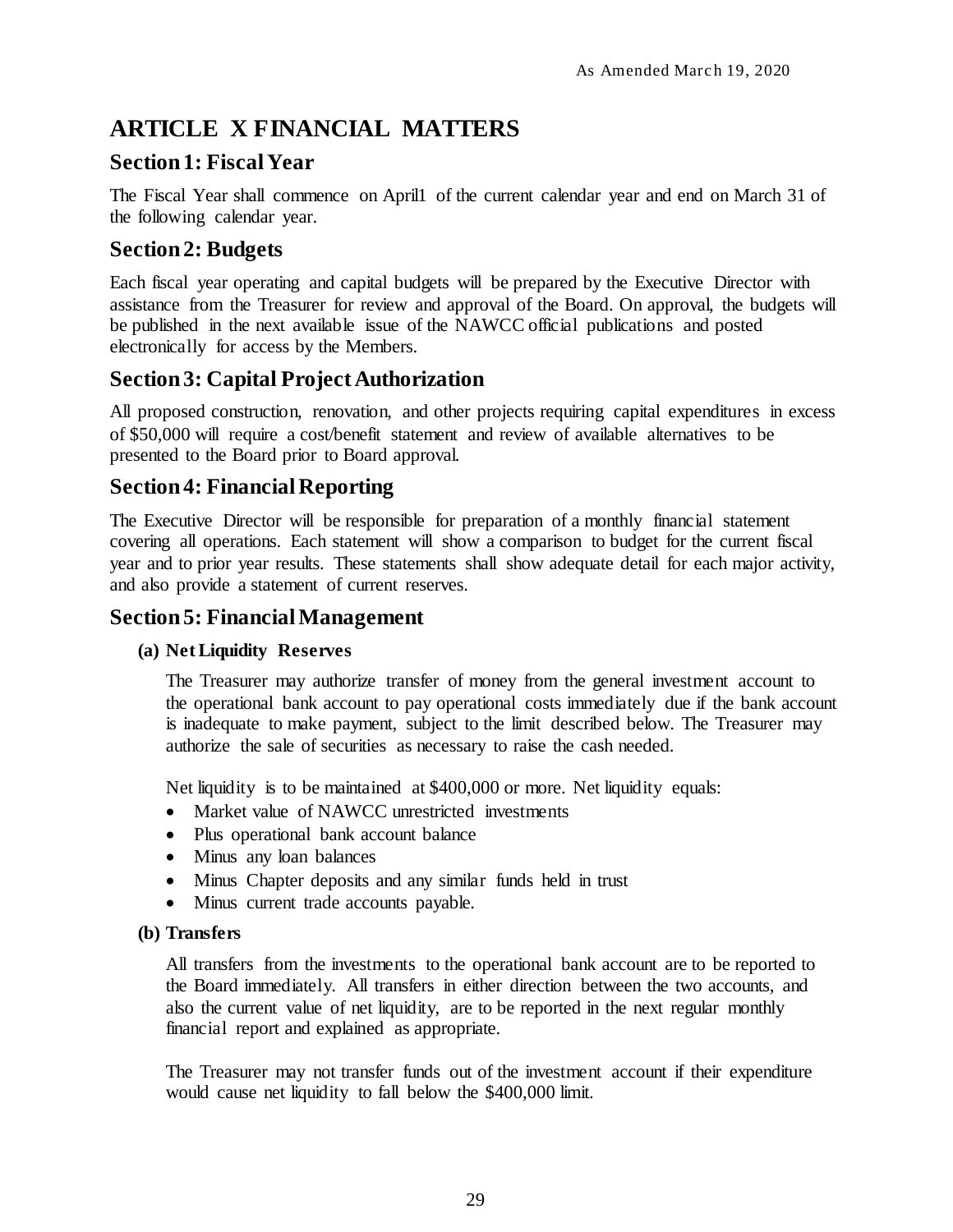## <span id="page-37-0"></span>**(c) Net Liquidity Action**

If net liquidity declines to or below the \$400,000 minimum, then the Board will meet within a month in emergency session to reappraise the organization's strategic situation and to agree on how to alter its direction accordingly. The resulting remediation plan will include interim policy for how the remaining net liquidity may be spent and by what authorization process.

## <span id="page-37-1"></span>**(d) Investments**

The Finance Committee will establish Investment Policies for both short and long term investments for approval by the Board. Such policies will permit commingling of all NAWCC funds, restricted and unrestricted, to obtain higher investment yields provided full and separate accounting is maintained for each fund. A summary monthly report of the status of all NAWCC investments is to be provided to the Board, and a detailed statement provided to the Finance Committee.

# <span id="page-37-2"></span>**Section 6: Endowment and Board Restricted Funds**

The Board may establish endowment and other funds as deemed necessary for the purpose of receiving gifts and donations, both restricted and unrestricted, and for setting aside capital for specific purposes including but not limited to investments. The Board may also designate certain funds as "Board Restricted" such that withdrawals of principal or use of earnings from those funds requires specific Board approval.

The principal of endowment funds so restricted by donors is to be preserved in perpetuity, with only the earnings from such funds being available for use in support of the purpose of the fund.

Endowment and investment funds will be under the direct management of the Board. As provided in Bylaws Article III Section  $2(d)$ , the Finance Committee is responsible for investment oversight; direct management of investments will be by professional investment managers appointed per Bylaws Article III Section 2 (d) 3. Other financial matters and management are delegated to the Executive Director and Treasurer as defined in these Standing Rules. The Board may delegate other financial and administrative duties as deemed appropriate.

### <span id="page-37-3"></span>**(a) Establishment of Endowment and Investment Funds**

The Board establishes the following funds, for the sole purpose of improving the longterm financial development and security of the specified activities:

- 1) The National Watch and Clock Museum Endowment Fund
- 2) The Library and Research Center Endowment Fund
- 3) The NAWCC Endowment Fund
- 4) The Museum and Library Investment Fund
- 5) The NAWCC Heritage Fund
- 6) The Wilbur L. Pritchard Award Fund
- 7) A Museum Director Endowed Position which could later be named by or after a large donor. The goal of this endowment is to be \$2,500,000.00. If, for some reason this position would at some point no longer exist, the NAWCC Board of Directors could vote to use the funds for another similar purpose. (Amended June 26, 2019)
- 8) A Digital Archivist Endowed Position which could later be named by or after a large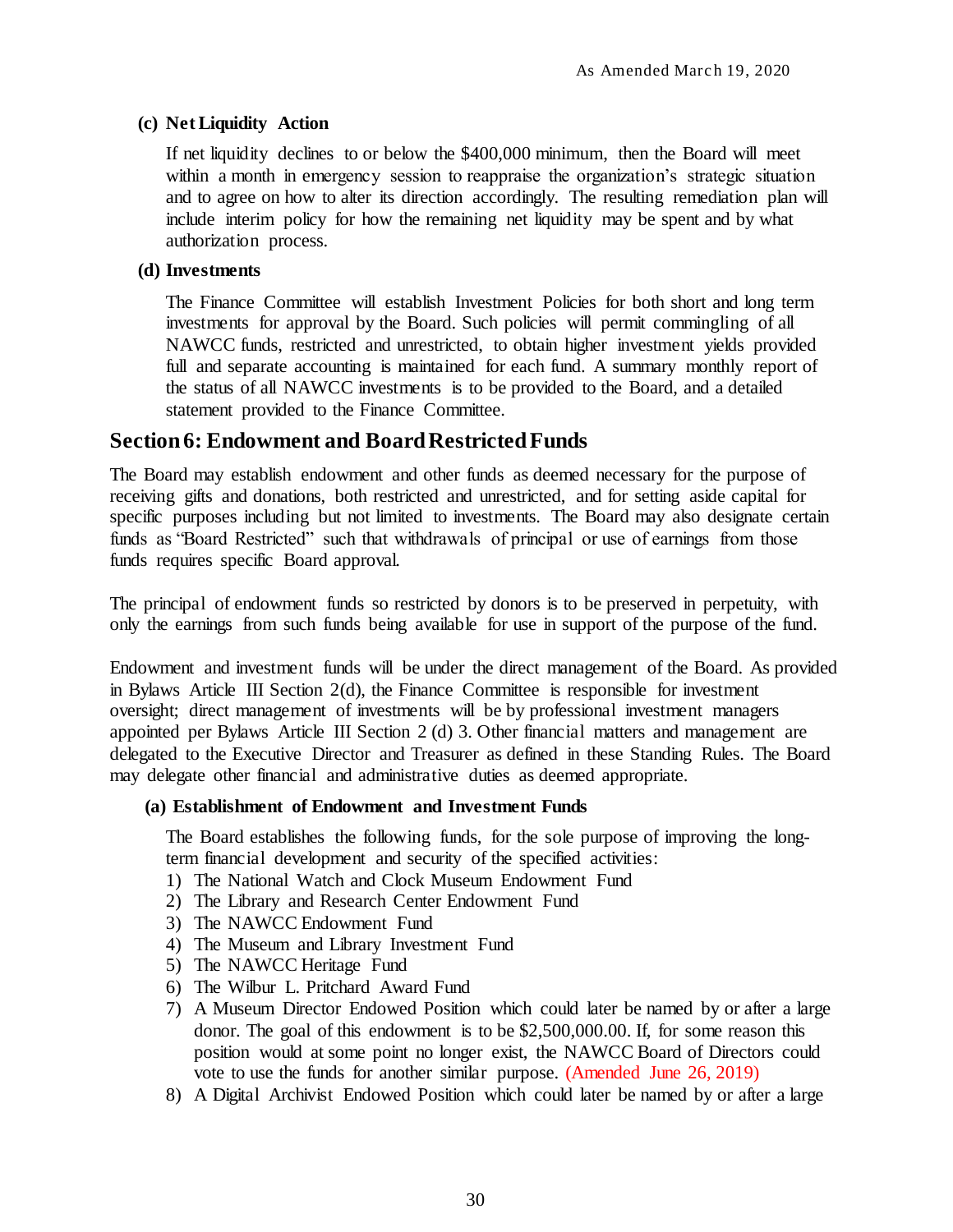donor. The goal of this endowment would be \$1,000,000.00. If, for some reason this position would at some point no longer exist, the NAWCC Board of Directors could vote to use the funds for another similar purpose.

- 9) The Fred Tischler Online Workshop Program Endowment. The goal of this endowment
- 10) would be \$500,000.00. If, for some reason this need would at some point no longer exist, the
- 11) NAWCC Board of Directors could vote to use the funds for another similar purpose.
- 12) (Amended June 26, 2019)

Each fund will be reported in the monthly financial reports and recorded separately in the audited financial reports. The Board retains the right to establish sub-accounts within each fund to reflect specific needs and conditions of donation. (Amended June 26, 2019)

#### <span id="page-38-0"></span>**(b) Earnings Management Policy**

Earnings available for payout from these funds shall be determined no less than annually through reporting by and consultation with the appointed professional investment managers(s). The goal is to designate a regular stream of income from earnings to support budget activities while providing a portion of the earnings to grow the funds and offset inflation. Designated earnings for the above named funds and all other unrestricted funds shall be identified by Fund name and incorporated in the annual operating budget and reported in the monthly financial reports.

Said earnings shall be managed by the Executive Director in consultation with the Finance Committee to be utilized in accordance with the requirements and purposes of each fund, or if unrestricted to be used to enhance, improve, or create any program or activity of the NAWCC in support of its mission and purposes.

Any earnings not budgeted as income in a given fiscal year will be maintained in the funds to provide for the growth of the funds. The Board may at any time decide to utilize the accumulated earnings or principal (except for endowment principal) for the purposes for which they were designated. Such use of accumulated earnings and principal to require Board approval by 3/4 majority vote of the full Board.

#### <span id="page-38-1"></span>**(c) The National Watch and Clock Museum Endowment Fund**

The Board herewith establishes the National Watch and Clock Museum Endowment Fund (the "Museum Endowment Fund"), to operate for the sole benefit of the Museum and the Library and Research Center.

Donations and grants made to the Museum Endowment Fund will be preserved in perpetuity, subject to investment performance.

Budgeted earnings will be used to enhance, improve, or create any program or activity of the Museum and the Library and Research Center in support of NAWCC purposes, excluding collection acquisitions.

#### <span id="page-38-2"></span>**(d) The Library and Research Center Endowment Fund**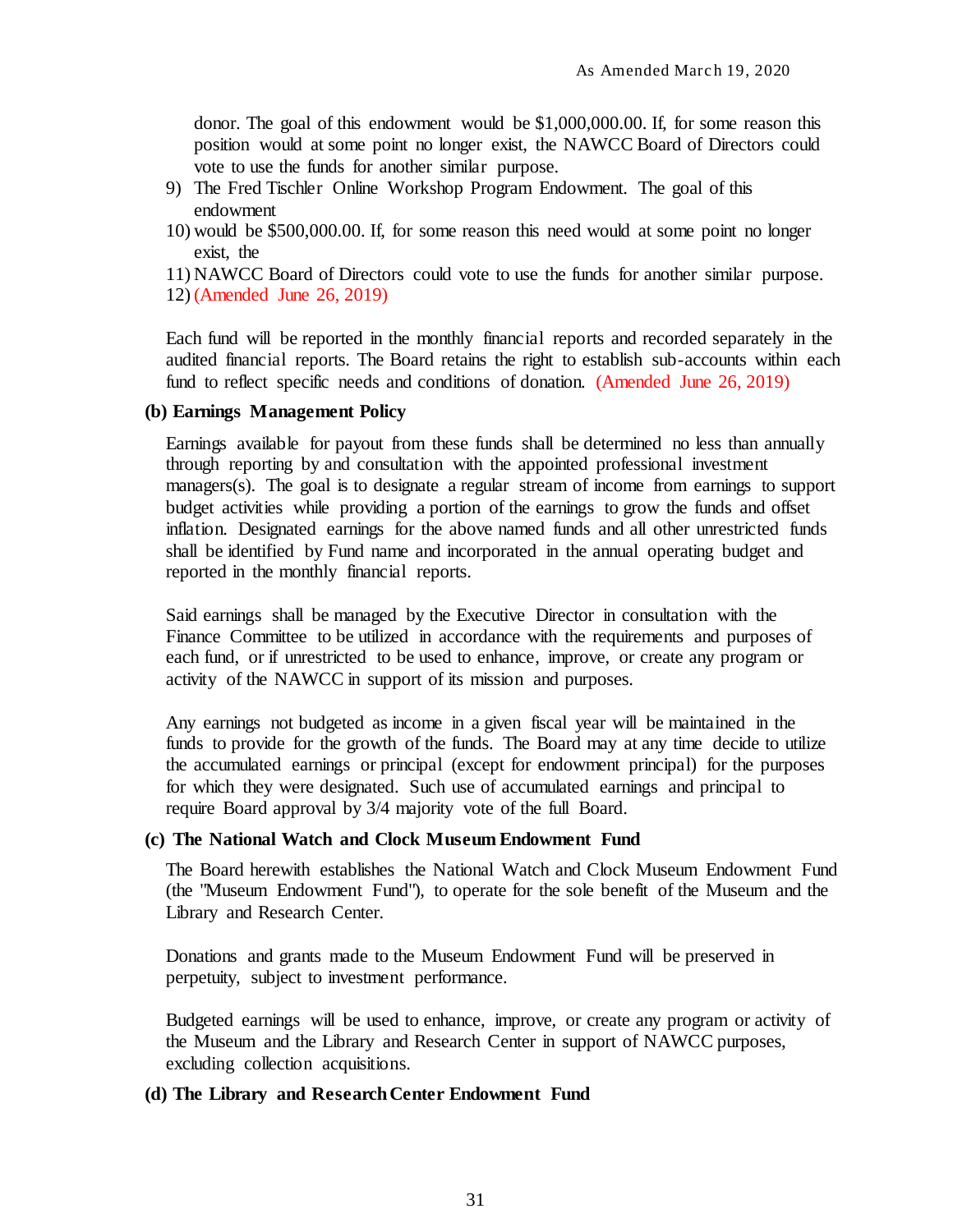The Board herewith establishes the Library and Research Center Endowment Fund (the "Library Endowment Fund"), to operate solely for the benefit of the Library and Research Center.

Donations and grants made to the Library Endowment Fund will be preserved in perpetuity, subject to investment performance.

Budgeted earnings will be used exclusively for:

- 1) The restoration and preservation of books and other printed materials,
- 2) The employment of interns for cataloguing, indexing and other related duties
- 3) For capital equipment such as library equipment, and
- 4) For any other need of the Library and Research Center as recommended by the Library Collections Committee, excluding collection acquisitions.

#### <span id="page-39-0"></span>**(e) The NAWCC Endowment Fund**

The Board herewith establishes the NAWCC Endowment Fund to operate for the sole benefit of NAWCC and its related activities other than the Museum or Library and Research Center, for which separate funds have been established.

Donations and grants made to the NAWCC Endowment Fund will be preserved in perpetuity, subject to investment performance. Donors may specify a given NAWCC activity to benefit from their donation, including but not limited to the School of Horology, Publications, Education or any NAWCC activity other than the Museum or Library and Research Center for which separate funds have been established. Endowment donations made for the general benefit of NAWCC shall be placed in this fund.

Budgeted earnings will be used to enhance, improve, or create any program or activity of the NAWCC (other than the Museum and Library and Research Center) in support of NAWCC purposes and as specified by the donor. If no activity is specified the earnings shall be used as determined by the Executive Director.

#### <span id="page-39-1"></span>**(f) The Museum and Library Investment Fund**

The Board herewith establishes the Museum and Library Investment Fund (the "Investment Fund") to operate for the sole benefit of the Museum and the Library and Research Center.

Donations of cash and cash equivalents (or items intended to be converted into cash) received by the Museum or Library will be deposited into the Investment Fund unless such donation was accompanied by specific instructions from the donor as to its use. The Board must approve all donor restrictions.

Budgeted earnings and all other expenditures from the Investment Fund will be used to enhance, improve, or create any program or activity of the Museum and the Library and Research Center in support of the purposes of the NAWCC, excluding collection acquisitions.

#### <span id="page-39-2"></span>**(g) The NAWCCHeritage Fund**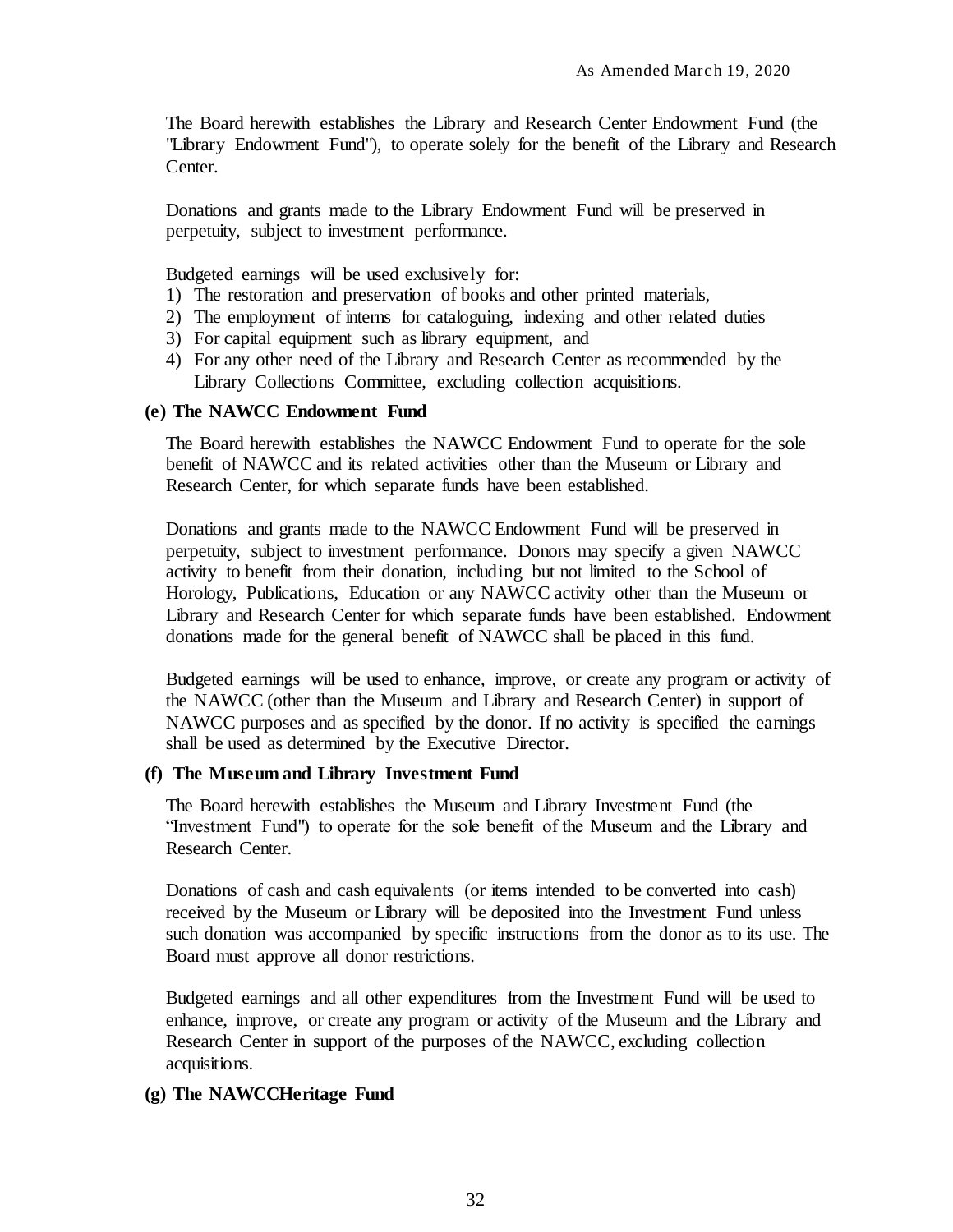The Board herewith establishes the NAWCC Heritage Fund (the "Heritage Fund") to operate for the sole benefit of the NAWCC.

The Heritage Fund is established for the sole purpose of receiving bequests from deceased donor estates in favor of the NAWCC that are otherwise unrestricted as to their use. Said bequests may be in cash and cash equivalents (or items intended to be converted into cash) and when received by the NAWCC will be deposited into the Heritage Fund. Should a donor bequest be accompanied by specific instructions from the donor estate as to its use, the funds will be placed in other NAWCC endowment or investment funds as appropriate. Budgeted earnings and all other expenditures from the Heritage Fund will be used to enhance, improve, or create any program or activity of the NAWCC in support of its mission and purposes.

#### <span id="page-40-0"></span>**(h) Western Electrics Chapter 133 Grant**

Board approval is given to accept the terms and conditions of the Western Electrics Chapter 133 Grant. The specific conditions are stipulated as follows as received from Chapter 133:

Western Electrics, Chapter 133 Grant resolution: Be it moved that the Western Electrics Chapter 133, NAWCC grant \$40,000(forty thousand dollars) to the NAWCC National Watch and Clock Museum Endowment Fund with the restriction that the annual return from investment of the grant will be used exclusively by the Museum Library for the restoration and preservation of books and other printed material, the employment of interns for cataloging and indexing, for capital improvements such as library equipment, for any other needs of the Library EXCLUDING ACQUISITIONS. Monies that have been generated by the grant will supplement but not substitute for regularly budgeted library funds. Priorities for its use will be established annually by the Museum Library Committee members in consultation with the Library Director and the Librarian. The National Watch and Clock Museum Endowment Fund administrator will provide a semiannual status report of the grant fund to the Secretary of NAWCC Chapter 133. A written report on the use of these funds will be provided annually for inclusion in the NAWCC Bulletin.

Further to Board approval it is noted that the Museum Library Committee is now known as the Library Collections Committee, and the NAWCC National Watch and Clock Museum Endowment Fund is now known as the National Watch and Clock Museum Endowment Fund. Also, the NAWCC Bulletin is now referred to as the NAWCC official publication.

#### <span id="page-40-1"></span>**(i) Wilbur L. Pritchard Award Fund**

Board approval is given to accept the terms and conditions of the Wilbur L. Pritchard Award Fund, as stipulated in the bequest of Wilbur L. Pritchard:

Annual income from the fund shall be used to provide an annual gift to an individual for excellence in watch repair or restoration. I confer upon the Association the sole and absolute discretion to determine when such award shall be made and the conditions for participation in any contests for receipt of the award, including the right in any one or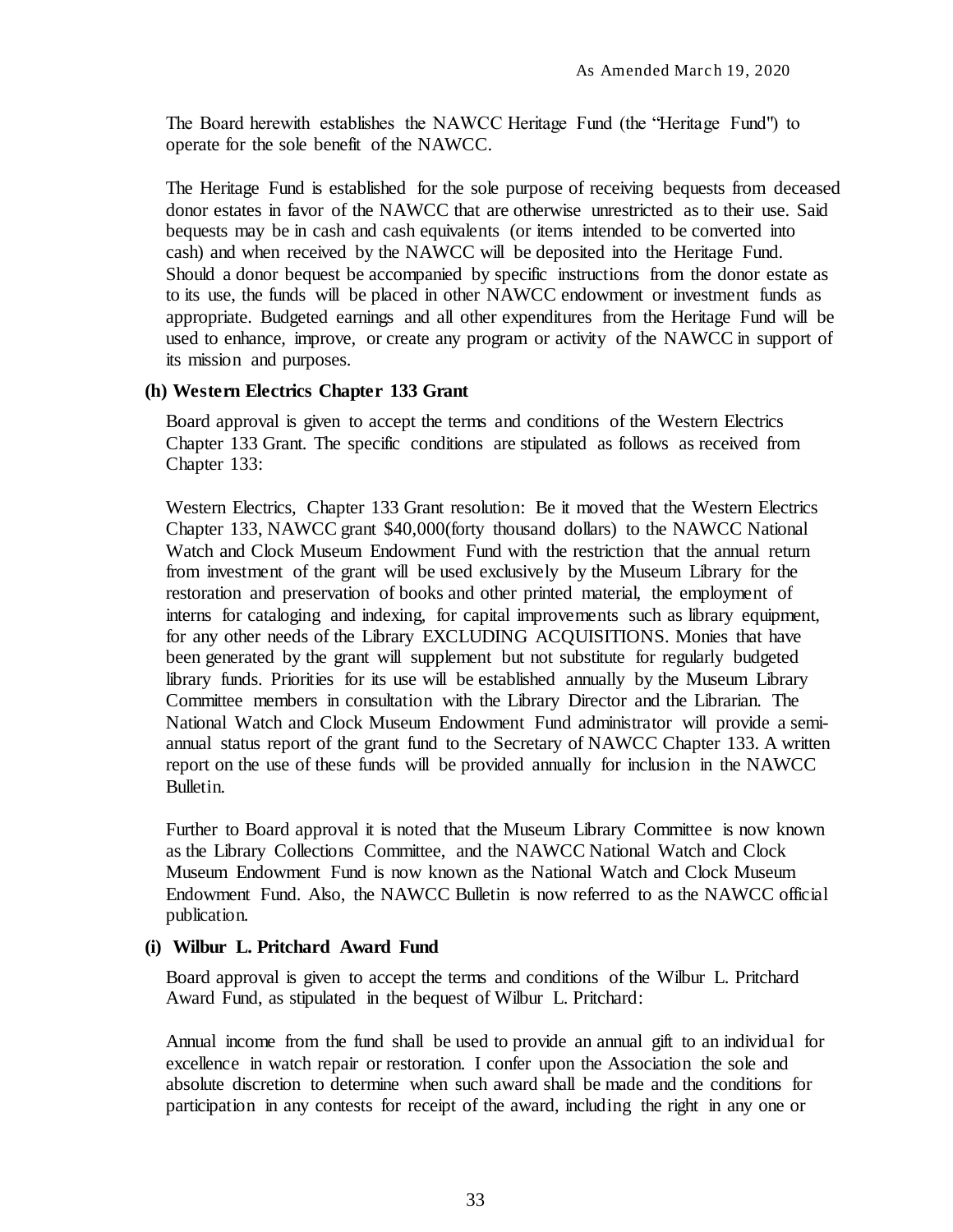more years not to make any award. If in the sole discretion of its governing board the Association should determine that the amount of income available for the award is at any time insufficient to make the award meaningful, I confer upon the Association the power to apply a portion of the principal of the Fund to such an award. For the purposes of investment, this fund may be combined with other funds of the Association.

The Board recognizes and supports the Wilbur L. Pritchard Award and accepts the rights and powers for its administration as having been conferred on the NAWCC by the above legacy. The following conditions are established herewith, for which the Board shall separately establish appropriate guidelines and procedures.

- 1) The NAWCC has sole and absolute discretion to determine when such award shall be made and the conditions for participation in any contests for receipt of the award, including the right in any one or more years not to make any award.
- 2) All earnings on the principal are to be utilized solely for the purposes of the award. Any earnings not utilized are to be retained for future awards.
- 3) The NAWCC has the power to use a portion of the principal to ensure the award is meaningful, if the Board in its sole discretion has determined that the amount of income is insufficient for that purpose.
- 4) Monies in this fund are to be managed in accordance with current approved investment policy.

### <span id="page-41-0"></span>**(j) Museum Acquisition Fund**

The Board herewith establishes the Museum Acquisition Fund to be operated for the purposes of acquisition and conservation of the Museum Collection.

The Museum Acquisition Fund will receive all proceeds from deaccession of museum collection objects and other monies that may be designated for the purposes of the fund. Such monies are to be managed in accordance with current approved investment policy. Earnings shall automatically accrue to principal with no distinction made for purposes of fund management, except that fund status and earnings shall be reported periodically in accordance with NAWCC fund management policies.

Acquisition and conservation of the Museum Collection shall be the principle objective of this fund, in accordance with Collections Development and Collections Management policies stated in Standing Rules Article XIV. Museum Staff working with the Executive Director are responsible to recommend specific uses of monies from the fund, subject to final approval by the Museum Collections Committee.

### <span id="page-41-1"></span>**(k) Library Acquisition Fund**

The Board herewith establishes the Library Acquisition Fund to be operated for the purposes of acquisition and conservation of books, periodicals, ephemera and other appropriate materials for the collection of the Library and Research Center.

The Library Acquisition Fund will receive all proceeds from de-accession of library collection objects and other monies that may be designated for the purposes of the fund. Such monies are to be managed in accordance with current approved investment policy. Earnings shall automatically accrue to principal with no distinction made for purposes of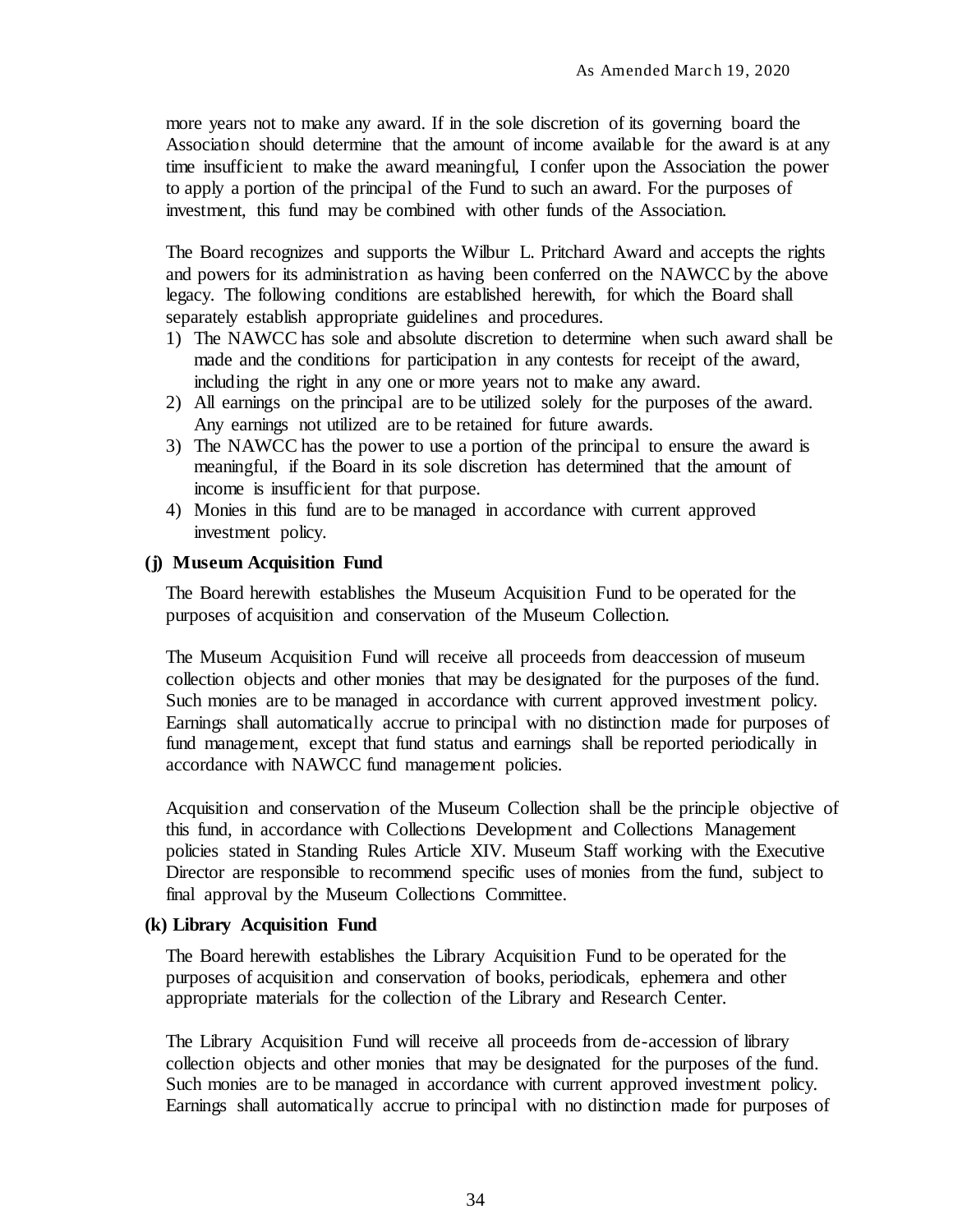fund management, except that fund status and earnings shall be reported periodically in accordance with NAWCC fund management policies.

Acquisition and conservation of the Library Collection shall be the principle objective of this fund, in accordance with Collections Development and Collections Management policies stated in Standing Rules Article XII. Library Staff working with the Executive Director are responsible to use monies from the fund, subject to conditions established by the Library and Research Center Collection Plan.

#### <span id="page-42-0"></span>**(l) NAWCC Charitable Gift Annuity Fund**

The Board herewith establishes the NAWCC Charitable Gift Annuity Fund, to be operated for the purpose of sustaining a Charitable Gift Annuity program, defined as follows:

- 1) The Charitable Gift Annuity program of the NAWCC offers qualified donors who make a charitable gift to the NAWCC, a guaranteed and defined annuity to be paid by NAWCC for the remainder of the donor's lifetime.
- 2) Once made, the charitable gifts are irrevocable; however the donor may choose to forego future associated annuity payments at any time by so stating in writing. All remainder funds will revert to the NAWCC at that time as provided in item 5.
- 3) The charitable gift monies shall be placed in this Charitable Gift Annuity Fund as principal. Such monies are to be placed in appropriate investments as determined by the Finance Committee of the Board working with the Executive Director and Staff in accordance with current approved investment policy, and will be properly recorded and records maintained to ensure the integrity of the fund for each donor.
- 4) Income produced from these investments will be used in whole or in part for payment of the defined annuity. The annuity will be paid first from such earnings, and if those are insufficient will be drawn from the contributed principal of the charitable gift.
- 5) On the death of the donor, all remaining principal and accrued earnings if any (the remainder funds) will revert in their entirety to the NAWCC, to be used for the purpose(s) specified by the donor when making his charitable gift or may be maintained as part of the Charitable Gift Annuity Fund reserves if needed. If the donor has not specified a use for the remainder funds, the NAWCC has sole authority to transfer those amounts to such uses as deemed appropriate and authorized by the Board.

Detailed information related to the Charitable Gift Annuity program will be developed and maintained by the Executive Director, to include but not be limited to charitable gift minimums to become a qualified donor, annuity amounts payable under the program for a given contribution, potential tax consequences of the annuity payments, and other information pertinent to the program.

## **(m) The Symposium Fund (Amended 1-2016)**

The Symposium Fund shall operate for the benefit of the Ward Francillon Time Symposiums and other symposiums as may be approved by the Board. All expenditures from the Symposium Fund will be used solely to enhance, improve, or create any activity of the Ward Francillon Time Symposium and/or other Symposia approved by the Board.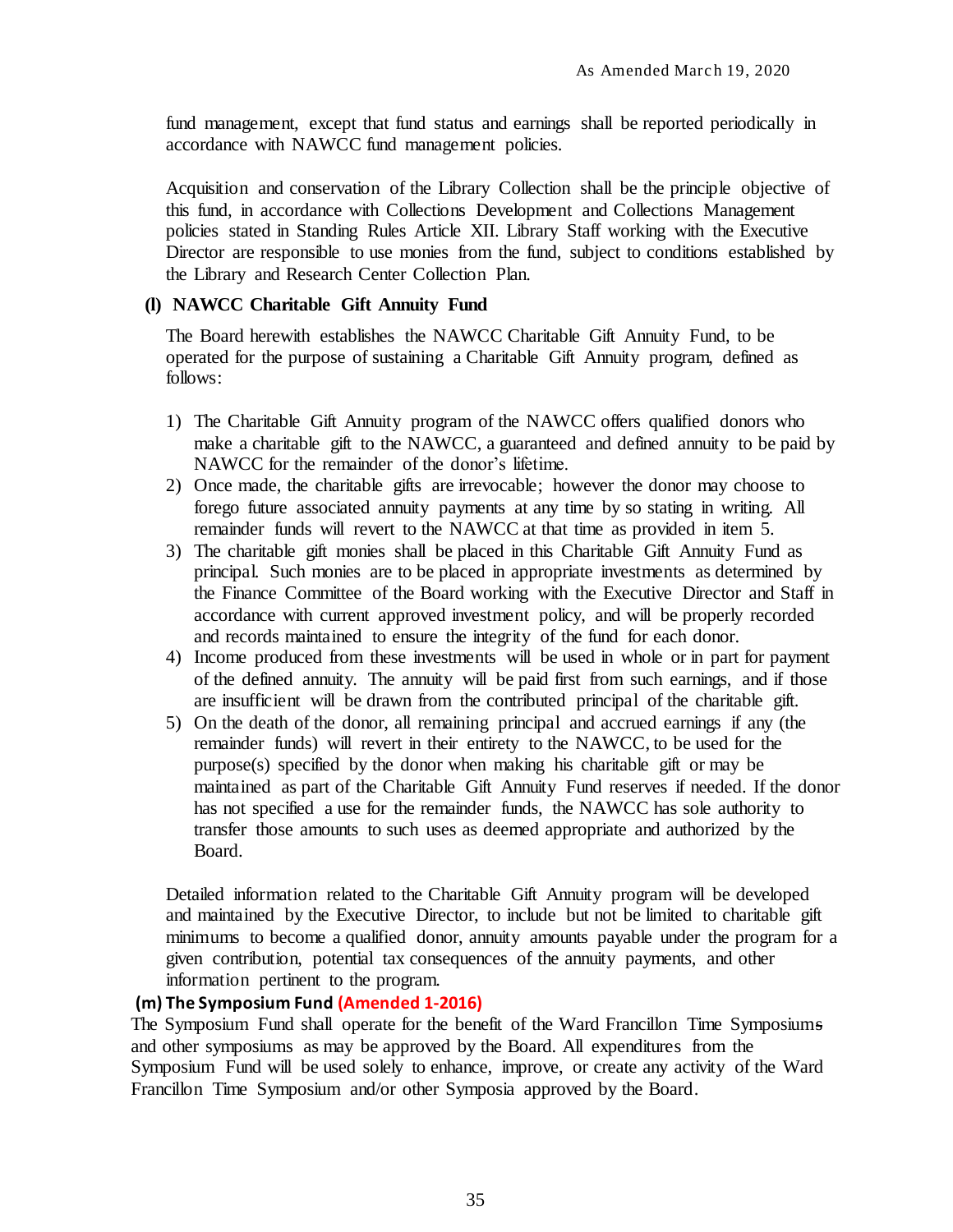The purposes of the Symposium Fund shall be:

- 1) To provide for initial funding of each Symposium event as needed based on its approved budget.
- 2) To provide for other funding in support of symposium events as may be necessary and justified based on proposals from the NAWCC Symposium Committee and approved by the Board of Directors.
- 3) To receive income generated from each Symposium event,
- 4) To receive donations as follows:

Donations of cash, cash equivalents, or items intended to be converted into cash designated by the donor to support the Ward Francillon Time Symposium and/or other symposia will be deposited into the Symposium Fund as and when available but no less often than annually. The amounts referred to herein are "Donated Funds".

- 5) All Symposium costs shall first be paid out of Donated Funds, if any, in the Symposium Fund. This is subject to any restrictions or conditions placed upon the Donated Funds by the applicable Donor(s). All available earnings on such donations are to be included in this calculation. To the extent there are available Donated Funds in excess of such need, they shall be retained in the Symposium Fund for future use.
- 6) Monies in the Symposium Fund are to be managed in accordance with the current approved investment policy. All earnings from fund investments will be returned to and held in the fund for use in support of the fund's purposes.
- 7) At the end of each fiscal year an accounting shall be made of all monies in the Symposium Fund. If after making the end-of-the-year adjustments, the amount remaining in the Symposium Fund (not including Donated Funds) is less than \$10,000, the NAWCC will replenish the fund to a minimum of \$10,000.

#### **(o)Museum Director Endowed Position Fund** (amended June 26, 2019)

The Board herewith establishes the Museum Director Endowed Position, which can be later renamed by or after a large donor, in the amount of \$2,500,000.00 to be used for establishing and maintaining the position of Museum Director. If this position shall be abolished by the Board of Directors, the Board may, by a vote of 2/3 of the Directors present and voting, direct these funds for other purposes.

- **(p) Digital Archivist Endowed Position Fund** (amended June 26, 2019) The Board herewith establishes the **Digital Archivist Endowed** Position, which can be later renamed by or after a large donor, in the amount of \$1,000,000.00 to be used for establishing and maintaining the position of Digital Archivist. If this position shall be abolished by the Board of Directors, the Board may, by a vote of 2/3 of the Directors present and voting, direct these funds for other purposes.
- **(q) Fred Tischler Online Workshop Program Endowment Fund** (amended June 26, 2019)

<span id="page-43-0"></span>The goal of this endowment would be \$500,000.00 If this position shall be abolished by the Board of Directors, the Board may, by a vote of 2/3 of the Directors present and voting, direct these funds for other purposes.

# **Section 7: Travel Expenses**

The Board shall establish policies for travel expenses for reimbursement to persons duly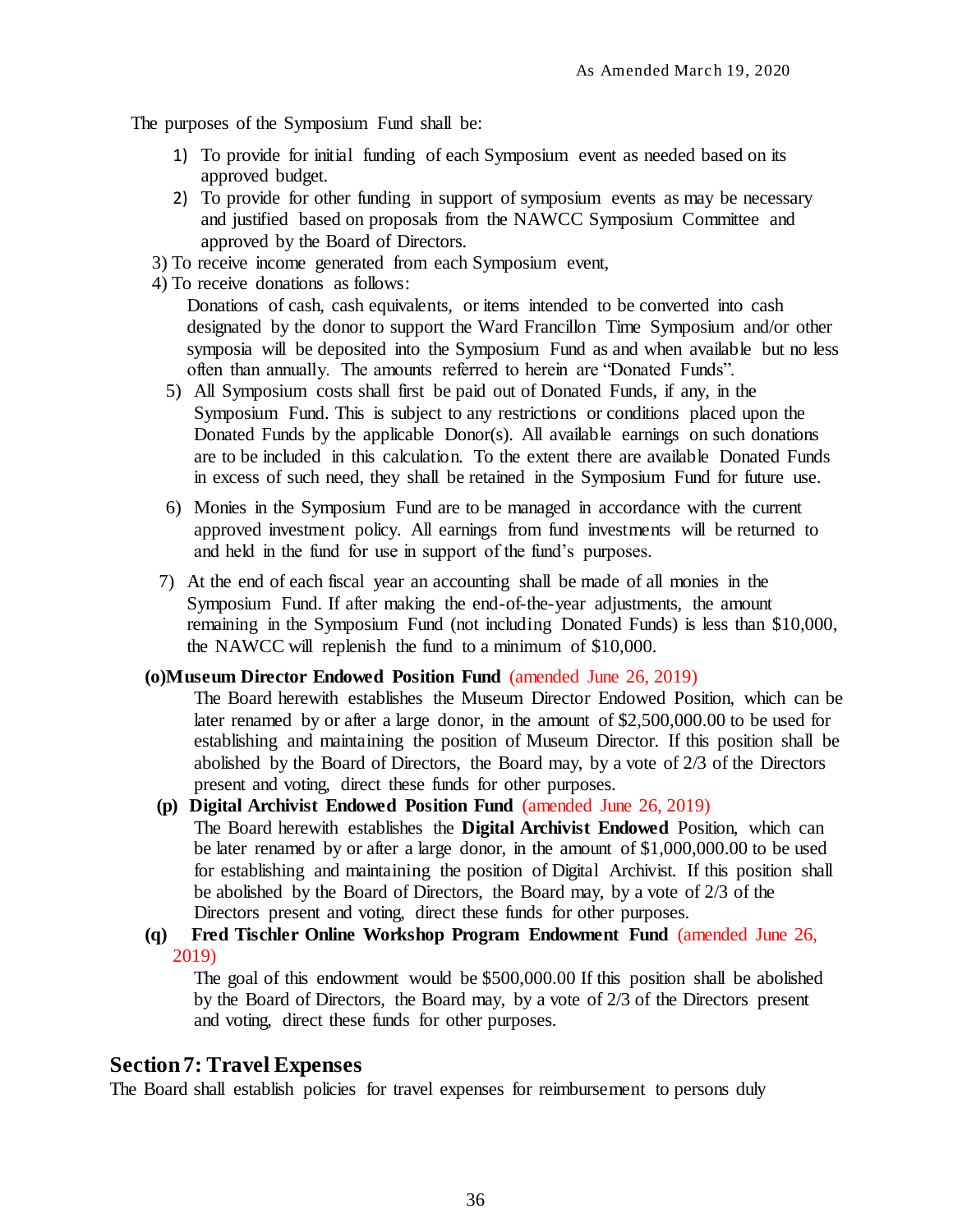authorized to travel on official business, to be included in the Operations Manual and incorporated by reference in these Standing Rules. The Travel Expense Policy is available in the Board of Directors document section at [www.nawcc.org.](http://www.nawcc.org/)

### <span id="page-44-0"></span>**(a) Mileage Rate**

The standard mileage rate allowed for travel expenses will be the same as that approved annually by the Internal Revenue Service.

# <span id="page-44-1"></span>**Section 8: Dues (Amended 7/2012)**

Changes in dues may only be made by a separate motion in which both current dues and proposed dues are clearly identified for all classes of membership.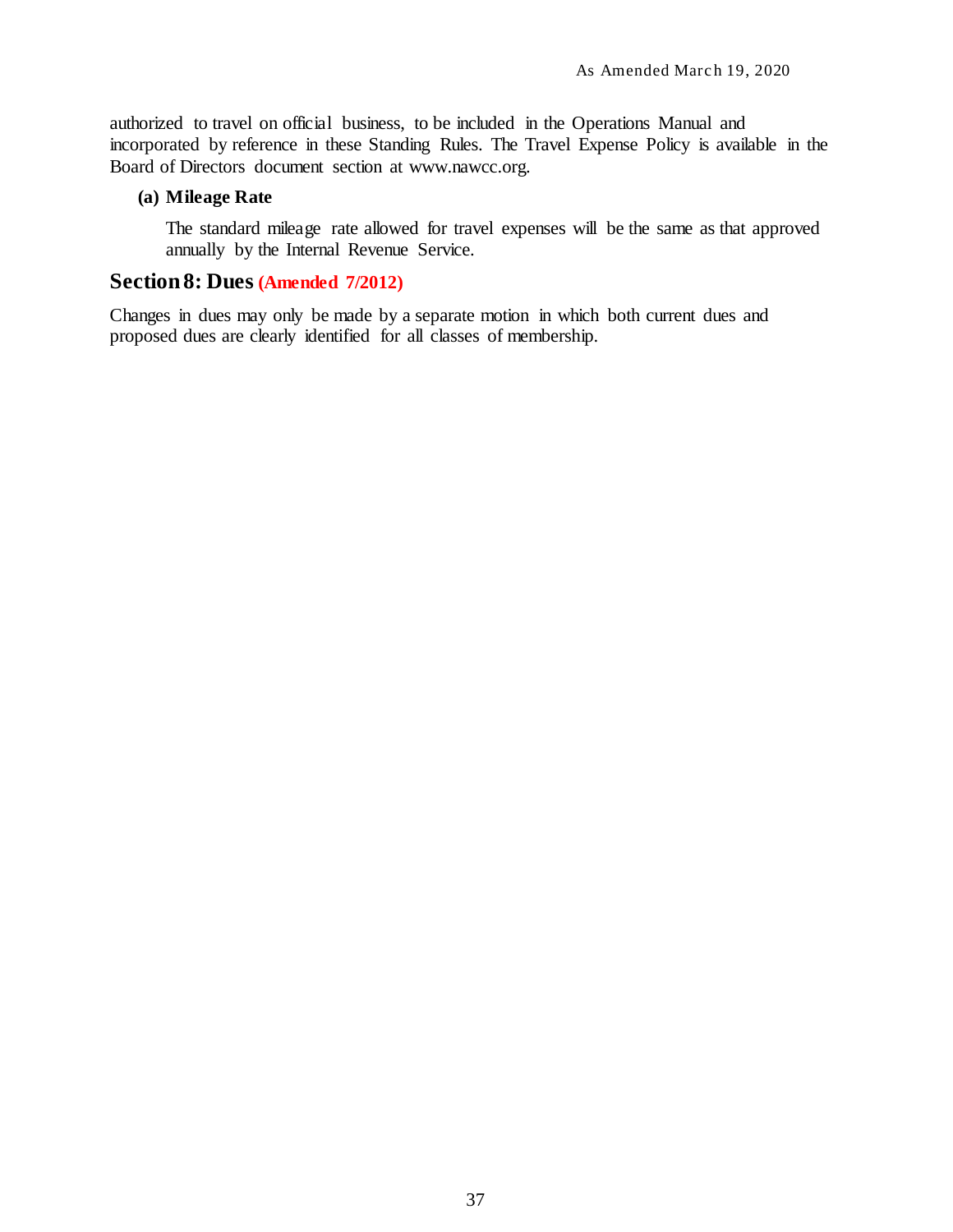# <span id="page-45-0"></span>**ARTICLE XI INTERNET ACTIVITIES**

# <span id="page-45-1"></span>**Section 1: Internet Development**

The Executive Director is responsible to identify resources and products for continuous improvement of the NAWCC Internet presence, and to implement and manage such services as can be accomplished through the use of volunteer member involvement as well as through staff and professional consulting services as budgeted.

# <span id="page-45-2"></span>**Section 2: NAWCC Internet Services**

# <span id="page-45-3"></span>**(a) Websites.**

The NAWCC will maintain websites to provide information, educational materials, archival materials, dialogue and member exchange in support of the mission of the NAWCC and its chapters. Membership Services. The NAWCC will provide on-line services to its members in support of membership application, dues payments and account management.

# <span id="page-45-4"></span>**(b) Publication Services**

The NAWCC will provide on-line access to current and historical publications of the organization with secure access to such publications for members and appropriate levels of access to selected publications for the general public.

## <span id="page-45-5"></span>**(c) Library Services**

The NAWCC will provide on-line access to library materials and archives in scanned form with secure access for members to all such material that is available and public access to selected material. The NAWCC will provide a public on-line catalog of its holdings.

# <span id="page-45-6"></span>**(d) Museum Services**

The NAWCC will provide an on-line catalog of the artifacts in the NAWCC collections for study by all interested parties.

# <span id="page-45-7"></span>**(e) Chapters**

The NAWCC will make services available to regional meetings and to chapters on request for on-line discussions, event registration services, on-line general purpose web sites and other services as resources are available.

# <span id="page-45-8"></span>**(f) Public Forums**

The NAWCC will provide a site on the Internet for general discussions of horological matters by members and the general public with both member exclusive discussion areas and general discussion areas open to the public. (NAWCC Message Board mb.nawcc.org)

# <span id="page-45-9"></span>**(g) Members Market**

The NAWCC will provide a commercial transaction site for members to offer artifacts, materials and supplies to other members and to the public (4Sale\$NAWCC - 4sale.nawcc.org).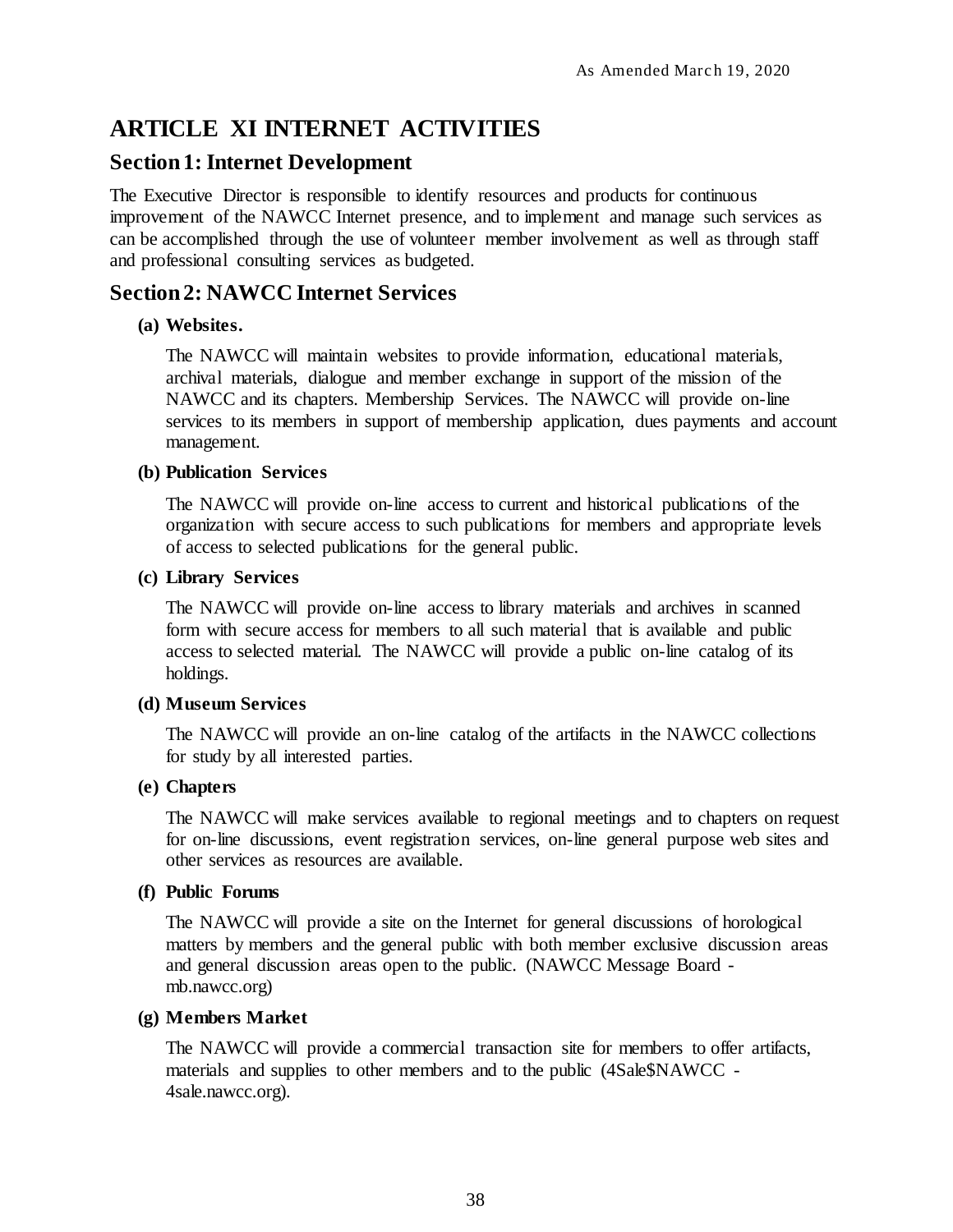## <span id="page-46-0"></span>**(h) Business Directory**

The NAWCC will offer a business directory service for subscribers and Business Members where other members and the public may find listings of available horological services and products.

# <span id="page-46-1"></span>**Section 3: NAWCC Electronic Communications**

The Board has authorized means for electronic communication of information which may be of interest to its members and to the public. Such means include but are not limited to:

- a) The NAWCC NEWS, which will consist of a read-only Forum on the NAWCC Message Board for member and public view, and an E-mail list to include representatives of all NAWCC Chapters, members of the Board and all Committee Chairs, and individuals who request to be included in the distribution.
- b) Newsletters of general and specific interest, to be distributed to members and the public as appropriate. News and Publicity releases to public and private media entities for local, national, and international distribution.
- c) The use of NAWCC servers to operate E-mail lists for the purposes of internal communications among members of individual Committees and the Board, among other uses.

# <span id="page-46-2"></span>**Section 4: NAWCC On-line advertising**

The NAWCC will provide space on all appropriate Internet venues for advertising promotion of materials, events and services that conform to the mission of the organization. The fees from these advertisements will be treated as related business income.

# <span id="page-46-3"></span>**Section 5: NAWCC Board Electronic Venues**

The Board has authorized electronic venues for the purpose of conducting electronic meetings and other business pertaining to the Board.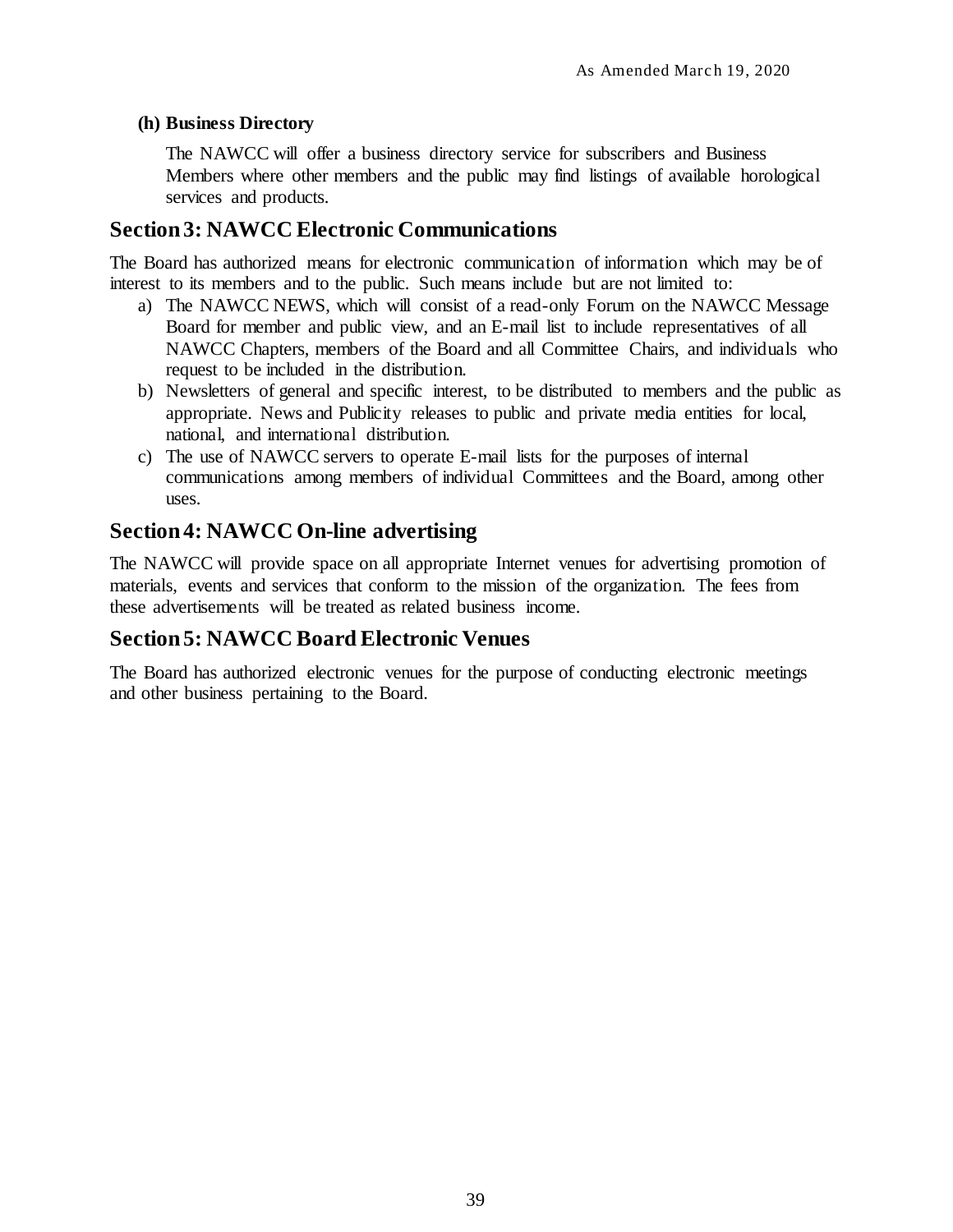# <span id="page-47-0"></span>**ARTICLE XII LIBRARY AND RESEARCH CENTER**

# <span id="page-47-1"></span>**Section 1: Library and Research Center Operations**

### <span id="page-47-2"></span>**(a) Name**

As stated in Bylaws Article V Section 4, the official name of the NAWCC Library and Research Center is "The National Watch and Clock Library," hereinafter Library or LARC.

## <span id="page-47-3"></span>**(b) Library Operations Manual**

A Library Operations Manual shall be developed and maintained by the Library staff working with the Executive Director and Museum Director.

# <span id="page-47-4"></span>**Section 2: Library Services**

## <span id="page-47-5"></span>**(a) Library Index**

The Library Index shall be made available electronically via the NAWCC web site.

## <span id="page-47-6"></span>**(b) Member and Public Services**

Library materials shall be accessible to members and the public according to policies and procedures incorporated in the Library Operations Manual and approved by the Board.

# <span id="page-47-7"></span>**Section 3: Library Collections Development**

The LARC Collections Development Policy, to be approved by the Board and incorporated by reference in these Standing Rules, will be developed and maintained by the Library Collections Committee together with the Executive Director.

# <span id="page-47-8"></span>**Section 4: Collections Management Policies and Procedures**

The LARC Collections Management Policies and Procedures, to be approved by the Board and incorporated by reference in these Standing Rules, will be developed and maintained by the Library Collections Committee together with the Executive Director.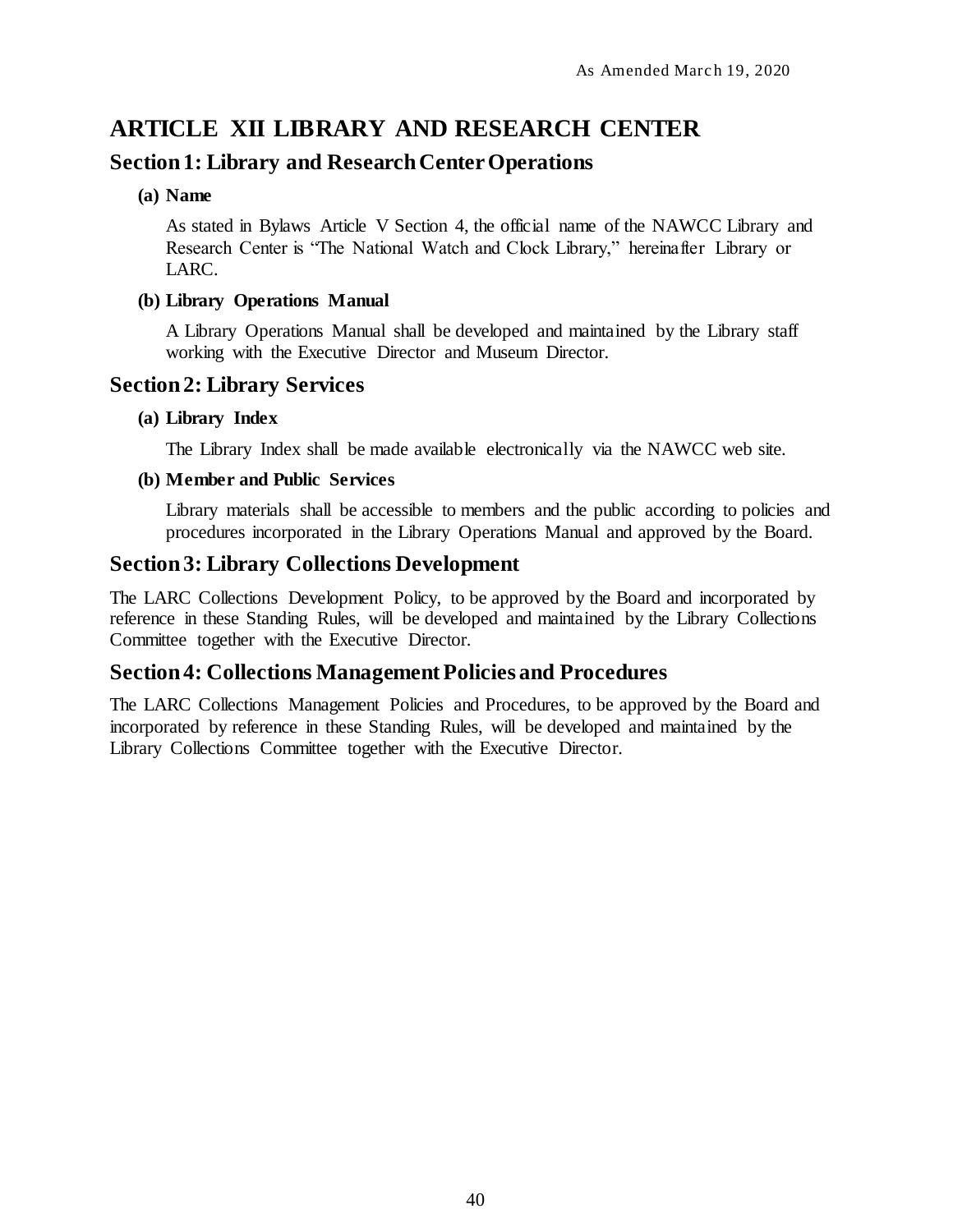# <span id="page-48-0"></span>**ARTICLE XIII MEMBERS**

# <span id="page-48-1"></span>**Section 1: Classes of Members**

As provided in Bylaws Article VI Section 2 and Section 3, the Board is authorized to establish and regulate categories of membership, and to establish the amount and timing of dues for those categories. Membership applications and dues payments for all categories may be submitted either by mail or electronically. The Executive Director is responsible for implementation and administration of all membership classes.

## <span id="page-48-2"></span>**(a) Regular Members**

Eligibility to become a Regular Member is defined in the Bylaws, and membership as a Regular Member is granted on submission of a membership application and payment of the annual dues amount as established by the Board. A Regular Member will be entitled to all rights, privileges, and benefits offered by the NAWCC, including the right to hold office, the right to vote, the receipt of the Watch & Clock Bulletin and the MART  $\&$ Highlights, and participation in all other benefits; except that NAWCC employees who are Regular Members may not hold National office (Bylaws Article II Section 3). Each Regular Member will receive a membership card upon joining and when renewing his membership, showing status and effective date of membership. The membership card will be required for identification when attending member-only events, and for other purposes as may be determined from time to time by the Board.

## <span id="page-48-3"></span>**(b) Associate Members (Amended 07/2014)**

Eligibility to become an Associate Member is limited to a spouse (or "significant other") living in the same household as the Regular Member or the surviving spouse or significant other of a deceased member, and to full or part-time paid employees of NAWCC. Such membership will be granted on submission of an application and payment of the annual dues amount as established by the Board. An Associate Member will be entitled to all rights, privileges, and benefits as a Regular Member, including the right to hold office and vote, except he will not receive mailed copies of the Watch & Clock Bulletin or the MART & Highlights. Employees who are Associate Members may not hold National office (Bylaws Article II Section 3). The membership card for this class of Members will be the same as for a Regular Member, with no distinction shown on the card.

### <span id="page-48-4"></span>**(c) Business Members**

Business members shall consist of individuals, partnerships, and corporate entities that have businesses related to horology or that provide services to members related to collecting (i.e. collections software, insurance, etc.). The number and type of membership levels or categories within the Business Member classification, dues amounts required, and recognition and benefits provided shall be developed by the Executive Director for separate approval by the Board. Upon submission of a business member application and payment of dues, the business member will be entitled to those rights, privileges and benefits offered by the NAWCC. Each business will designate one individual as the official representative and NAWCC contact for the business. This individual will be entitled to all rights, privileges, and benefits as a Regular Member.

### <span id="page-48-5"></span>**(d) Youth Members**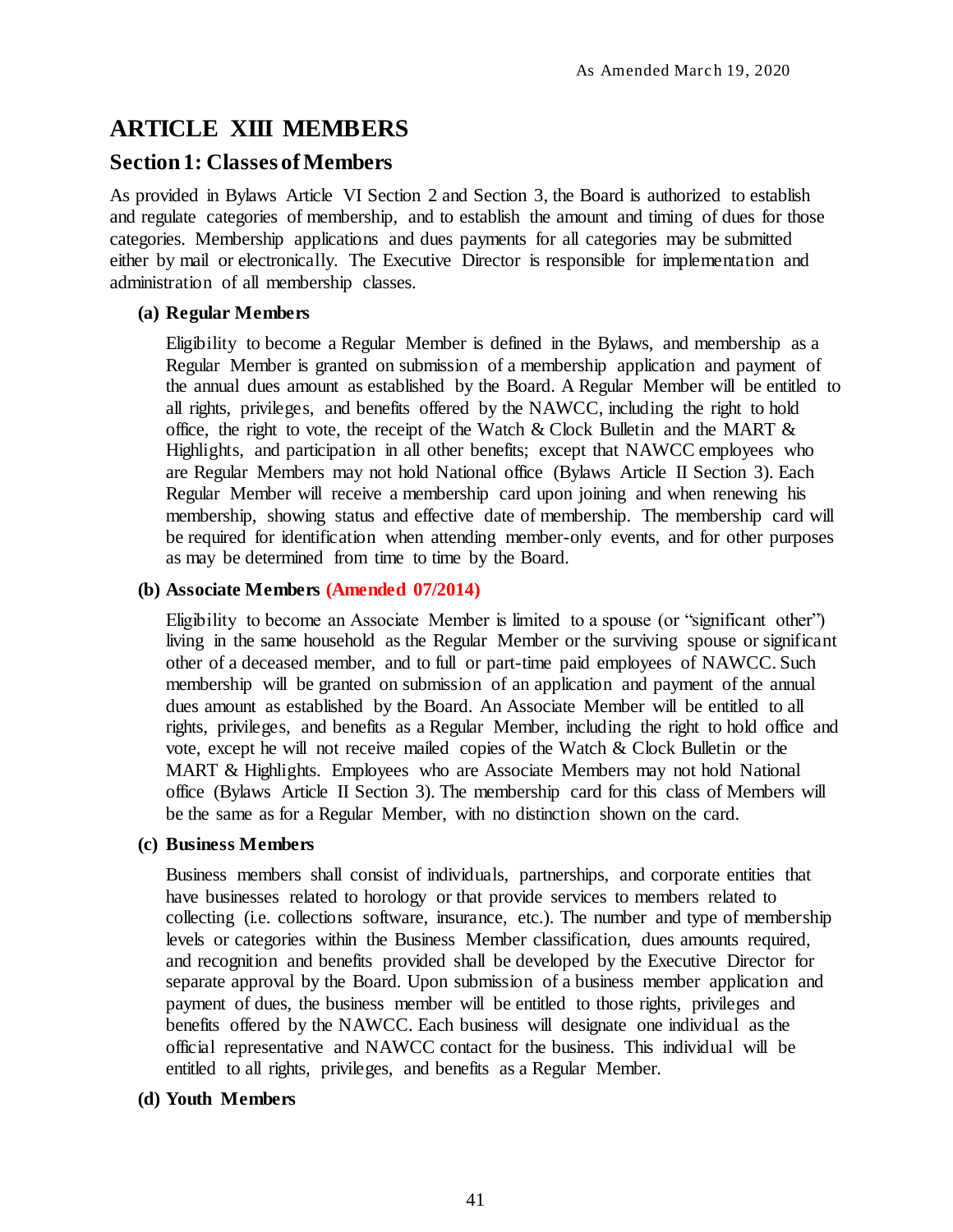Eligibility to become a Youth Member is limited to children under the age of 18. Such membership will be granted on submission of an application, and by payment of the annual dues amount as established by the Board. A Youth Member will be entitled to all rights, privileges, and benefits as a Regular Member, except the right to hold office and vote; further he will receive official NAWCC publications by electronic means. The membership card for this class of Members will indicate his status as a Youth Member. When a Youth Member turns 18 he will no longer be eligible for this class but may at that time convert his membership to another class for which he is eligible on submission of an application and by payment of the required dues.

#### <span id="page-49-0"></span>**(e) Lifetime Members (Amended 6/2013)**

Regular and Associate Members are eligible to become Lifetime Members upon completion and submission of an application for Lifetime Membership, along with the specified payment of dues as established by the Board. A Lifetime Membership pin, plaque, and membership card will be awarded to the Member. Lifetime Members will retain their original NAWCC membership number, and will be given an additional Lifetime number.

#### <span id="page-49-1"></span>**(f) Contributing Members**

Contributing Members shall consist of individuals and business or corporate entities that are interested in providing financial support for the NAWCC over and above the normal cost of annual dues. The number and type of membership levels or categories in this class, contribution amounts required, and recognition and benefits provided shall be developed by the Executive Director for separate approval by the Board.

#### <span id="page-49-2"></span>**(g) Introductory Members (Amended 9/2013)**

This membership class provides non-members who desire or are invited to attend physical meetings, an opportunity to join the NAWCC as an Introductory Member for a limited period. This is offered for the purpose of introduction to the benefits of membership and providing encouragement to find out what NAWCC has to offer before making a longer term commitment of full membership. The criteria applicable to this membership class are as follows:

#### 1. Eligibility

Membership in this class will be offered only to non-members who have never held prior membership in the NAWCC in any class. It will not be available to any person who has held prior NAWCC membership in any class. Persons who have previously been NAWCC members must renew or reinstate to a membership class of their choice for which they are eligible.

#### 2. Duration

Membership in this class will be valid for a period of four months from the date of submission of an application and payment of dues in the amount approved by the Board.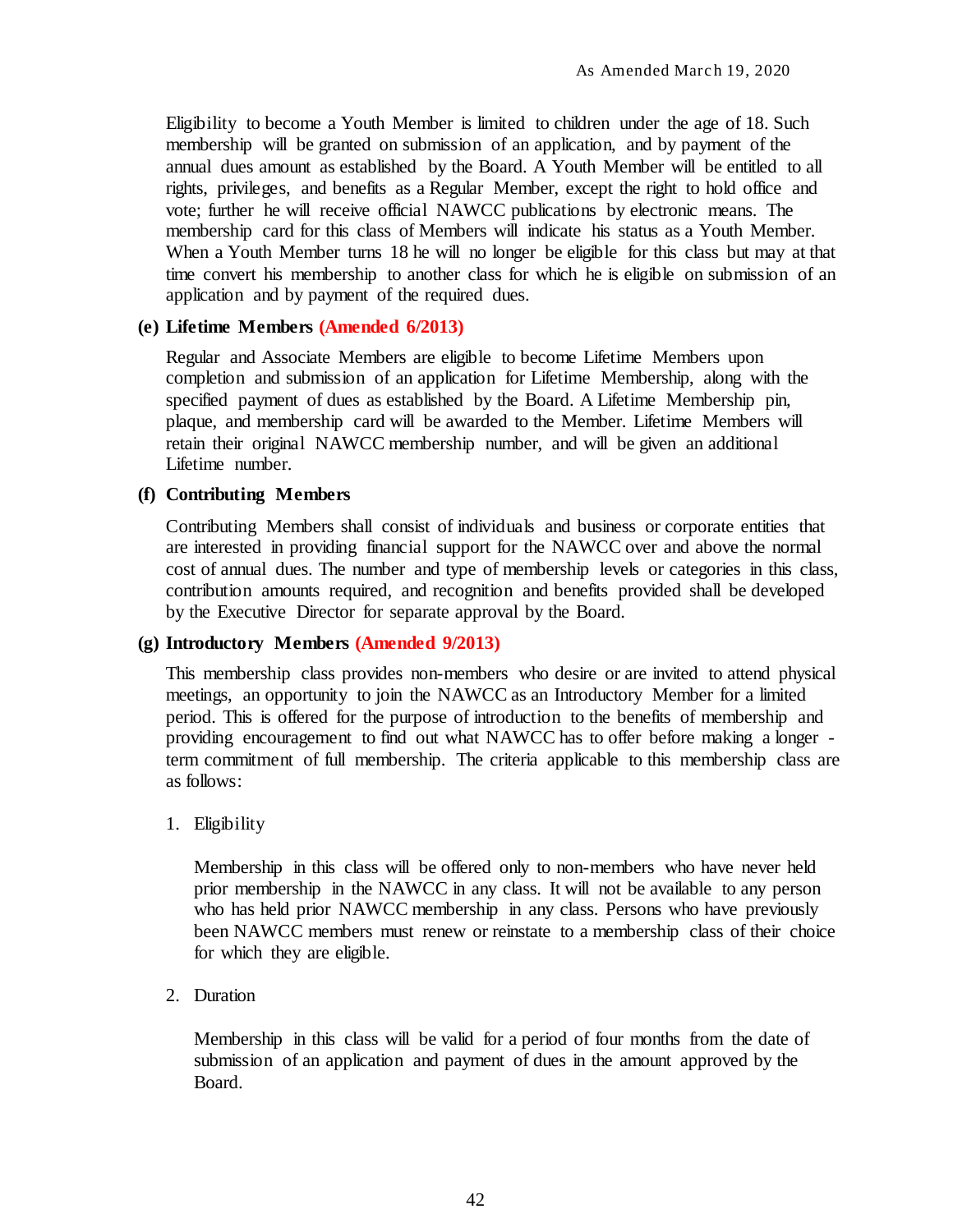3. Benefits

Introductory Members will be entitled during their four-month membership termto all rights, privileges, and benefits offered by the NAWCC including the receipt of official NAWCC publications, full participation in all meetings and conventions on payment of applicable fees, and participation in all other benefits.

4. Identification

The membership card for this class of members will be the same as the membership card for Regular Member, with no distinction shown on the card except the early expiration date.

5. Renewal

Prior to the end of the introductory membership period, Introductory Members will be billed for a full year membership to renew and continue as a NAWCC Member. They may at that time renew as a Regular Member or convert their membership to any class for which they are eligible by submission of an application and payment of the required dues.

### <span id="page-50-0"></span>**(h) Student Members**

The criteria applicable to this membership class are as follows:

1. Eligibility

Eligibility to become a Student Member is limited to any full-time student age 18 or older, who is attending a college, university, trade school, horological school, or other higher education facility. Such membership will be granted on submission of an application together with proof of enrollment, and by payment of the annual dues amount as established by the Board.

2. Benefits

A Student Member will be entitled to all rights, privileges, and benefits offered by the NAWCC, including the right to hold office, the right to vote, the receipt of official NAWCC publications by electronic means, and participation in all other benefits.

3. Identification

The membership card for this class of Members will indicate his status as a Student Member.

4. Renewal

When a Student Member ceases enrollment as a full-time student, he will no longer be eligible for this class but may convert his membership to another class for which he is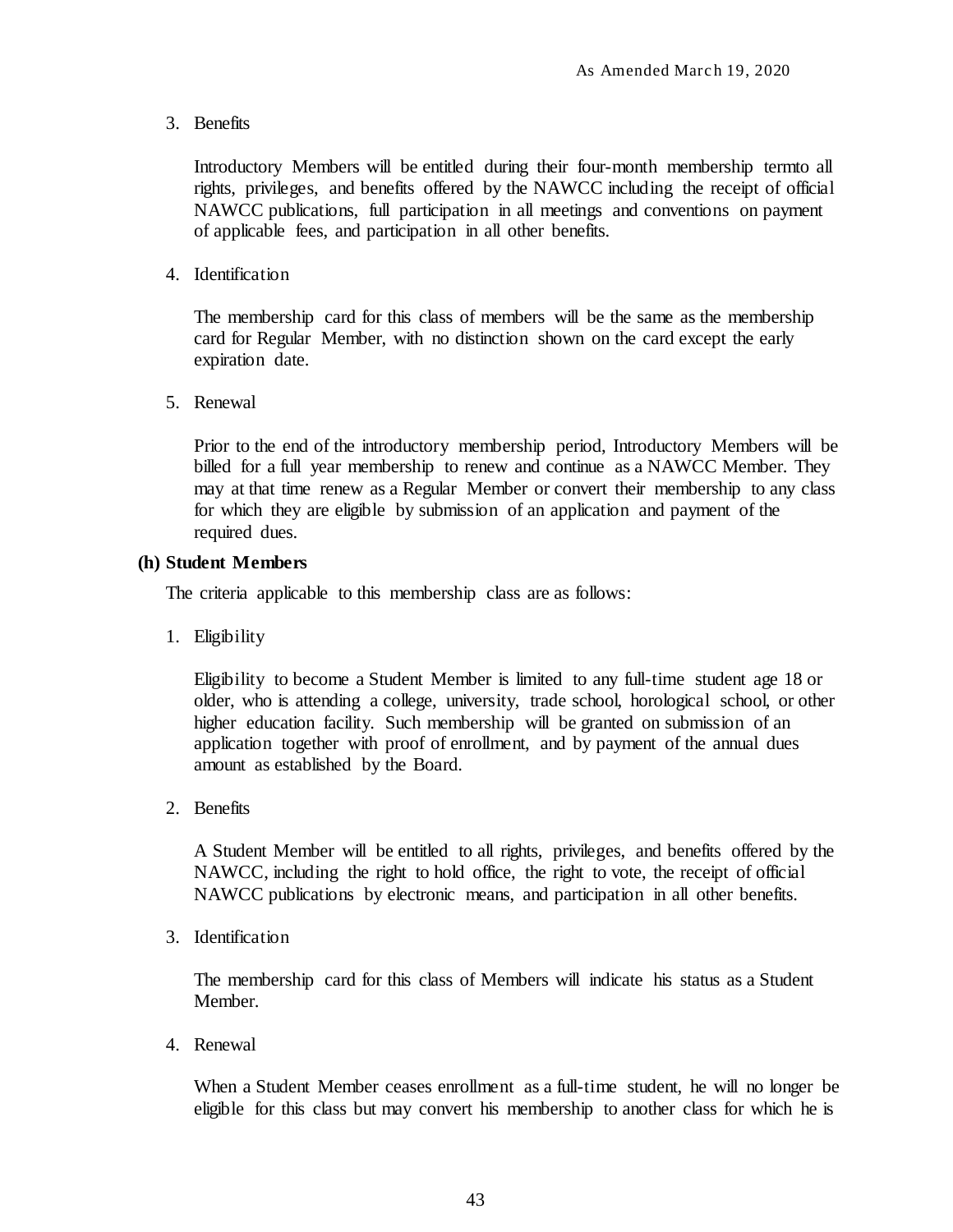eligible on submission of an application and by payment of the required dues.

# <span id="page-51-0"></span>**Section 2: Membership Numbers**

#### <span id="page-51-1"></span>**(a) Number Assignment and Retention**

Membership numbers for Regular and Associate Members shall be assigned sequentially as each application is received. These numbers may not be reused. Any Regular or Associate Member whose membership lapses for any reason other than expulsion, may be reinstated upon payment of the appropriate annual dues amount, and may request to receive their original membership number.

#### <span id="page-51-2"></span>**(b) Membership Number Inheritance**

On the death of a Regular Member or Associate Member, his membership number may be transferred to the surviving spouse or child on written request and by approval of the Board Chair. The recipient of such transfers will be ineligible for Old Timer status or any other longevity related award such as service pins, except as may be applicable to their original membership number if any.

Membership number inheritance requests by other than the surviving spouse or child are to be in writing and will require a 2/3 majority vote of the full Board in favor for approval.

#### <span id="page-51-4"></span><span id="page-51-3"></span>**Section 3: Membership Information**

#### **(a) Membership Renewal Forms (Annual)**

- 1) Annual Membership Renewal Forms shall include but not be limited to the following: Name, Mailing Address, Telephone Contact, E-mail address, Chapter affiliations(s). Provision will also be made for the member to instruct with regard to use and/or publication of part or all personal information, and also to make direct donations designated for the Museum, Library, School, or the NAWCC.
- 2) Two-part Membership Application Forms, which are used for new memberships as well as renewals at chapter meetings, regional meetings, national conventions or symposiums shall include, but not be limited to, Name, Membership Number, Mailing Address, Telephone Contact, E-mail address, and Date of Birth. The second part shall be printed with the NAWCC Member Code of Ethical Conduct, to be given to the new or renewing member.

### <span id="page-51-5"></span>**(b) Membership Rosters**

The Executive Director shall be responsible for maintaining a current Membership Roster. The Executive Director will also be responsible for developing policies and procedures regarding the use of information contained in the Membership roster, to be approved by the Board.

# <span id="page-51-7"></span><span id="page-51-6"></span>**Section 4: Meetings**

### **(a) Regular Annual Meeting**

As provided in the Bylaws, there will be a Regular Annual Meeting of the members at each national convention. The Secretary shall publish the agenda of this meeting at least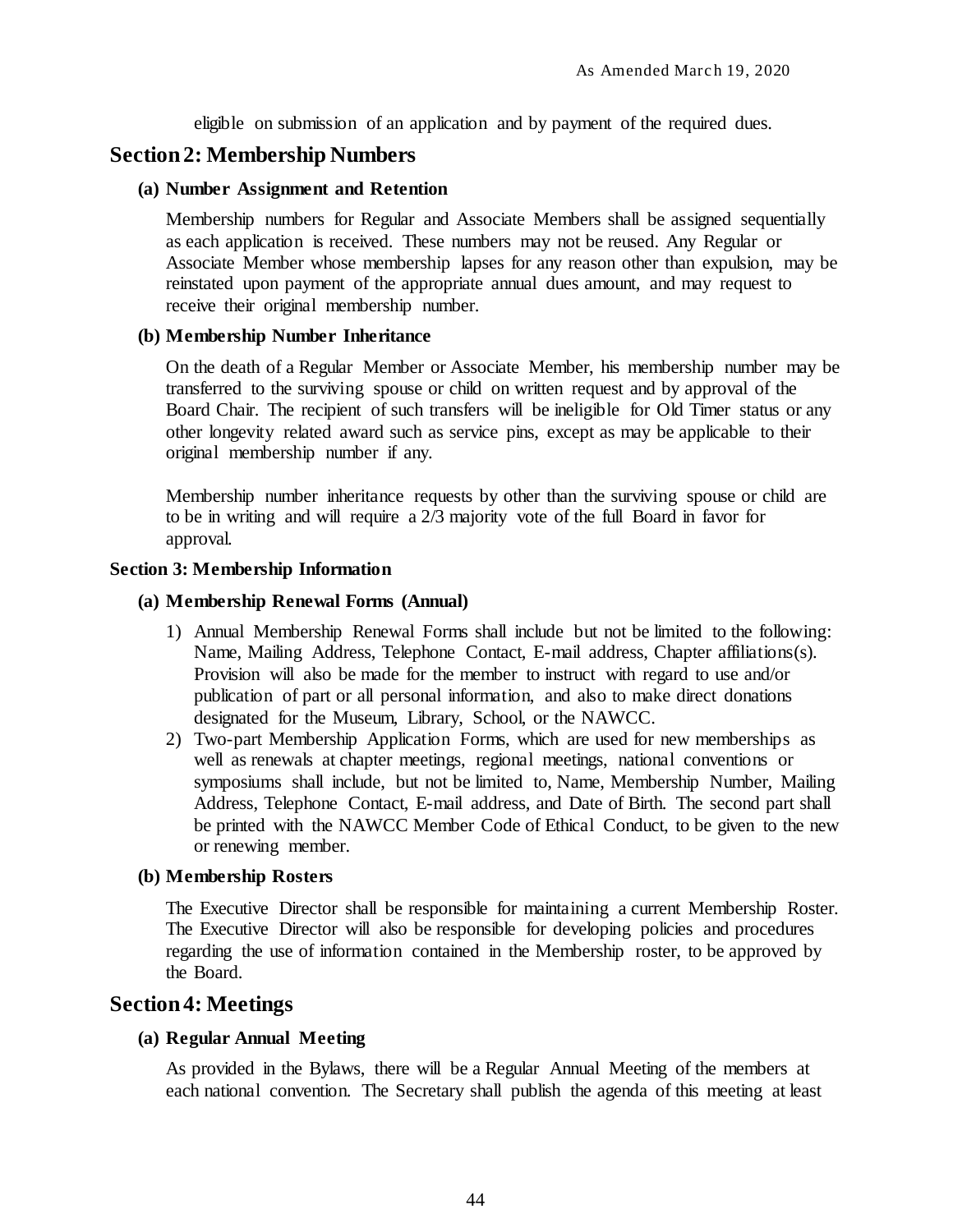30 days prior to the date of the meeting. In addition to the usual items for such meeting, all Officers and the Executive Director shall present their annual reports to the members.

## <span id="page-52-0"></span>**(b) Special Meetings**

As provided in the Bylaws, the Chair may call Special Meetings of the members with approval of a majority of Directors. The Board shall determine the location of the meeting and the business to be conducted.

# <span id="page-52-1"></span>**Section 5: Guests**

Guests (non-members), including friends and family of members as well as members of the general public, may be present at any NAWCC activity subject to the conditions stated in this Section 5. They shall have such privileges as granted herein but not those that are limited exclusively to members and immediate family.

Definitions:

 Immediate Family shall include the following family members, all who reside in the same household as the NAWCC member:

For Youth Members, parents and siblings under the age of 18.

For all other classes of membership as defined in Section 1 of this Article, a spouse (or "significant other") and children under the age of 18.

- Friends are non-members known personally to the inviting member, who are not family. Family includes relatives of the inviting member, who are not part of his immediate family.
- The General Public includes any non-member not known to an inviting member or part of any family as defined herein.

### <span id="page-52-2"></span>**(a) Exclusion**

No person who has been removed from membership under Bylaws Article IX shall be permitted to be a guest at any NAWCC function or activity, including those sponsored by chapters.

### <span id="page-52-3"></span>**(b) Chapter Meetings, Marts, and Auctions**

1) Friends and Family

At the discretion of the chapter, guests (nonmembers) at chapter meetings who are Friends and Family of members may be invited to participate in all activities conducted at those meetings, including the Mart and Auction if held, on payment of the usual and appropriate fee (if any) charged by the chapter.

Other Guests may include: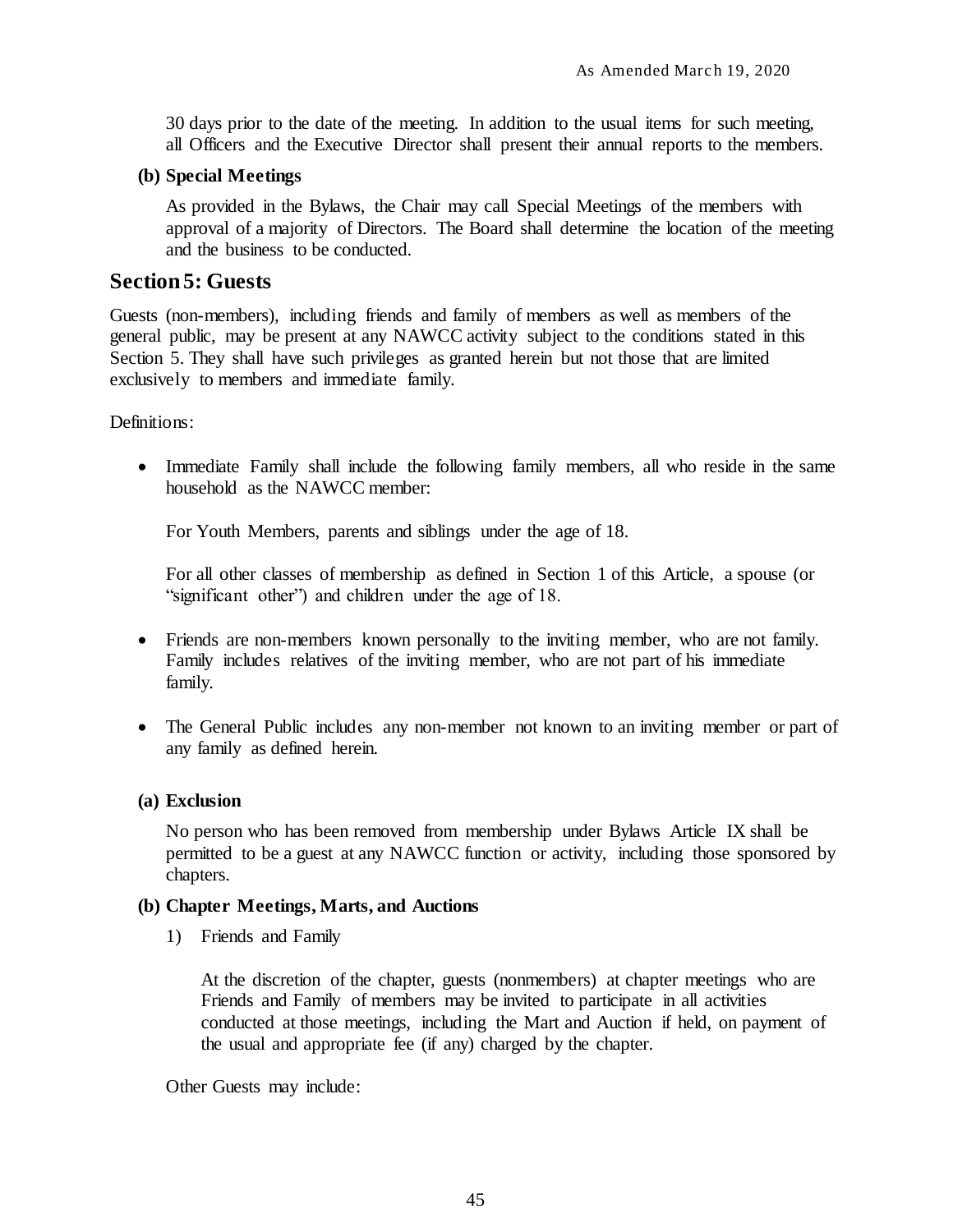i) Visiting NAWCC Members

NAWCC Members who are not chapter members shall have all privileges of any NAWCC member, including participation in the Mart and Auction on payment of the usual and appropriate fee charged by the chapter. The chapter may set a limit on the number of visits made before the visiting NAWCC member is required to join the chapter, not to exceed that required for non-member guests.

ii) The General Public

Guests (non-members) who are members of the general public and do not fall within the definition of Friends and Family, may be present in the Mart or Auction room if and only if the educational, meetings, or banquet facilities are located in the same room and division by a physical barrier is impractical. Such guests are not permitted to participate in Mart or Auction activities.

2) Registration and Identification

All guests must be registered, clearly marked with special badges, and accompanied by a responsible chapter member while at the meeting. Chapter Officers shall be responsible for enforcing this rule.

3) Limitation on Visits

All Guests (non-members) whether Friends and Family or the general public, may attend no more than three (3) chapter meetings without joining NAWCC. Chapters may set a lower number of visits if desired.

#### <span id="page-53-0"></span>**(c) Regional and National Convention Marts and Auctions**

Participation in any Mart and/or Auction activity occurring at regional meetings and national conventions shall be governed by the following:

1) Members

All member classes defined in Section 1, including immediate family who qualify for such privileges, shall be permitted to be present at such activities on payment of appropriate fees established by each event, if any.

- 2) Public Entry
	- i) Escorted Visitors

Non-members may be escorted through a regional meeting or national convention mart by an official representative of the event organizing committee, provided they are identified as visitors and do not participate in buying or selling activities, all as defined in the Escorted Visitors Policy approved by the Board and incorporated herewith by reference.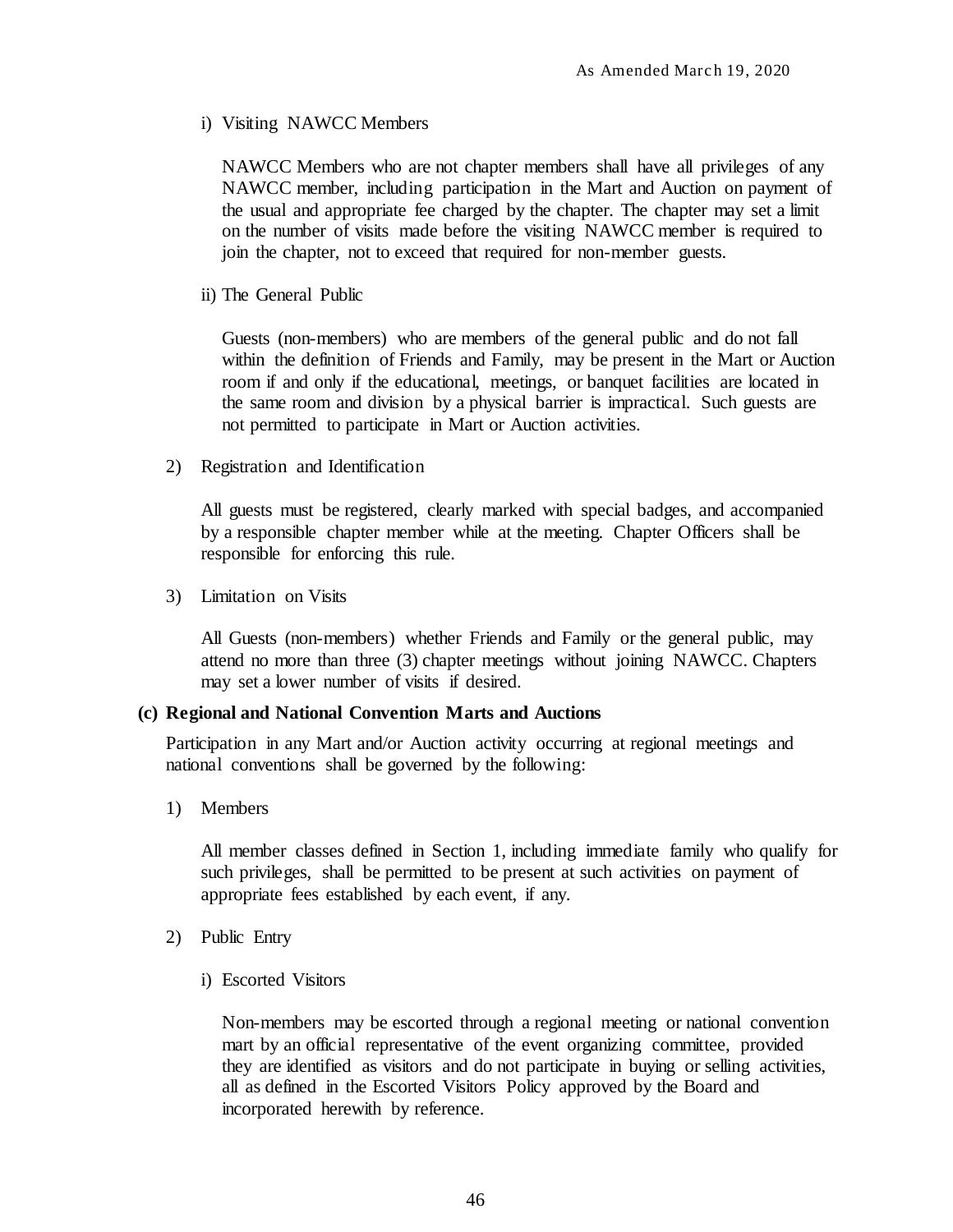#### ii) Public Day Events

Regional meetings and national conventions may hold public day events at which members of the general public (non- members) may attend and participate in event activities held on the public day, on payment of appropriate fees established by the event. The Public Day Policy as approved by the Board and incorporated herewith by reference will be implemented as stated in the policy and by a Public Day Procedure to be developed by the Convention Committee and approved by the Board; which must be followed by all regional meetings and national conventions that hold public days.

#### <span id="page-54-0"></span>**(d) Other Activities**

The lecture and workshop portions of all NAWCC Chapter, Regional, and National activities are open to all guests and to the general public with or without the payment of fees as determined by the event organizers.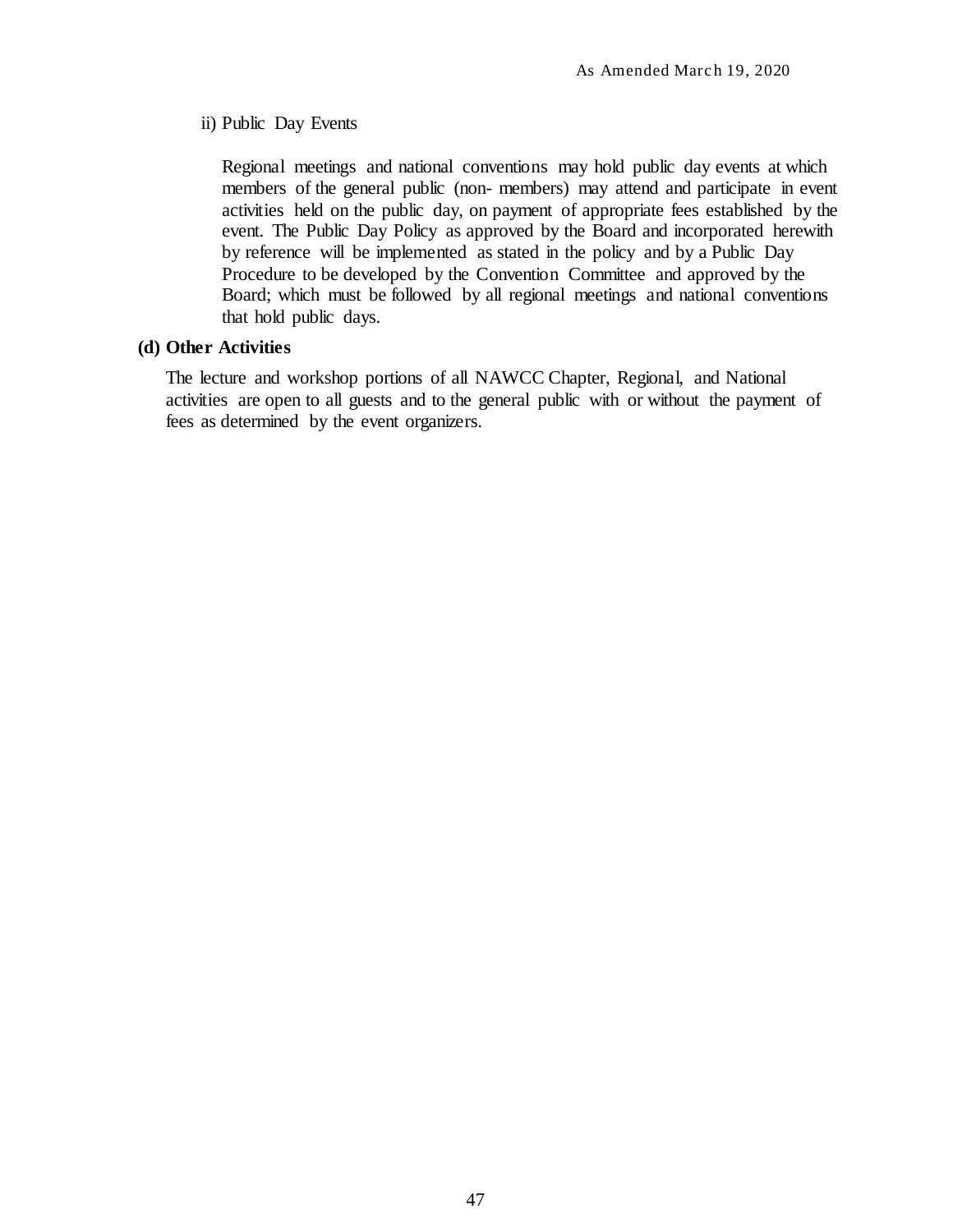# <span id="page-55-0"></span>**ARTICLE XIV MUSEUM**

As required by Bylaws Article V, it is herewith confirmed that the National Watch and Clock Museum, hereinafter Museum or NWCM, provides a permanent and integral function in support of NAWCC's long-term and ongoing member and public educational purposes.

# <span id="page-55-1"></span>**Section 1: Operations**

- a) The NAWCC will employ a Museum Director, under the supervision of the NAWCC Executive Director, to oversee day-to-day operations of the Museum.
- b) The Museum Director will operate the Museum utilizing the American Association of Museum's National Standards and Best Practices for U.S. Museums.
- c) The Museum will achieve and maintain accreditations by the American Association of Museums.

# <span id="page-55-2"></span>**Section 2: Conservation**

The Museum shall be operated in accordance with the policies and code of ethics of the American Institute of Conservation (AIC).

# <span id="page-55-3"></span>**Section 3: Collections Development Policy**

The NWCM Collections Development Policy, to be approved by the Board and incorporated by reference in these Standing Rules, will be developed and maintained by the Museum Collections Committee together with the Executive Director.

# <span id="page-55-4"></span>**Section 4: Collections Management Policies and Procedures**

The NWCM Collections Management Policies and Procedures, to be approved by the Board and incorporated by reference in these Standing Rules, will be developed and maintained by the Museum Collections Committee together with the Executive Director.

# <span id="page-55-5"></span>**Section 5: Usage and Other Fees**

The Executive Director will be responsible to establish fees for entry to the Museum, and for any other purpose related to the use of the Museum.

# <span id="page-55-6"></span>**Section 6: NAWCC Store**

The NAWCC Store will be operated in the NAWCC corporate facilities, under the direction of the Executive Director. A discount may be offered to all NAWCC Members who purchase items from the NAWCC Store.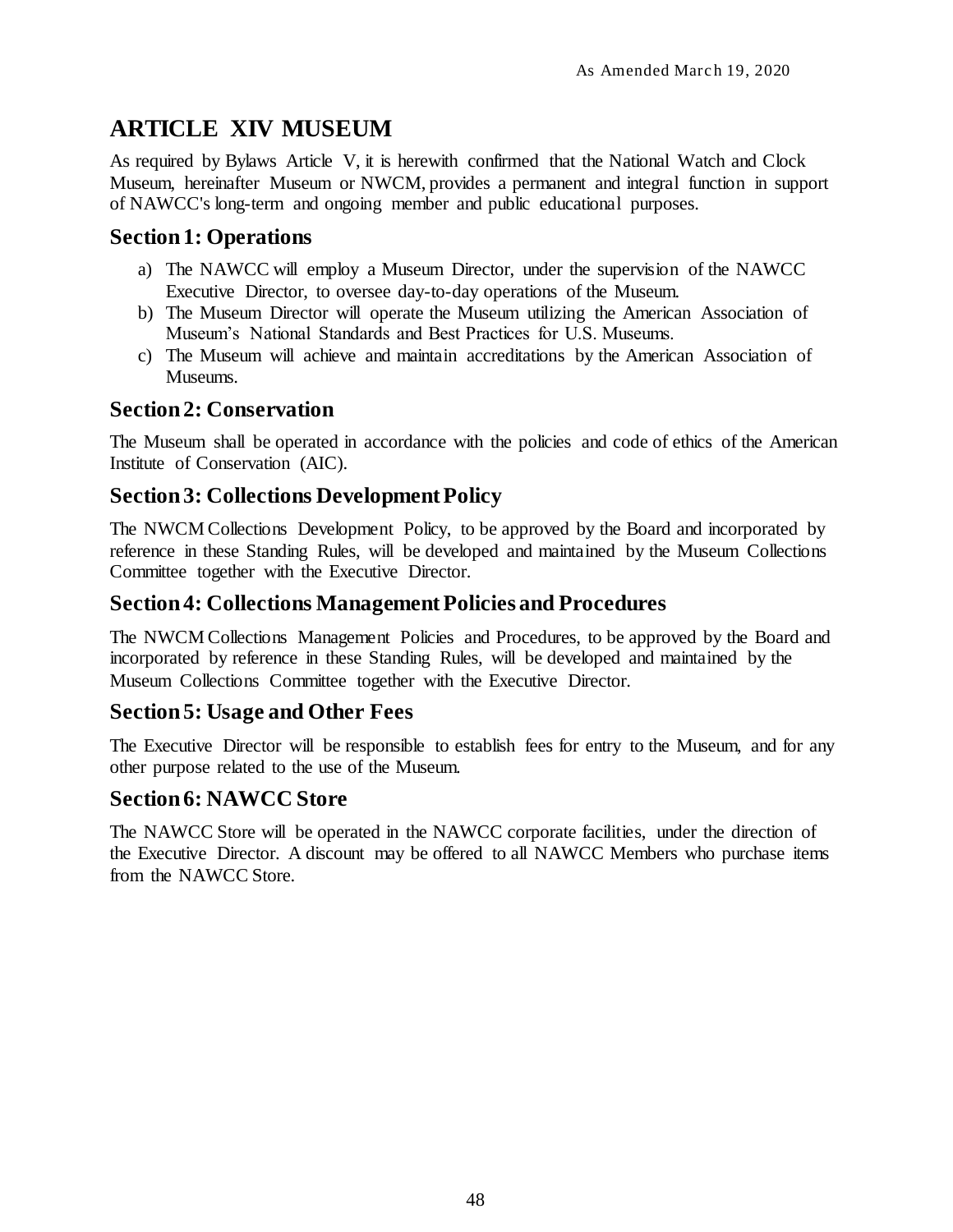# <span id="page-56-0"></span>**ARTICLE XV NATIONAL CONVENTIONS AND REGIONAL MEETINGS**

# <span id="page-56-1"></span>**Section 1: Purposes of National Conventions and Regional Meetings**

The purposes of National Conventions and Regional Meetings are:

- To promote resources to members and the public beyond those available from chapters
- To provide opportunities to educate members and the public in all areas of horology
- To provide venues where members can exchange horological items and acquire parts and supplies for the repair, restoration, and conservation of such items
- To provide venues for special interest chapter and national committee meetings
- To provide opportunities to promote camaraderie and discussion among members, and among members and the public
- To provide appropriate venues to present awards to deserving individuals
- To provide opportunities to present the benefits and services offered by membership to the public, using the escorted visitor, introductory membership, public day, and other policies contained within these Standing Rules.
- To provide venues for a representative of the Board to share the current status and future plans of NAWCC with members;
- For national conventions, to provide a venue for the Regular Annual Meeting and to produce a cash surplus from the event as defined in the Convention Committee Guidance approved by the Board for NAWCC and host chapter support. The host chapters for regional meetings are responsible to determine the amount of surplus produced, if any.

# <span id="page-56-2"></span>**Section 2: Scheduling**

#### <span id="page-56-3"></span>**(a) Schedule Conflict Avoidance**

The Convention Committee will be responsible for scheduling all regional meetings, national conventions, and symposia to avoid conflicts among these meetings and with religious holidays. Christmas, Easter, Passover, Rosh Hashanah, and Yom Kippur will be excluded from all meeting dates. The Board may designate other religious holidays on an as needed basis. Requests to hold Regionals on a concurrent date with another Regional shall be evaluated and resolved by the Convention Committee. (Amended 9/2014)

#### <span id="page-56-4"></span>**(b) National Convention Schedules**

National conventions will be held in June or July, excluding July 4 week, unless otherwise authorized by the Board.

## <span id="page-56-5"></span>**(c) International Regional Meetings**

International chapters may hold a regional meeting on a date that coincides with a regional meeting in the United States, provided it does not coincide with a symposium, national convention, or a religious holiday in their country.

# <span id="page-56-6"></span>**Section 3: Laws and Regulations**

<span id="page-56-7"></span>**(a) Compliance**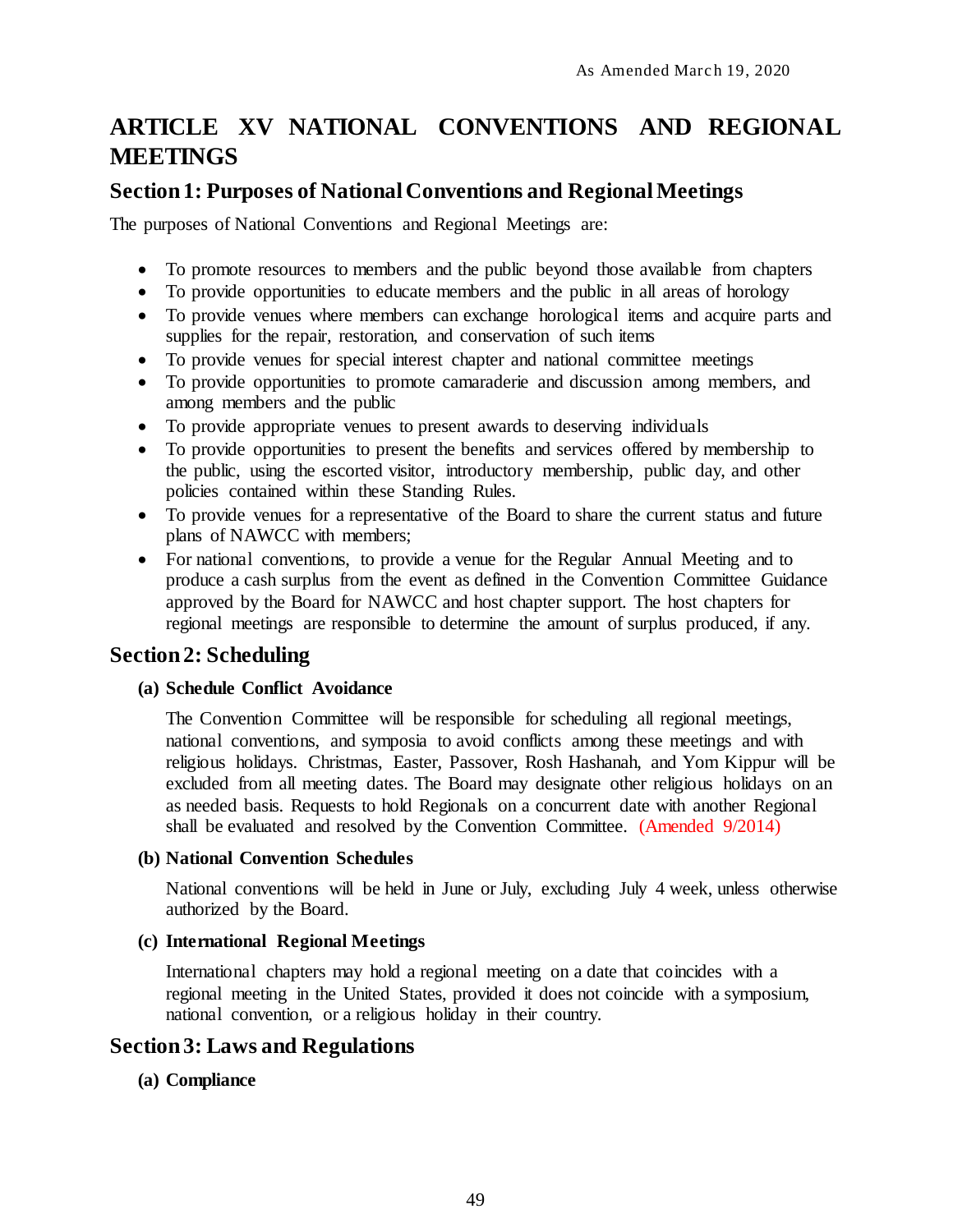All participants of national conventions and regional meetings will be advised to obey and comply with all applicable laws and regulations including Sales Tax. All participants shall also comply with the NAWCC's Member Code of Ethical Conduct

#### <span id="page-57-0"></span>**(b) Remuneration and Volunteer Expenses**

Volunteers shall not receive remuneration for time associated with national convention or regional meeting activities. For regional meetings, volunteers may receive actual expenses as approved by the organizing committee or host chapter officers. For national conventions all volunteer reimbursements shall be detailed by position title in the preliminary and final convention budgets for approval by the Board.

## <span id="page-57-1"></span>**Section 4: Insurance**

#### <span id="page-57-2"></span>**(a) Liability Insurance - Regional Meetings**

Chapters hosting regional meetings are required to have a minimum of one million dollars of Liability Insurance to cover the regional and associated events. If the event site requires a greater amount, the chapters must comply. The NAWCC corporate office maintains an agreement with a broker to provide this insurance at a reasonable cost; program details are available from the NAWCC Controller. Chapters or regionals not participating in the NAWCC master chapter program must provide a Certificate of Insurance naming the NAWCC as an additional insured at least 90 days prior to the event.

#### <span id="page-57-3"></span>**(b) Chapter Liability Insurance**

The NAWCC Controller will coordinate a Chapter Liability Insurance policy that will provide reasonable cost insurance to be available to chapters on request.

#### <span id="page-57-4"></span>**(c) Exhibit Insurance - Regional Meetings**

Exhibit insurance is available through a master policy negotiated by the NAWCC corporate office in various increments starting at \$50,000. Program details are available from the NAWCC Controller. Chapters/regionals not participating in this master policy must provide proof of insurance at least 90 days prior to the event.

#### <span id="page-57-5"></span>**(d) Insurance for National Conventions and Symposiums**

Liability and exhibit insurance for national events is covered by the NAWCC master policies and paid by the NAWCC.

## <span id="page-57-6"></span>**Section 5: Planning and Budgets**

#### <span id="page-57-7"></span>**(a) National Convention Budgets**

The Local Chair of a national convention is required to submit a preliminary budget for Board approval as soon as possible after the venue is approved, but no later than 24 months prior to the convention. This budget must first be submitted through the Convention Committee. The Convention Committee is responsible for reviewing the budget, resolving issues with the sponsors, and then submitting it to the Board for approval. The Local Convention Committee Chair will also submit a final estimated budget through the same channels for Board approval at least 16 months prior to the date of the convention so the local Convention Committee has time to prepare pre-registration material for use at the prior year's national convention.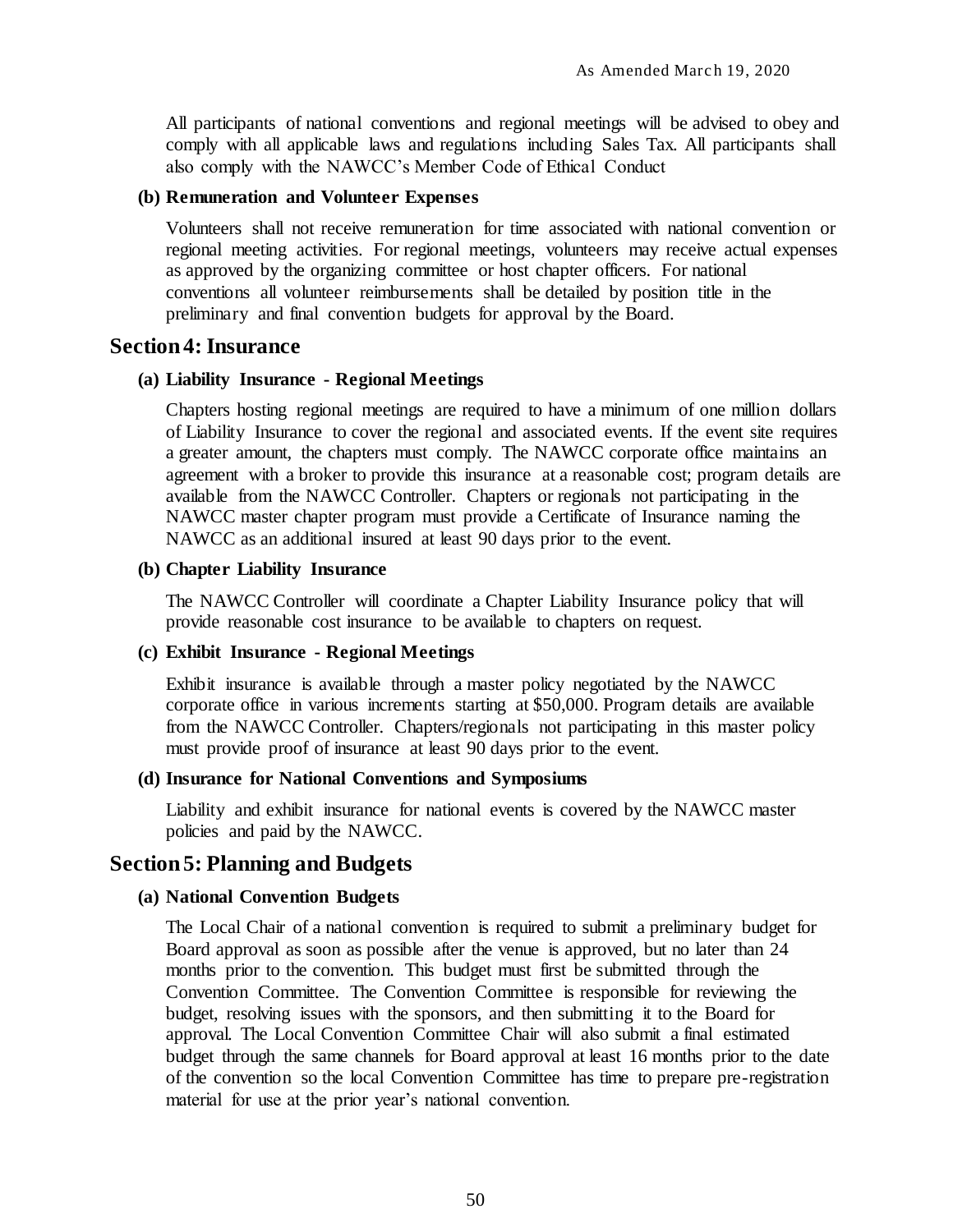#### <span id="page-58-0"></span>**(b) Financial Reporting and Distribution of Net Proceeds for National Conventions**

A full financial report of each national convention will be due to the Board no later than 120 days from the close of the convention. Net proceeds after all expenses are paid shall be divided 75% to the NAWCC and 25% to host chapter(s), to be distributed as agreed upon prior to the convention. If the national convention suffers a financial loss, the loss will be covered by the NAWCC, not the host chapter(s).

# <span id="page-58-1"></span>**Section 6: Contracts and Indemnities**

### <span id="page-58-2"></span>**(a) National Convention Contracts**

Effective with the 2007 and all subsequent national conventions, all contracts with convention facilities and hotels shall be in the name of the National Association of Watch and Clock Collectors, Inc. After review and release by NAWCC Counsel, said contracts shall be signed by the Board Chair or his designate, the NAWCC Convention Committee Chair, the Convention Chair, and an officer of the host chapter (if applicable). The execution of subsidiary contracts is delegated to the host Convention Chair or his designate(s).

#### <span id="page-58-3"></span>**(b) National Convention Indemnities**

The NAWCC shall indemnify the NAWCC Convention Committee, host chapters and members who volunteer to organize and host national conventions in the event of legal actions taken against such parties acting in their official volunteer capacity, as provided in Bylaws Article I Section 9.

# <span id="page-58-4"></span>**Section 7: Board Representation at Regional Meetings**

In accordance with Bylaws Article VIII Section 2(b) the Chair shall select a Board member to attend each regional meeting to serve as the National Representative, taking into account tangible and intangible benefits and costs.

### <span id="page-58-5"></span>**(a) Selection**

The Board Chair shall select the National Representative for each regional meeting from all members of the Board, including the Executive Director but not Legal Counsel. The usual procedure shall be to request volunteers for scheduled regional meetings in the next half-year from three to six months in advance. If there are no volunteers for a specific regional meeting, the Board Chair will assign one. If a regional meeting chair requests a specific Board member, the Board Chair will take that under consideration. The same Board member should not serve as the representative for a given regional meeting in consecutive years. The Board Chair makes the final decision and will submit the list of National Representatives to the editorial department for timely publication. (Amended July, 2012)

### <span id="page-58-6"></span>**(b) Duties**

Duties of the National Representative at regional meetings will be defined and incorporated in the Convention Handbook; to be approved by the Board.

### <span id="page-58-7"></span>**(c) Reporting and Follow-up**

The assigned National Representative for each regional meeting is responsible to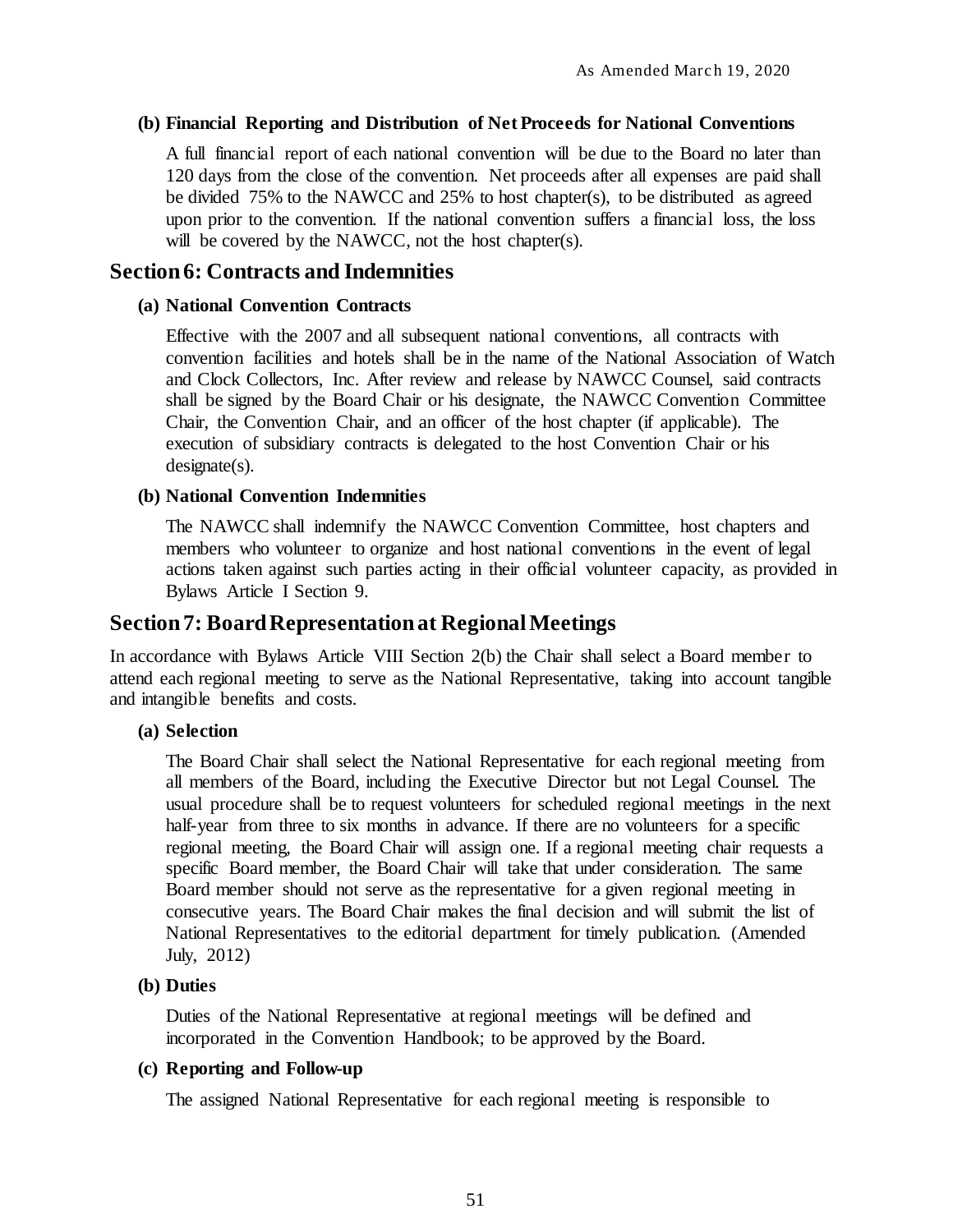complete and return the NAWCC Regional Meeting Board Representative Report within two weeks following the meeting. The form will be provided by Membership Services prior to the meeting and is to be returned to them for data compilation and distribution.

Further, the Board and the Convention Committee are to be informed of any issues needing attention, including but not limited to questions or confusion regarding NAWCC policies.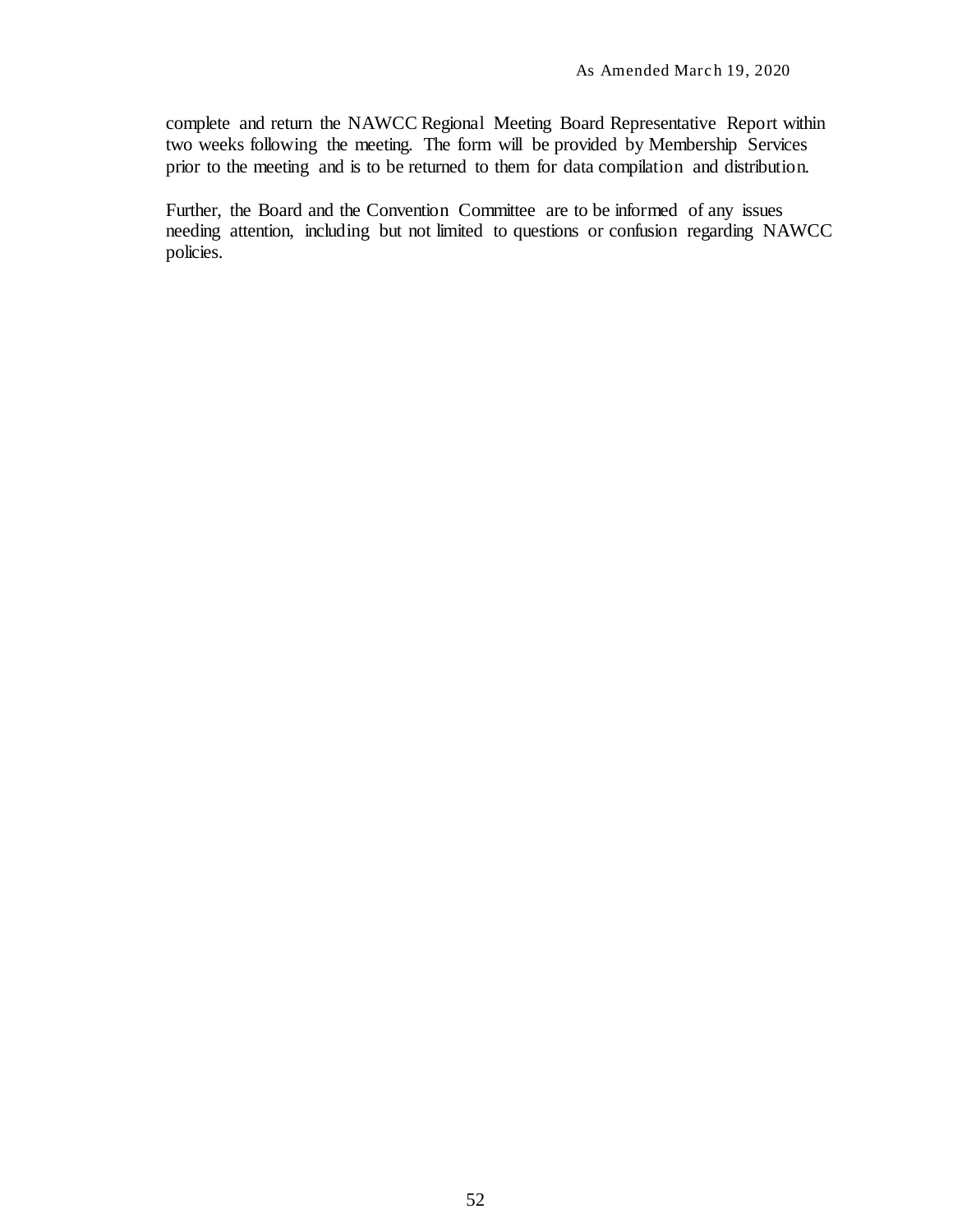# <span id="page-60-0"></span>**ARTICLE XVI OPERATIONS MANUAL**

An Operations Manual will be maintained on the NAWCC Website to be available to all members. The Bylaws and Procedures Committee will be responsible to develop and maintain an index for the Operations Manual, and follow up with responsible parties to ensure each listed item contained therein is provided for posting and remains current.

The Operations Manual will contain but is not limited to the following:

- a) Governance Documents (Articles of Incorporation, Bylaws, Standing Rules, and Motions and Directives of the Board)
- b) Policies and procedures that are incorporated by reference in these Standing Rules Board Procedures
- c) Committee Procedures Handbooks
- d) Any other policy or procedure approved by the Board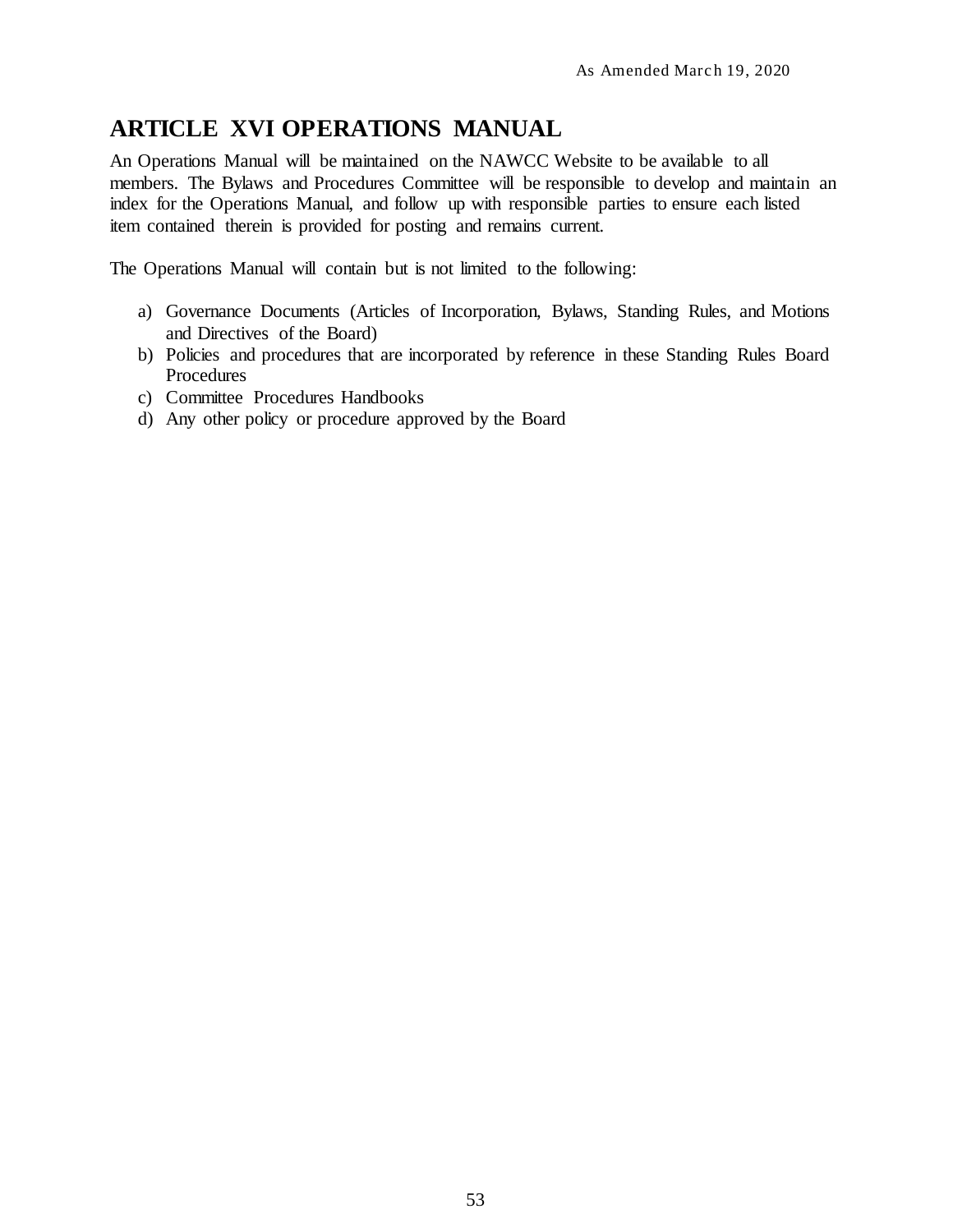# <span id="page-61-0"></span>**ARTICLE XVII PUBLICATIONS**

# <span id="page-61-1"></span>**Section 1: Watch & Clock Bulletin**

The Watch & Clock Bulletin of the National Association of Watch and Clock Collectors, Inc. is the official publication of the NAWCC and shall be published at least six times annually. The content of the Watch & Clock Bulletin includes articles describing horological information authored and provided by individual members who donate their time and effort without charge. Statements of opinion made by the authors are accepted as their own. The NAWCC assumes no responsibility for the accuracy or correctness of any statements of its contributors.

# <span id="page-61-2"></span>**Section 2: MART & Highlights**

# <span id="page-61-3"></span>**(a) Publication**

The MART & Highlights of the National Association of Watch and Clock Collectors, Inc. (prior to June 2011 known as The MART) is classified as a USPS supplement and is mailed with the Watch & Clock Bulletin. The MART & Highlights assists Members in the exchange of horological objects, provides an advertising venue for NAWCC regional and national activities, is a source for NAWCC Board and national news, contains news reports and upcoming events submitted by NAWCC chapters, and provides other horological news and information of interest to members.

# <span id="page-61-4"></span>**(b) Advertising Policy**

Each issue of the MART & Highlights will include the following policy statement:

The MART & Highlights is a publication of the National Association of Watch and Clock Collectors, Inc. (NAWCC), for use by its Members. Subscription cost is included in membership dues. The NAWCC reserves the right in their sole and absolute discretion to reject, edit, or otherwise refuse to publish any advertisement without any recourse to the NAWCC. All advertisements received, whether from a Member, organization, or other party, are received subject to this condition and without recourse to the NAWCC. Statements of opinion or fact appearing in the MART & Highlights are accepted as the advertiser's own. The NAWCC assumes no responsibility for the accuracy and correctness of any statements of its advertisers. Neither the NAWCC, nor the Officers, nor any of its employees will be responsible for any losses or misunderstandings arising from any of these listings. The MART & Highlights is published six times a year. Cutoff date for receipt of advertisements is the 1st of the month prior to the month of publication. The NAWCC reserves the right to edit and place all copy. Requests for assistance with problems arising from MART & Highlights advertising should be addressed to the Editor.

# <span id="page-61-5"></span>**Section 3: Other NAWCC Publications**

The publications advisors in cooperation with the editor may recommend other publications to be considered by the Executive Director for publication. Publications will be reviewed as to appropriate content, quality of content, economic viability, other benefits to the NAWCC and available staff and financial resources.

# <span id="page-61-6"></span>**Section 4: Electronic Publication**

Where practical both current and past issues of all publications referenced in Sections 1, 2, and 3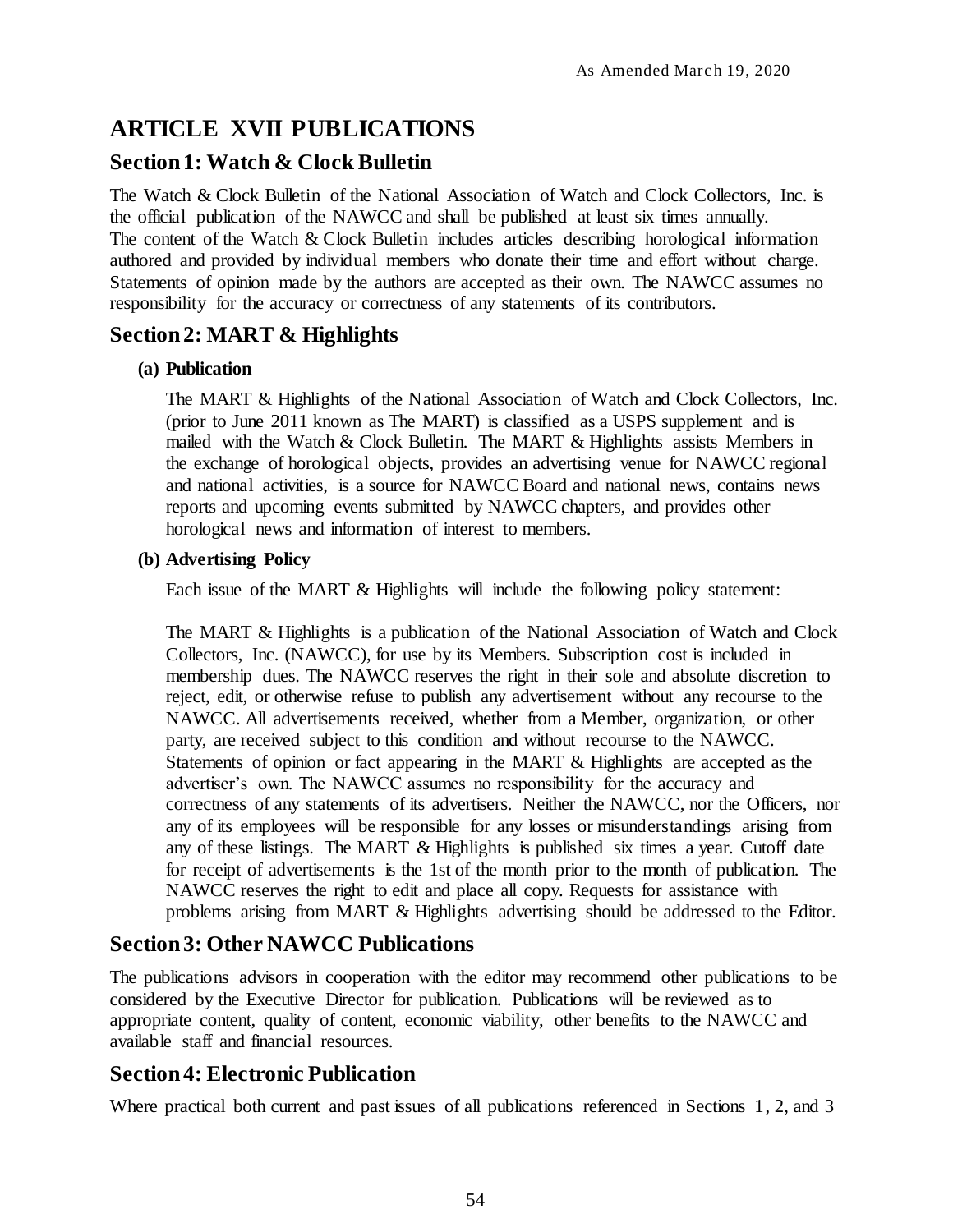of this Article XVII shall also be made available in electronic format either for Internet posting or as recorded electronic media under procedures established by the Executive Director.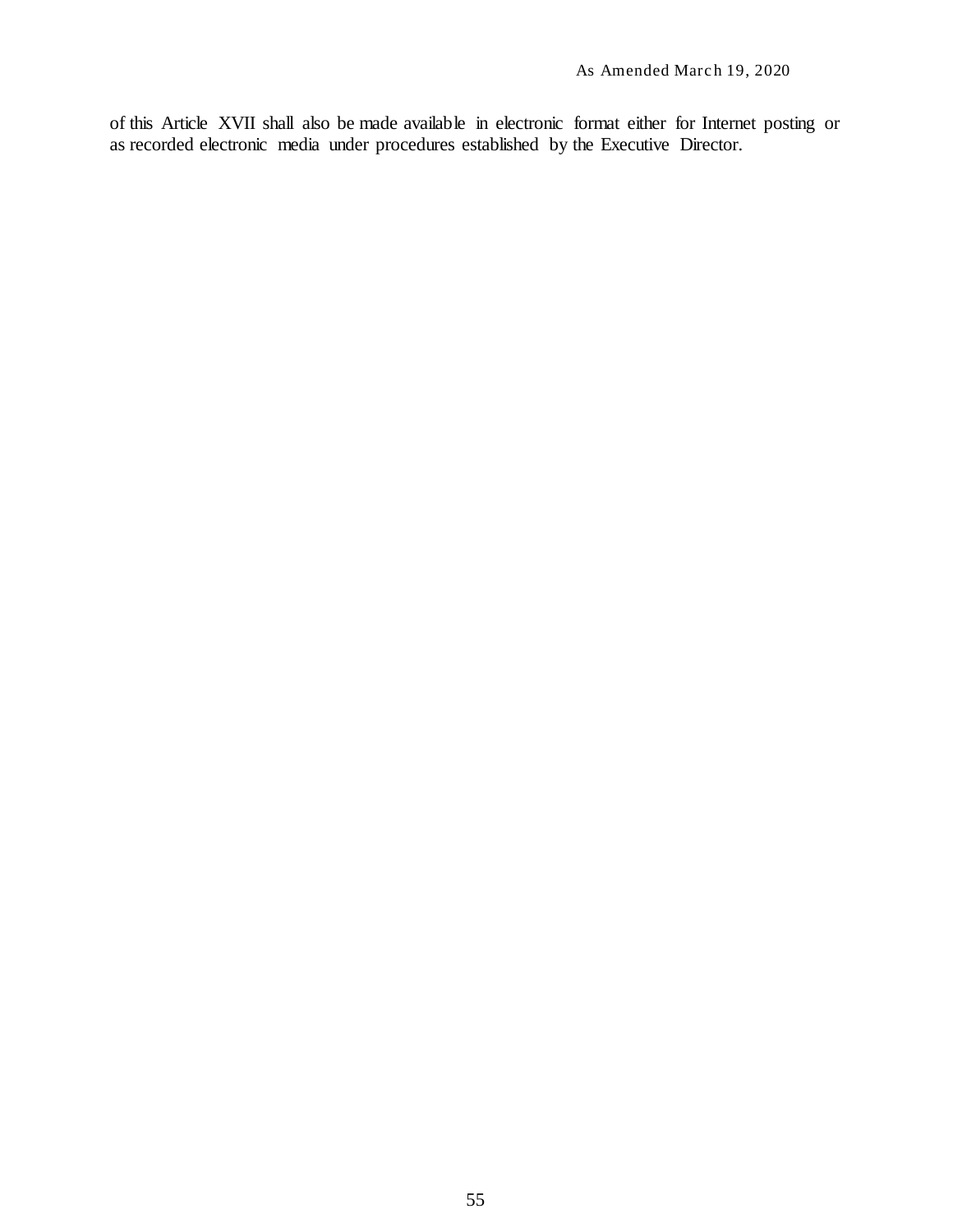# <span id="page-63-0"></span>**ARTICLE XVIII RESOURCE DEVELOPMENT**

# <span id="page-63-1"></span>**Section 1: Board Responsibilities**

### <span id="page-63-2"></span>**(a) Board Involvement**

The Board recognizes its fiduciary responsibility for the financial wellbeing of the NAWCC. As individual members and in its corporate role, the Board shall promote development of increased revenue streams through individual contributions as appropriate, assisting in solicitation of other donors, working to increase membership, and supporting fundraising initiatives defined in the Development Plan.

# <span id="page-63-3"></span>**Section 2: Staff and Committee Responsibilities**

#### <span id="page-63-4"></span>**(a) Development Plan**

As part of the annual planning and budget cycle, the Executive Director will prepare a Development Plan with input from the Development Committee, for review and approval by the Board. Such plan will include plans for obtaining contributions, grants and other non-earned sources for current and long term financial support of NAWCC activities. Potential sources may include an annual appeal, corporate sponsorships, endowments, grants, planned giving, and other sources of funds.

### <span id="page-63-5"></span>**(b) Staff Support**

Under the leadership of the Executive Director, designated staff as appropriate will work in conjunction with the Development Committee and the Board to implement the Development Plan, and to identify and pursue new funding initiatives and potential sources of donations, grants, and earned income.